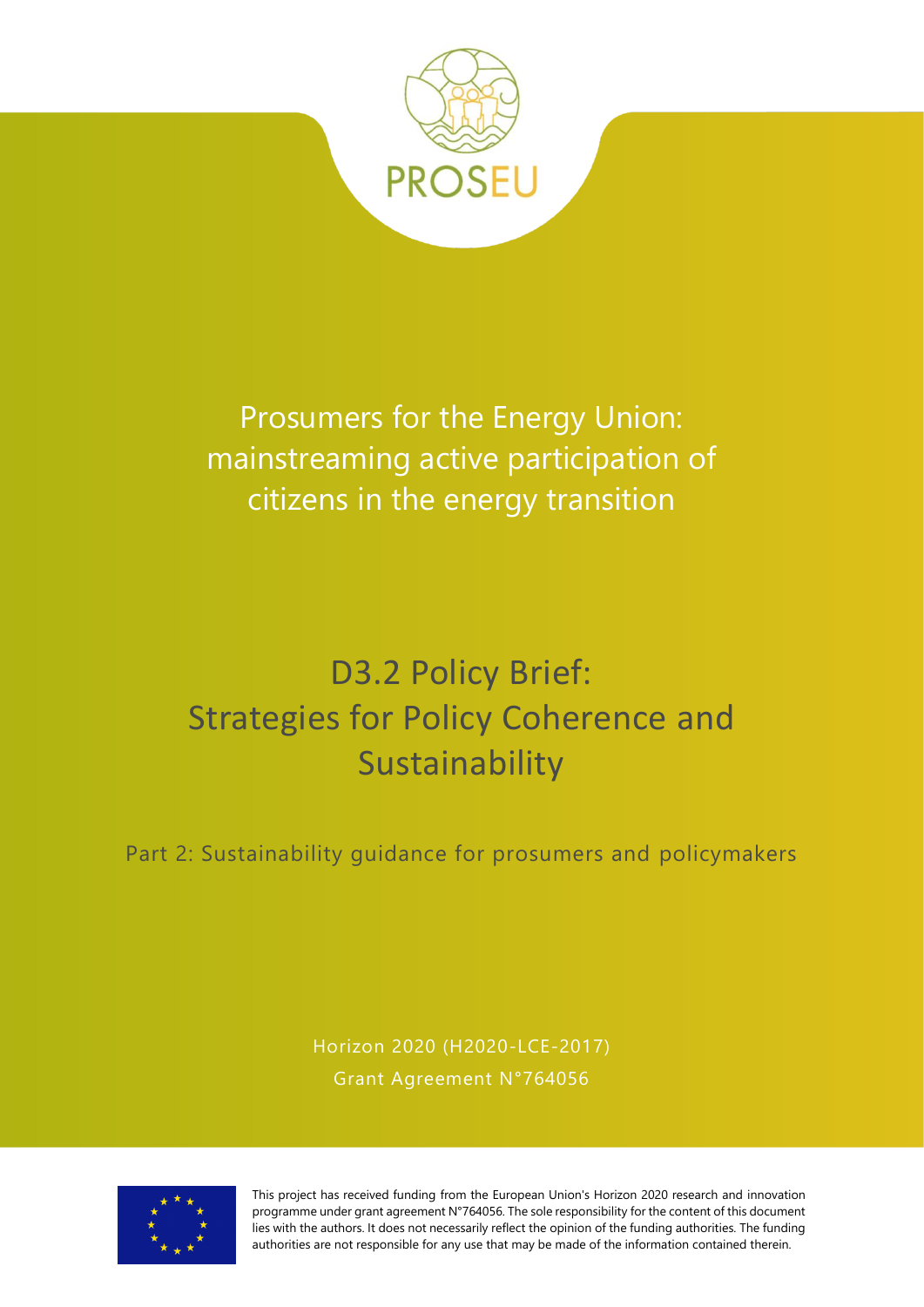

| Lead partner for<br>deliverable | ECO-UNION                                                                                                        |
|---------------------------------|------------------------------------------------------------------------------------------------------------------|
| Document type                   | Report                                                                                                           |
| Due date of deliverable         | 31.05.2019                                                                                                       |
| Actual submission date          | 31.05.2019                                                                                                       |
| Dissemination level             | Public (PU)                                                                                                      |
| Authors (s)                     | Kristian Petrick, Jérémie Fosse, Salvador Klarwein, Mireia Reus (all<br>ECO-UNION)                               |
| Reviewer (s)                    | Marta Toporek (CLIENT EARTH), Mark Davis (University of Leeds), Inês<br>Campos and Esther Marín-González (FC.ID) |

**Cite as:** Petrick, K., Fosse, J., Klarwein, S. (2019). Strategies for Policy Coherence and Sustainability – Sustainability guidance for prosumers and policymakers. PROSEU - Prosumers for the Energy Union: Mainstreaming active participation of citizens in the energy transition (D3.2).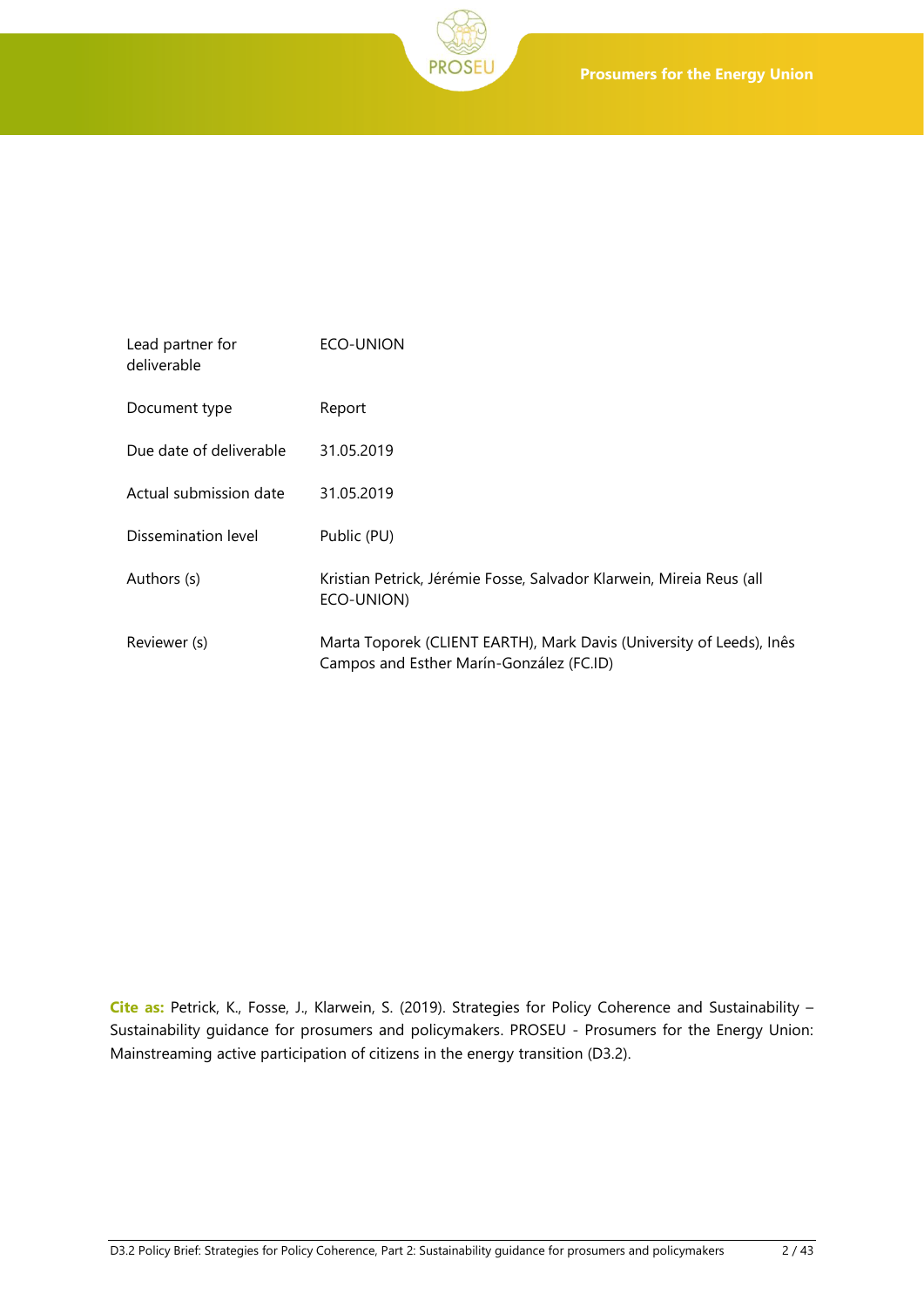<span id="page-2-0"></span>

PROSEU aims to enable the mainstreaming of the renewable energy Prosumer phenomenon into the European Energy Union. Prosumers are active energy users who both consume and produce energy from renewable sources (RES). The growth of RES Prosumerism all over Europe challenges current energy market structures and institutions. PROSEU's research focuses on collectives of RES Prosumers and will investigate new business models, market regulations, infrastructural integration, technology scenarios and energy policies across Europe. The team will work together with RES Prosumer Initiatives (Living Labs), policymakers and other stakeholders from nine countries, following a quasi-experimental approach to learn how RES Prosumer communities, start-ups and businesses are dealing with their own challenges, and to determine what incentive structures will enable the mainstreaming of RES Prosumerism, while safeguarding citizen participation, inclusiveness and transparency. Moving beyond a case by case and fragmented body of research on RES Prosumers, PROSEU will build an integrated knowledge framework for a socio-political, socioeconomic, business and financial, technological, sociotechnical and socio-cultural understanding of RES Prosumerism and coalesce in a comprehensive identification and assessment of incentive structures to enable the process of mainstreaming RES Prosumers in the context of the energy transition.

# <span id="page-2-1"></span>**Summary of PROSEU's Objectives**

Eight key objectives at the foundation of the project's vision and work plan:

- **Objective 1:** Document and analyse the current state of the art with respect to (150-200) RES Prosumer initiatives in Europe.
- **Objective 2:** Identify and analyse the regulatory frameworks and policy instruments relevant for RES Prosumer initiatives in nine participating Member States.
- **Objective 3:** Identify innovative financing schemes throughout the nine participating Member States and the barriers and opportunities for RES Prosumer business models.
- **Objective 4:** Develop scenarios for 2030 and 2050 based on in-depth analysis of technological solutions for RES Prosumers under different geographical, climatic and sociopolitical conditions.
- **Objective 5:** Discuss the research findings with 30 relevant stakeholders in a Participatory Integrated Assessment and produce a roadmap (until 2030 and 2050) for mainstreaming RE Prosumerism.
- **Objective 6:** Synthesise the lessons learned through experimentation and co-learning within and across Living Labs.
- **Objective 7:** Develop new methodological tools and draw lessons on how the PROSEU methodology, aimed at co-creation and learning, can itself serve as an experiment with institutional innovation.
- **Objective 8:** Create an RES Prosumer Community of Interest.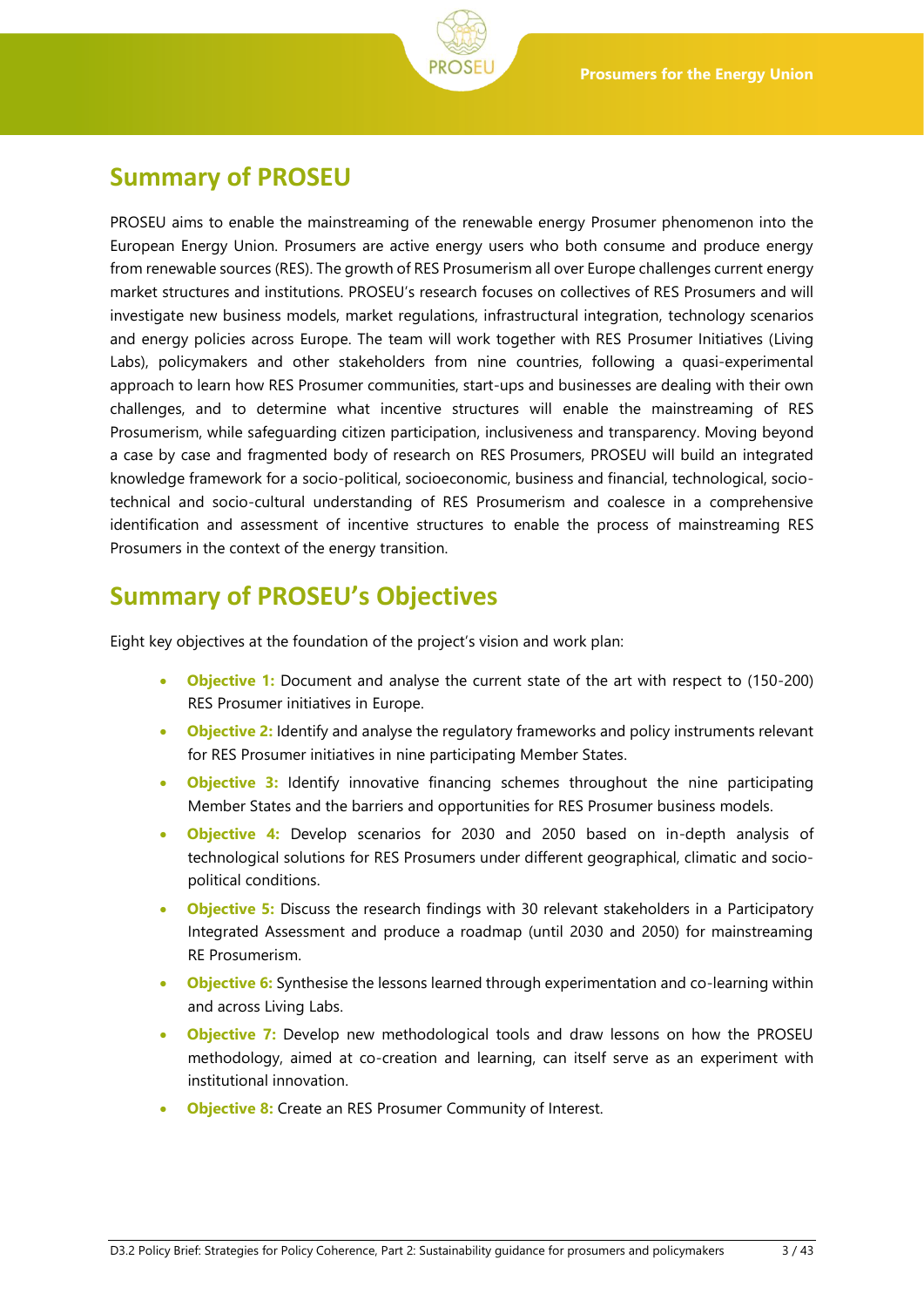

# <span id="page-3-0"></span>**PROSEU Consortium Partners**

| Logo                                                                                                    | Organisation        | <b>Type</b>                           | <b>Country</b>  |
|---------------------------------------------------------------------------------------------------------|---------------------|---------------------------------------|-----------------|
| FCiências <sup>ID</sup><br>ASSOCIAÇÃO PARA A<br>INVESTIGAÇÃO E<br>DESENVOLVIMENTO<br><b>DE CIÊNCIAS</b> | <b>FCIENCIAS.ID</b> | Private non-profit association        | Portugal        |
| <b>PORTO</b><br>FEUP FACULDADE DE ENGENHARIA<br>UNIVERSIDADE DO PORTO                                   | <b>UPORTO</b>       | University                            | Portugal        |
| $\cdot$ I.C $\cdot$ L $\cdot$ E $\cdot$ I<br>Local<br>Governments<br>for Sustainability                 | <b>ICLEI EURO</b>   | Small and medium-sized<br>enterprise  | Germany         |
| ClientEarth                                                                                             | CLIENTEARTH         | Non-governmental<br>organisation      | United Kingdom  |
| <b>UNIVERSITY OF LEEDS</b>                                                                              | <b>UNIVLEEDS</b>    | University                            | United Kingdom  |
| $drift$ for transition                                                                                  | <b>DRIFT</b>        | University                            | the Netherlands |
|                                                                                                         | <b>UNIZAG FSB</b>   | University                            | Croatia         |
| ⊗<br><b>EUPHANA</b><br><b>INIVERSITÄT LÜNEBURG</b>                                                      | LEUPHANA            | University                            | Germany         |
| eco-union                                                                                               | <b>ECO-UNION</b>    | Non-governmental<br>organisation      | Spain           |
| COLOGICAL<br><b>ECONOMY RESEARCH</b>                                                                    | IÖW                 | Private non-profit limited<br>company | Germany         |
| E Delft<br>Committed to the Environment                                                                 | <b>CE Delft</b>     | Small and medium-sized<br>enterprise  | the Netherlands |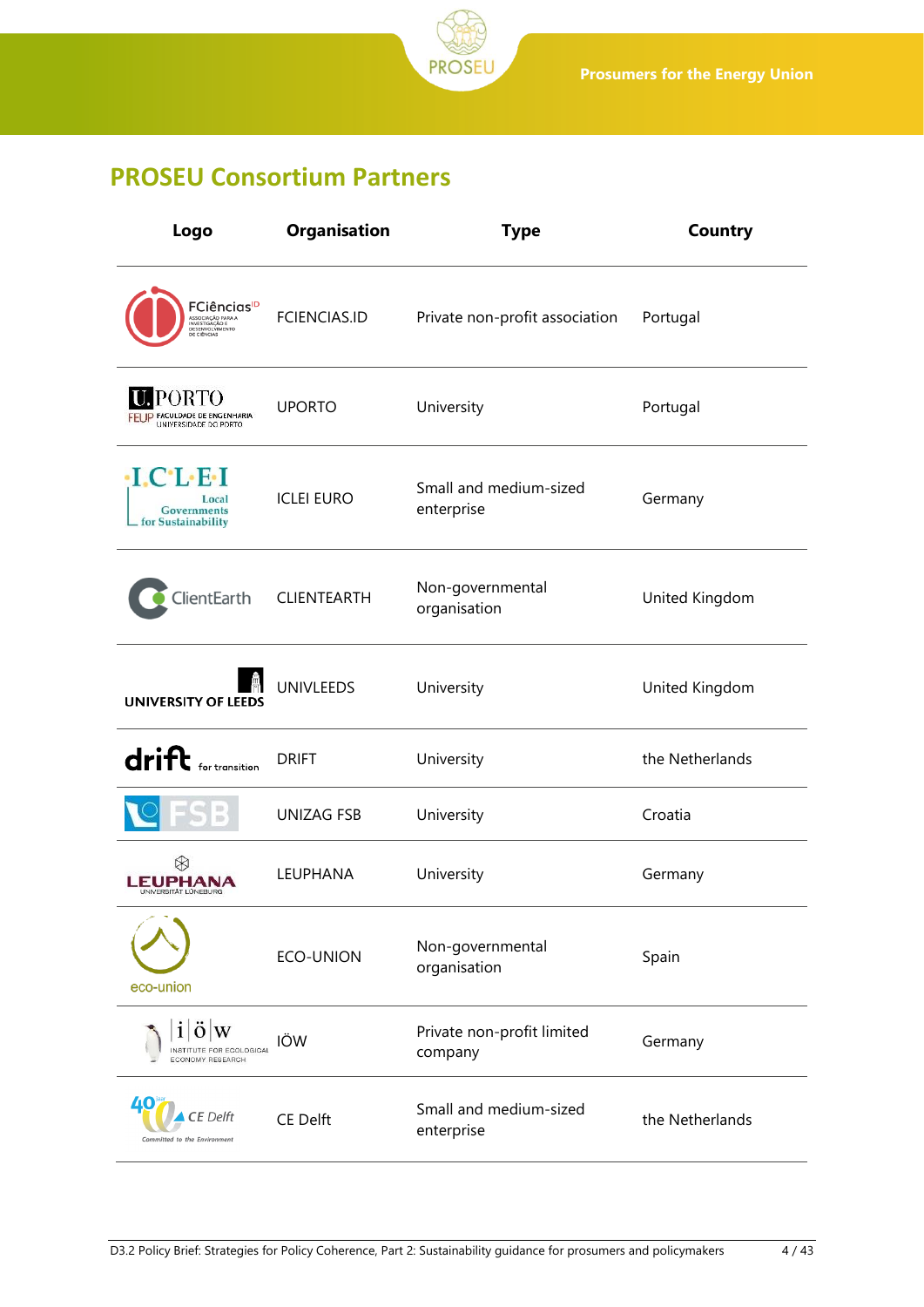

# <span id="page-4-0"></span>**Table of contents**

| 1.    |                                                                                                                    |      |
|-------|--------------------------------------------------------------------------------------------------------------------|------|
| 1.1   |                                                                                                                    |      |
| 1.2   |                                                                                                                    |      |
| 1.3   |                                                                                                                    |      |
| 2.    |                                                                                                                    |      |
| 2.1   |                                                                                                                    |      |
| 2.1.1 |                                                                                                                    |      |
| 2.1.2 |                                                                                                                    |      |
| 2.1.3 |                                                                                                                    |      |
| 2.2   |                                                                                                                    |      |
| 2.2.1 |                                                                                                                    |      |
| 2.2.2 |                                                                                                                    |      |
|       |                                                                                                                    |      |
| 2.3   |                                                                                                                    |      |
| 2.3.1 |                                                                                                                    |      |
| 2.3.2 |                                                                                                                    |      |
| 2.3.3 |                                                                                                                    |      |
| 3.    |                                                                                                                    |      |
| 3.1   |                                                                                                                    |      |
| 3.1.1 |                                                                                                                    |      |
| 3.1.2 |                                                                                                                    |      |
| 3.1.3 |                                                                                                                    |      |
| 3.2   |                                                                                                                    |      |
|       | D3.2 Policy Brief: Strategies for Policy Coherence, Part 2: Sustainability guidance for prosumers and policymakers | 5/43 |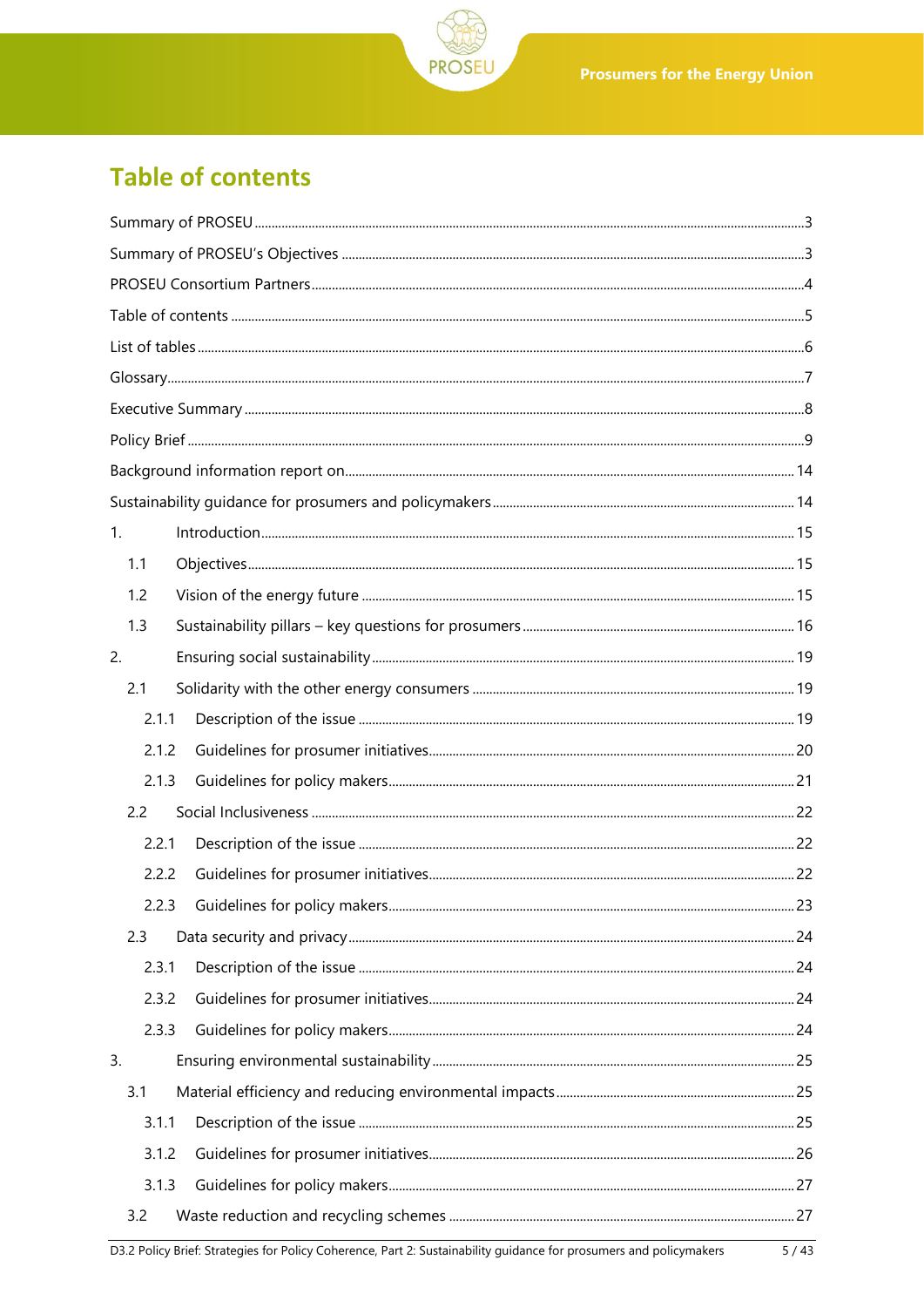

|    | 3.2.1 |  |
|----|-------|--|
|    | 3.2.2 |  |
|    | 3.2.3 |  |
| 4. |       |  |
|    | 4.1   |  |
|    | 4.1.1 |  |
|    | 4.1.2 |  |
|    | 4.1.3 |  |
|    | 4.2   |  |
|    | 4.2.1 |  |
|    | 4.2.2 |  |
|    | 4.2.3 |  |
|    | 4.3   |  |
|    | 4.3.1 |  |
|    | 4.3.2 |  |
|    | 4.3.3 |  |
| 5. |       |  |
|    | 5.1   |  |
|    | 5.2   |  |
|    | 5.1   |  |
| 6. |       |  |

# <span id="page-5-0"></span>**List of tables**

| Table 1: Sustainability Guidelines for prosumer initiatives and policy makers                |       |
|----------------------------------------------------------------------------------------------|-------|
| Table 2: Mapping of prosumer vs. non-prosumer models against sustainability criteria         | $-12$ |
| Table 3: Overview of Sustainability Guidelines for prosumer initiatives and policy makers 17 |       |
| Table 4: Mapping of prosumer vs. pon-prosumer business against sustainability criteria 35    |       |
| Table 5: Comparison of sustainability criteria across different business models<br>-36       |       |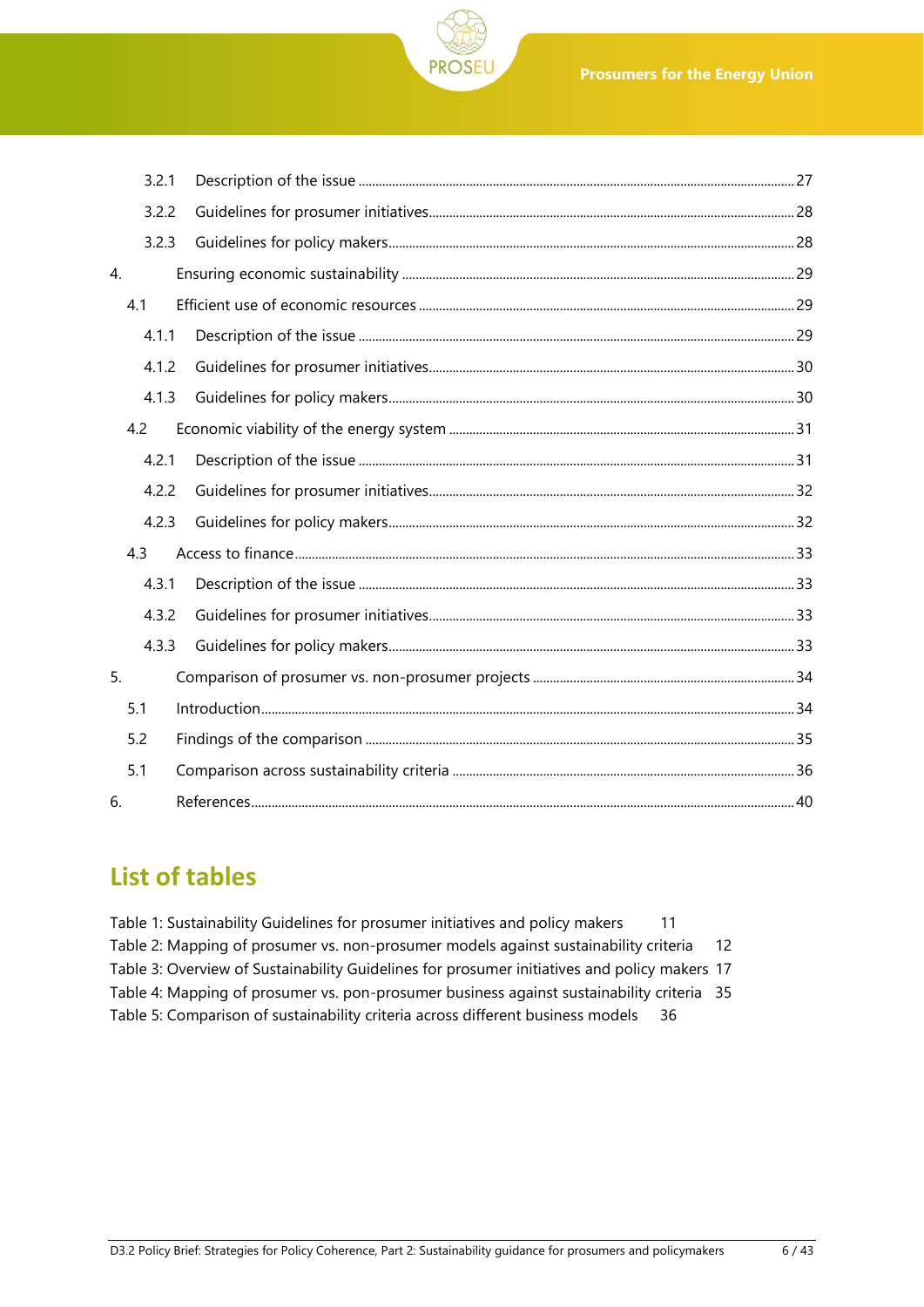<span id="page-6-0"></span>

| ЕE | <b>Energy Efficiency</b> |
|----|--------------------------|
|----|--------------------------|

- EU European Union
- kW Kilowatt
- MW Megawatt
- NECP National Energy and Climate Plan
- PV Photovoltaic
- RE Renewable Energy
- RES Renewable Energy Sources
- RED II Renewable Energy Directive (Recast) from 2018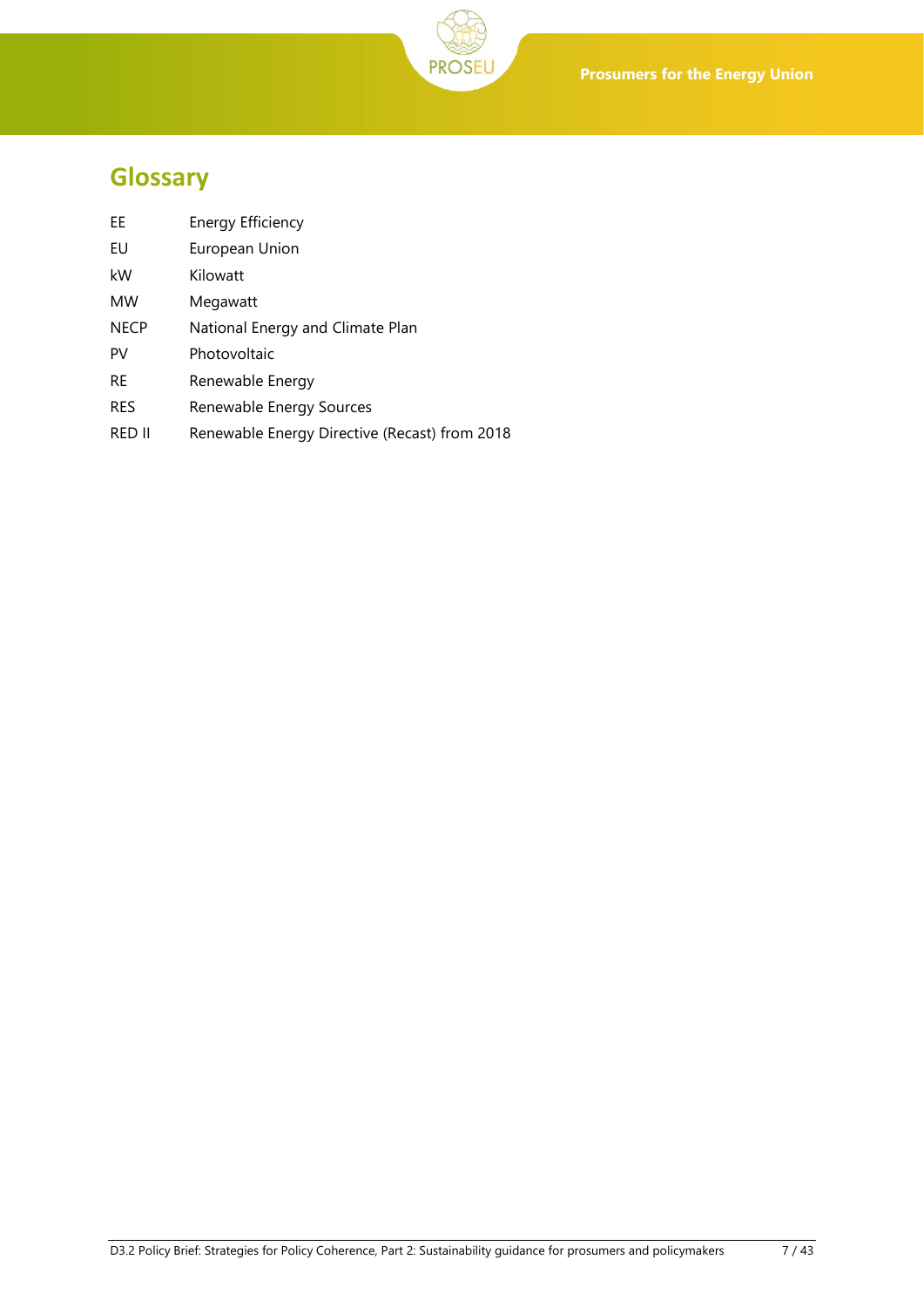<span id="page-7-0"></span>

l

This document represents Part 2 of the Deliverable D3.2 *"Strategies for Policy Coherence and Sustainability"* and discusses sustainability related issues of prosumer projects. It contains a **Policy Brief** followed by a report which provides supporting background information*. 1*

The overall objective of this policy brief and report on background information is to provide guidance in terms of how to make prosumer projects truly sustainable across all three sustainability dimensions, i.e. considering the environmental, social and economic perspectives. It does so by identifying and discussing the main sustainability issues facing prosumers within the three sustainability dimensions, and by providing concrete guidelines for a) prosumer initiatives (including both individual and collective prosumers) and b) policymakers.

Among the key recommendations are the promotion of grid-connected projects that can support the energy system, the maximisation of renewable capacity in the built environment, the importance of taking environmental impact assessments and material efficiency seriously, the promotion of inclusive business models that allow participation of all citizens, the prioritisation of local installers and contractors, and the contribution to maintain grid infrastructure.

Moreover, the report includes the high-level analysis of 16 sustainability criteria comparing the prosumer models of scale individual prosumers and collective prosumers vs. the non-prosumer models of Independent Power Producers (IPPs) and utilities.

*<sup>1</sup>* Part 2 of Deliverable 3.2 is about sustainability guidance for prosumers and policymakers. As the two aspects of task 3.2 which led to Deliverable 3.2 are quite different (policy coherence on the one side and sustainability issues on the other), it has been decided to submit two policy briefs, rather than one, each with a supporting background report.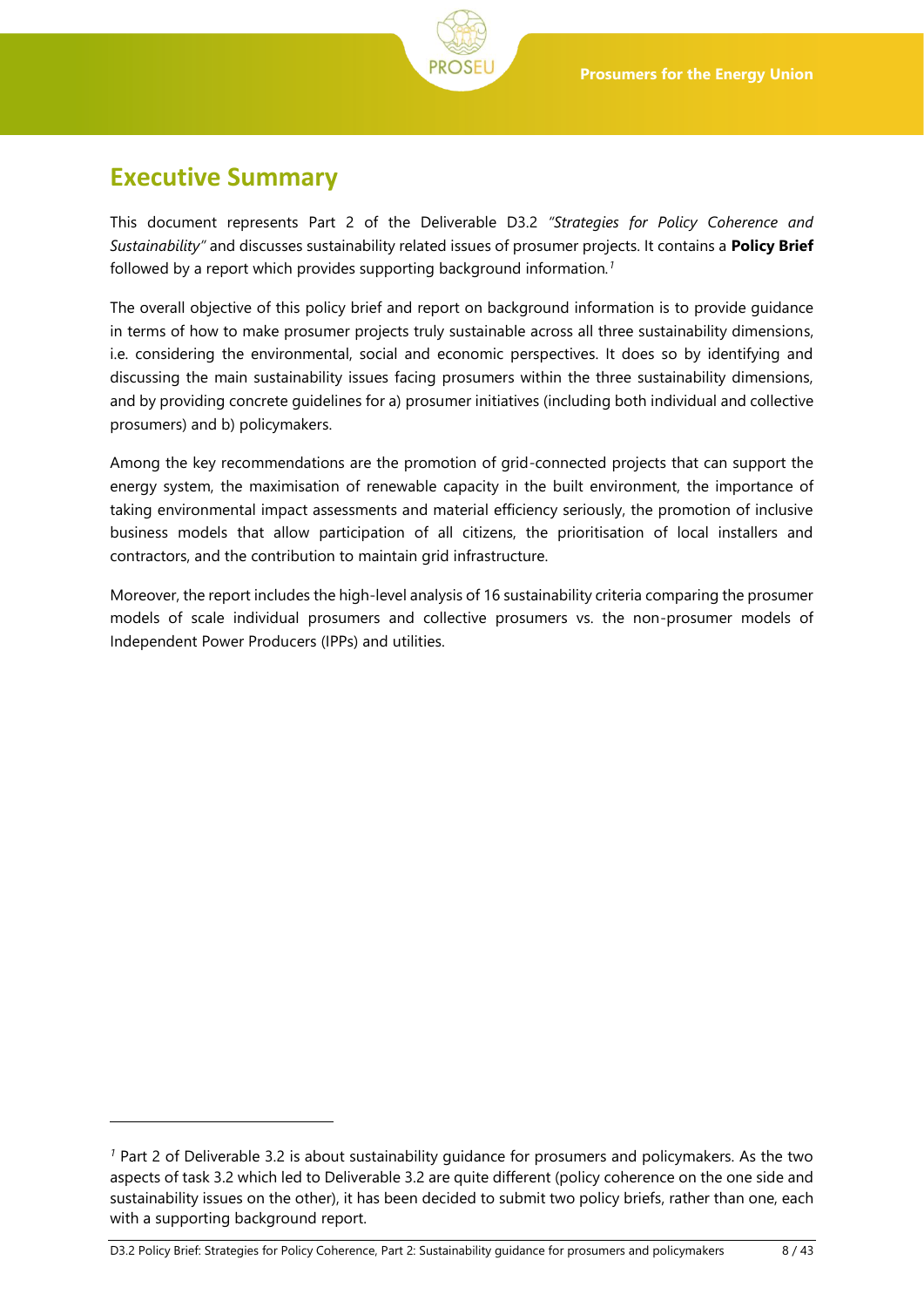

# **Policy Brief**

## <span id="page-8-0"></span>**D3.2 Part 2: Strategies for Policy Coherence – Sustainability guidance for prosumers and policymakers**

With the adoption of the new European Renewable Energy Directive in December 2018, it is now legally recognised that every citizen of the European Union has the right to produce, sell, store and selfconsume renewable energy. While this is a major development to move towards the energy transition, prosumer energy projects may run the risk to deviate from a sustainable pathway unless certain precautions are taken. This would not only be disadvantageous from the sustainability point of view, but it would also undermine the credibility of prosumer projects.

This document aims to provide guidance in terms of **how to make prosumer projects truly sustainable across all three sustainability dimensions, i.e. considering the environmental, social and economic perspectives.** To that end, close to **40 recommendations** for prosumers (including both individual and collective initiatives) and policymakers have been developed, primarily based on desk research and project experience. These guidelines also provide answers to the most prominent concerns that are being raised against the phenomenon of prosumerism, such as the alleged lack of solidarity with other energy consumers or the potential revenue decrease for network operators and incumbents.

The **key sustainability guidelines** for prosumer projects are the following:

- **Promote only grid-connected projects that can support the energy system**: Only prosumers that stay connected to the grid (electricity or heating/cooling network) can support the energy system by providing electricity, heat storage or demand response services, thus enhancing their positive social impact and decarbonisation through sector coupling. Especially in cases where grid connections already exist, it would be counterproductive to disconnect from the main grid for (potentially minor) benefits of individuals or small communities. Prosumer models should thus keep, whenever possible their grid connection in order to increase the benefits for other energy customers by offering support services and surplus energy.<sup>2</sup> Policy makers, regulators and Distribution System Operators (DSOs) should, therefore, provide a **regulatory framework that makes prosumer grid-support attractive** by allowing simple technical access and fair remuneration for grid services and energy provided by prosumers. This also means that storage devices (batteries or hot water storage) should be installed and configured in such a way that they can provide grid services – which in turn requires that policymakers and regulators improve the regulatory frameworks for storage services and avoid unjustified charges or administrative burden.
- **Maximise renewable capacity in the built environment**: As buildings and other infrastructure are already existing, they should be used to the maximum extent possible for renewable energy generation in order to avoid the un-necessary sealing of soils or renewable energy (RES) deployment particularly in natural or protected areas. This means that the self-consumption ratio should not be the leading indicator for prosumers because it can lead roof owners to design their PV or other RES installations to be smaller than they otherwise could be. Roof owners, however,

l

<sup>&</sup>lt;sup>2</sup> Exceptions are houses or villages in remote locations in the countryside or on islands.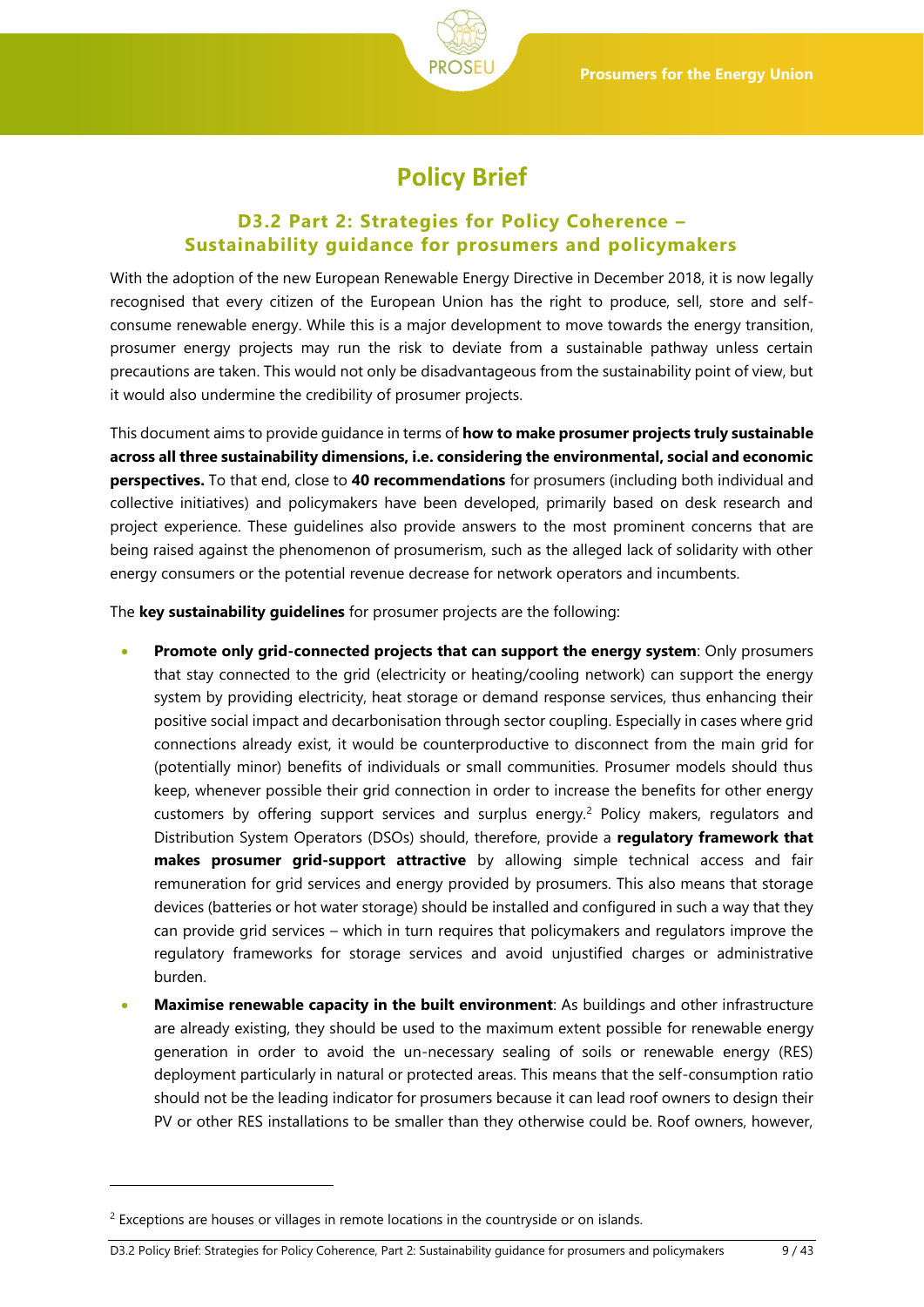will only invest in larger installations if they receive a fair remuneration for the energy fed into the grid or if it can be easily shared with others.

- **Take environmental impact assessments and material efficiency seriously**: Prosumer projects that are likely to have a significant effect on the environment—especially large projects and projects near or within natural sensitive areas—are required to undertake an Environmental Impact Assessment before the development phase (Directive 2014/52/EU). Furthermore, habitats should be respected, especially those with protected species, by, for instance, adopting appropriate mitigation protocols (e.g. switching-off turbines when birds approach). Smart planning of wind and solar parks can also reduce visual impacts, e.g. by grouping the farms according to clear patterns in order to achieve a harmonious integration into the landscape. Emphasis should also be put on using high-quality products with long durability that are easily repairable and which have spare parts that are easy to access and exchange. The EU and its members require end-of-life policies that make re-use and recycling legally binding through targeted regulatory frameworks.
- **Promote inclusive business models that allow participation of all citizens**: Prosumer business models should facilitate the participation of all citizens, including and especially those households that have neither the physical space nor the financial funds available to install or invest in renewables. This should be done to decrease their energy bills and make them actively part of the energy transition. Policymakers should make sure that energy-poor and marginalized households as well as tenants are thoroughly considered in prosumers policies and are given special financial and technical support.
- **Prioritise local installers and contractors**: Prosumer projects should aim to commission projects to local installers in order to create additional benefits for the local economy and to increase the public acceptance of the project. However, prosumer projects require professional project management, installation and execution skills, particularly in the case of large-scale plants akin to projects that are carried out by specialised utilities. Therefore, prosumer initiatives should conduct a rigorous selection process to determine the best technical and commercial offer. National and local governments can enhance the skills and expertise of suppliers and installers by supporting education and training activities. Furthermore, they can streamline administrative processes.
- **Contribute to maintain grid infrastructure**: Prosumers should pay a fair share of the grid infrastructure if they use it for back-up or for sharing energy. Since Distribution and Transmission System Operators have a natural monopoly in their respective networks, it must be ensured by the regulators that the services provided by these companies are excellent and that infrastructure costs are fully transparent. A functioning energy infrastructure is important for a modern society as even if certain prosumers may become completely self-sufficient with their homes, they also benefit from the energy infrastructure indirectly because other members of society need it. Policymakers may need to regularly assess the way grid operators run their businesses in order to ensure adequate investment in grid infrastructure and adequate cost and service levels. Grid operators should be enabled, and if necessary forced, to support prosumer projects. The financing of grid infrastructure may need to be adjusted to the new phenomenon of prosumers.

[Table 1](#page-10-0) provides an overview of the key guidelines directed to prosumer initiatives as well as to policymakers distinguished by the three sustainability dimension. More details can be found in the main report.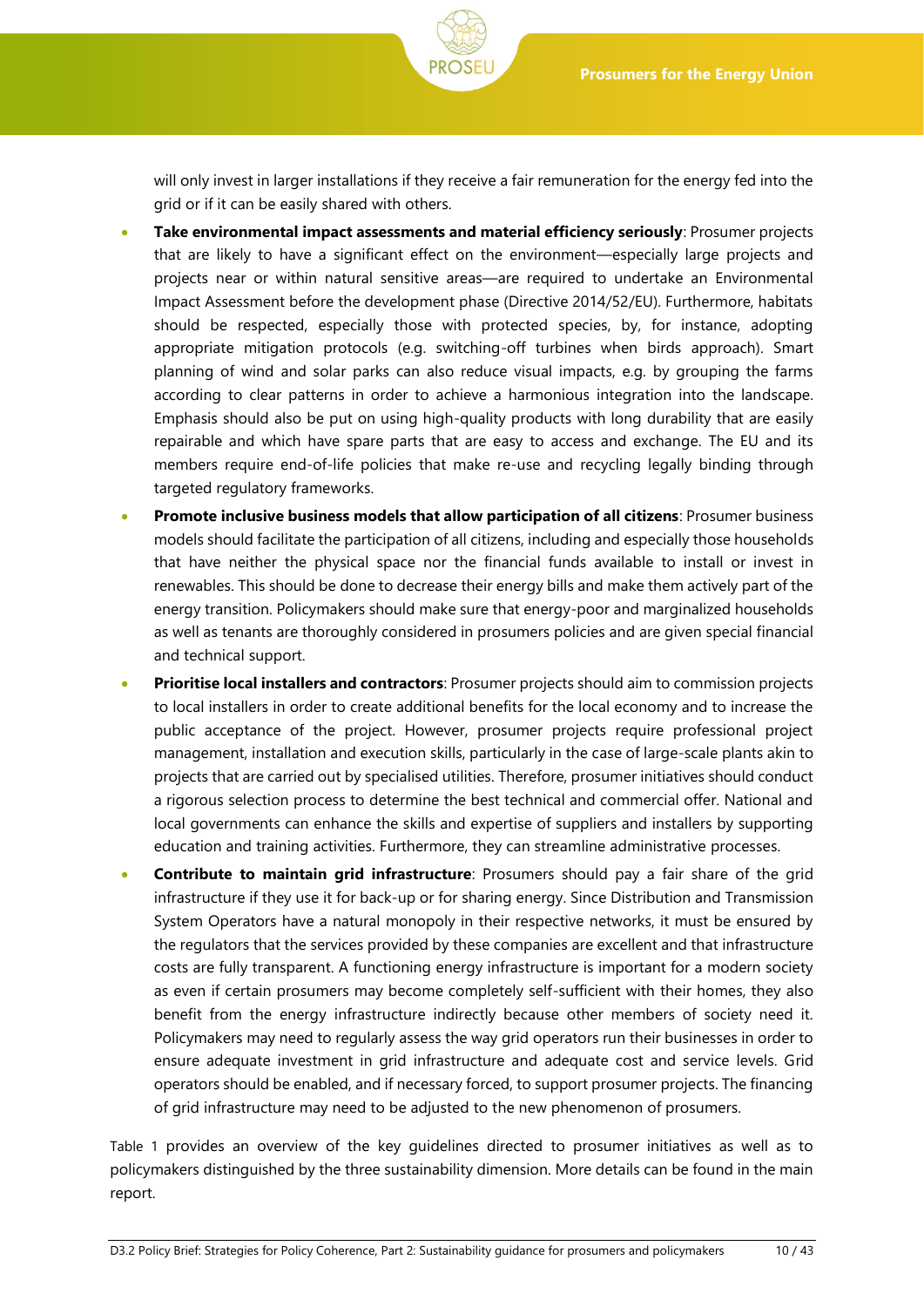<span id="page-10-0"></span>

| Table 1: Sustainability Guidelines for prosumer initiatives and policy makers |  |  |
|-------------------------------------------------------------------------------|--|--|
|                                                                               |  |  |

| <b>Issues</b>                                                       | <b>Guidelines for prosumer initiatives</b>                                                                                                                                                                                                                                                                                                             | <b>Guidelines for policymakers</b>                                                                                                                                                                                                                                              |  |  |  |
|---------------------------------------------------------------------|--------------------------------------------------------------------------------------------------------------------------------------------------------------------------------------------------------------------------------------------------------------------------------------------------------------------------------------------------------|---------------------------------------------------------------------------------------------------------------------------------------------------------------------------------------------------------------------------------------------------------------------------------|--|--|--|
|                                                                     | <b>Ensuring social sustainability</b>                                                                                                                                                                                                                                                                                                                  |                                                                                                                                                                                                                                                                                 |  |  |  |
| Solidarity with the<br>other energy<br>consumers                    | • Promote grid-connected projects to<br>support the grid infrastructure and<br>sector coupling<br>• Advocate for sustainable and inclusive<br>tariff structures                                                                                                                                                                                        | • Calculate the entire "value of solar"<br>• Ensure that electricity costs and charges<br>are transparently calculated and justified<br>• Reform financing of the energy system<br>to distribute costs fairly<br>• Develop short and long term scenarios<br>for prosumer uptake |  |  |  |
| Social Inclusiveness                                                | • Promote inclusive business models that<br>allow the participation of poorer<br>households<br>· Integrate Corporate Social<br>Responsibility (CSR) criteria in<br>procurement decisions<br>• Aim for gender parity in initiative's<br>management and membership                                                                                       | • Support business models inclusive of<br>energy-poor and marginalized<br>households<br>• Incentivize RES/EE investments in poor<br>households<br>• Raise social awareness through targeted<br>communication campaigns                                                          |  |  |  |
| Data security and<br>privacy                                        | • Reduce the amount of personal data<br>collected<br>• Implement data security and privacy<br>schemes                                                                                                                                                                                                                                                  | • Provide clear data security and privacy<br>regulations<br>• Support data secure hardware and<br>software                                                                                                                                                                      |  |  |  |
| <b>Ensuring environmental sustainability</b>                        |                                                                                                                                                                                                                                                                                                                                                        |                                                                                                                                                                                                                                                                                 |  |  |  |
| Material efficiency<br>and reduction of<br>environmental<br>impacts | • Maximise renewable capacity in the<br>built environment<br>• Design RES installations to maximise<br>energy output<br>· Integrate environmental impact<br>assessments for those projects that are<br>likely to have a significant effect on the<br>environment<br>• Use only batteries or storage schemes<br>that can provide energy system services | • Provide a framework to make prosumer<br>grid-support attractive<br>• Promote the use of existing public built<br>spaces                                                                                                                                                       |  |  |  |
| Waste reduction,<br>eco-design and<br>recycling schemes             | · Prioritise suppliers offering reuse, repair<br>and recycling schemes<br>• Plan reuse, recycling and<br>decommissioning during the design<br>and construction phase                                                                                                                                                                                   | · Implement eco-design and enforce<br>obligatory collection, reuse and<br>recycling schemes<br>• Foster R&D in eco-design and circular<br>economy                                                                                                                               |  |  |  |
| <b>Ensuring economic sustainability</b>                             |                                                                                                                                                                                                                                                                                                                                                        |                                                                                                                                                                                                                                                                                 |  |  |  |
| Efficient use of<br>economic resources                              | • Partner with professional suppliers and<br>contractors<br>• Prioritise local installers and contractors<br>• Contribute to local taxes and levies                                                                                                                                                                                                    | • Streamline processes for prosumer<br>projects<br>• Support on-line markets and solution<br>platforms                                                                                                                                                                          |  |  |  |
| Economic viability of<br>the energy system                          | • Contribute to grid infrastructure costs<br>• Provide grid services                                                                                                                                                                                                                                                                                   | • Regularly review grid operator services,<br>costs and regulation<br>• Refrain from subsidising utilities using<br>non-renewable energy                                                                                                                                        |  |  |  |
| Access to finance                                                   | • Prioritise low-risk projects with<br>reasonable size<br>• Professionalise project development<br>and financing                                                                                                                                                                                                                                       | • Provide stable economic schemes for<br>prosumer projects<br>• Educate, train and empower citizens and<br>prosumers                                                                                                                                                            |  |  |  |

Independent from the question on how to make prosumer projects more sustainable, the question may be asked if other, non-prosumer-based projects may be potentially more sustainable than prosumer projects with regards to certain aspects. To that end, the paper includes the high-level analysis of 16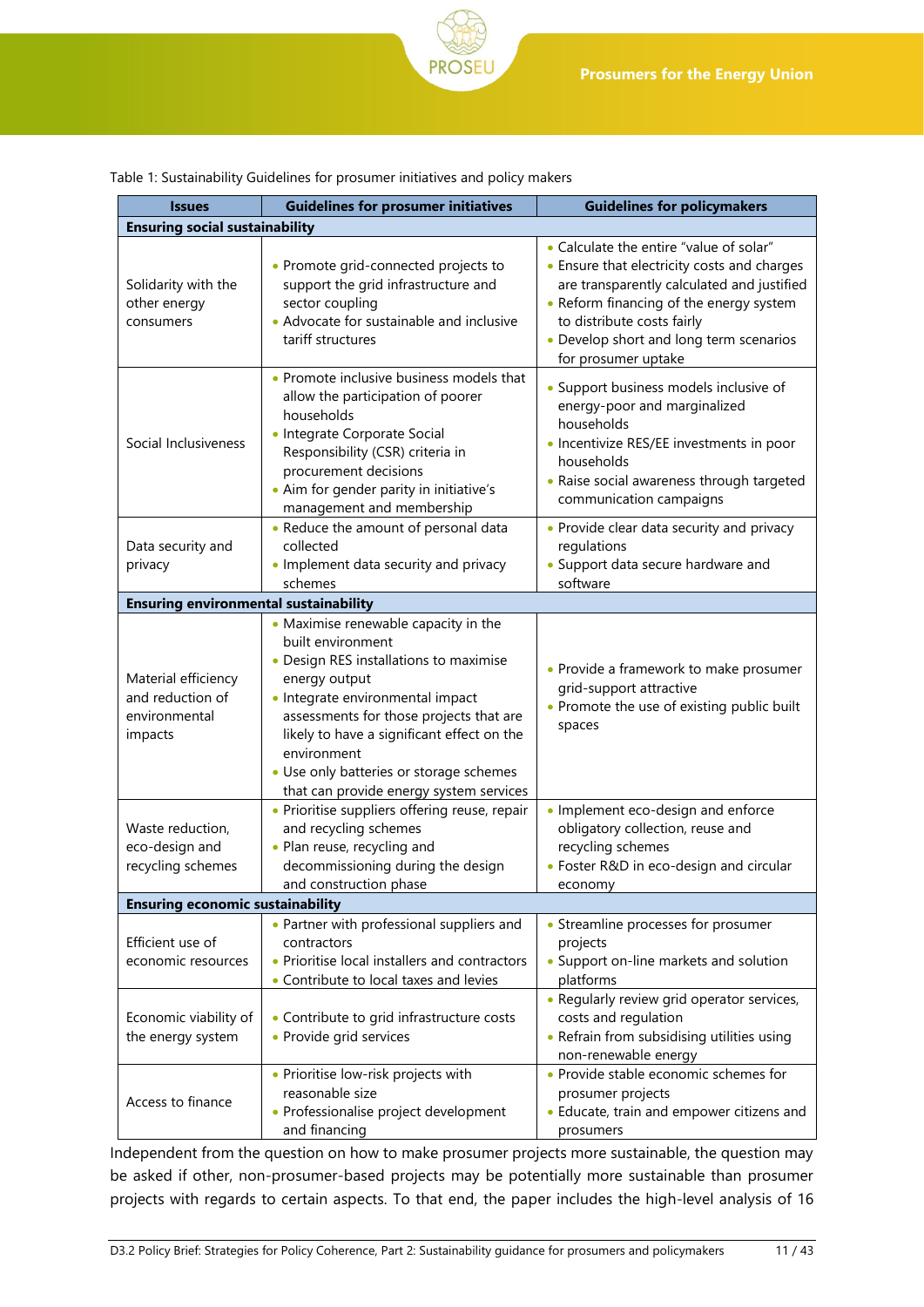sustainability criteria comparing the prosumer-based models of individual prosumers and collective prosumer project vs. the non-prosumer models of Independent Power Producers (IPPs) and utilities. The key findings are the following:

- The **social benefits of prosumers initiatives are clearly superior to non-prosumer projects**, i.e. regarding inclusiveness, citizen participation and involvement in the energy sector, solidarity with energy-poor households and other consumers, the fairness of redistribution of benefits and even gender aspects. This is mainly due to not-for-profit nature of prosumer projects and the social orientation of the cooperative governance model.
- In the **environmental dimension** individual and collective prosumers have advantages regarding overall energy savings and carbon emission reductions as well as biodiversity and ecosystem protection. For recycling and avoiding rebound effects, they are quite similar. IPP developers and utilities may be preferential when it comes to avoiding inefficient use of resources, as they may have a more mature and professional supply chain.
- In the **economic dimension**, the viability of business cases (without additional public support) and cost-efficiency tend to be higher for IPP and utility projects due to economies of scale. For local job and value creation and as well as avoided grid investments the individual prosumer model may be most advantageous. The impact on tax revenues (like local taxes, VAT on energy or VAT on equipment) depends on the circumstances and the scale of the projects.

[Table 1](#page-10-0) shows in which areas the different prosumer and non-prosumer models are advantageous.

| <b>Criteria</b>                             | <b>Individual</b><br>prosumer                   | <b>Collective</b><br>prosumers | <b>Indep. Power</b><br><b>Producers (IPP)</b> | <b>Utilities</b> |
|---------------------------------------------|-------------------------------------------------|--------------------------------|-----------------------------------------------|------------------|
| Socio-economic/ social sustainability       |                                                 |                                |                                               |                  |
| Social inclusiveness                        |                                                 | $\boldsymbol{\mathsf{x}}$      |                                               |                  |
| Citizen participation/in energy sector      | X                                               | $\mathsf{x}$                   |                                               |                  |
| Solidarity (with other consumers)           |                                                 | $\mathsf{x}$                   |                                               |                  |
| Fairness of redistribution of benefits      |                                                 | $\mathsf{x}$                   |                                               |                  |
| Gender aspects                              |                                                 | $\mathsf{x}$                   |                                               |                  |
| <b>Environmental sustainability</b>         |                                                 |                                |                                               |                  |
| Investments in low-carbon resources         | X                                               | $\mathsf{x}$                   | X                                             | (x)              |
| Energy savings & GHG reductions             |                                                 | $\mathsf{x}$                   | (x)                                           |                  |
| Avoiding rebound effects                    | This issue needs to be investigated more deeply |                                |                                               |                  |
| Efficient use of (raw) materials            |                                                 |                                | X                                             | $\mathsf{x}$     |
| Recycling schemes                           |                                                 | $\mathsf{x}$                   | $\mathsf{x}$                                  | X                |
| Biodiversity and ecosystem protection       | X                                               |                                |                                               |                  |
| <b>Economic sustainability</b>              |                                                 |                                |                                               |                  |
| Viability of business cases                 |                                                 |                                | (x)                                           | X                |
| (Local) jobs and value creation             |                                                 | (x)                            |                                               |                  |
| Cost-efficiency and financial effectiveness |                                                 |                                | (x)                                           | $\mathbf{x}$     |
| Avoided grid investments                    | X                                               |                                |                                               |                  |
| Impact on tax revenues                      |                                                 | $\mathsf{x}$                   | $\mathsf{x}$                                  |                  |

<span id="page-11-0"></span>Table 2: Mapping of prosumer vs. non-prosumer models against sustainability criteria

It can be concluded that – if the guidelines described above are followed – overall prosumer projects will be largely sustainable in all three sustainability dimensions and potentially preferable to nonprosumer projects. Nevertheless, nothing prevents IPPs and utilities to adhere to these guidelines as well, which will enhance the sustainability of their projects, too.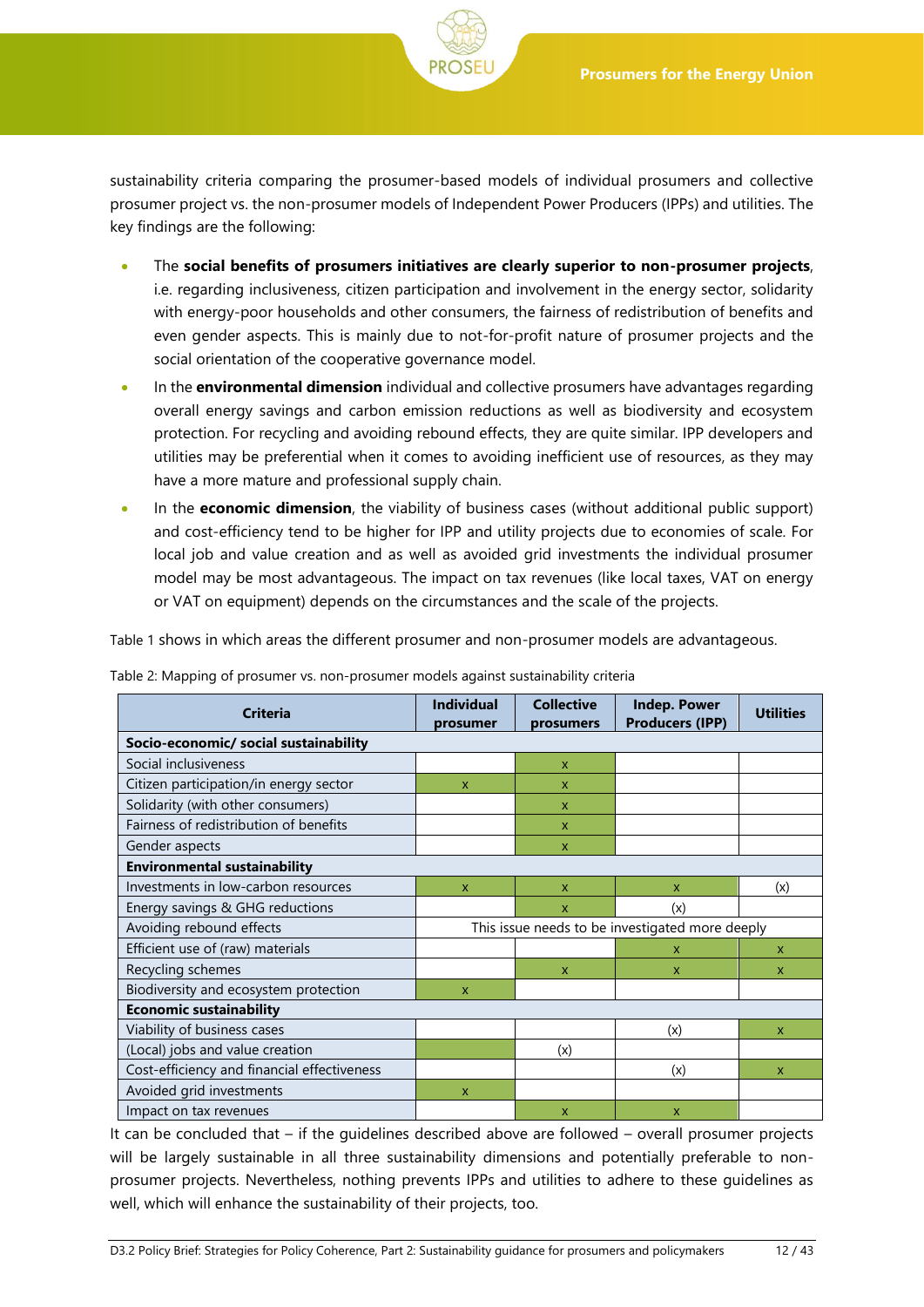

In all, the prosumer model promotes a democratic, decentralised, renewable and sustainable energy system. The mainstreaming of prosumerism is therefore key for achieving the Sustainable Development Goals (SDG), especially SDG 7 on "ensuring access to affordable, reliable and modern energy for all" and SDG 13 on Climate Change. For this to happen, national policymakers should build on the new European legislation and implement stringent national regulatory frameworks that clearly incentivise individuals, communities, businesses, and public authorities in becoming prosumers, regardless of their economic capabilities, social position or administrative situation.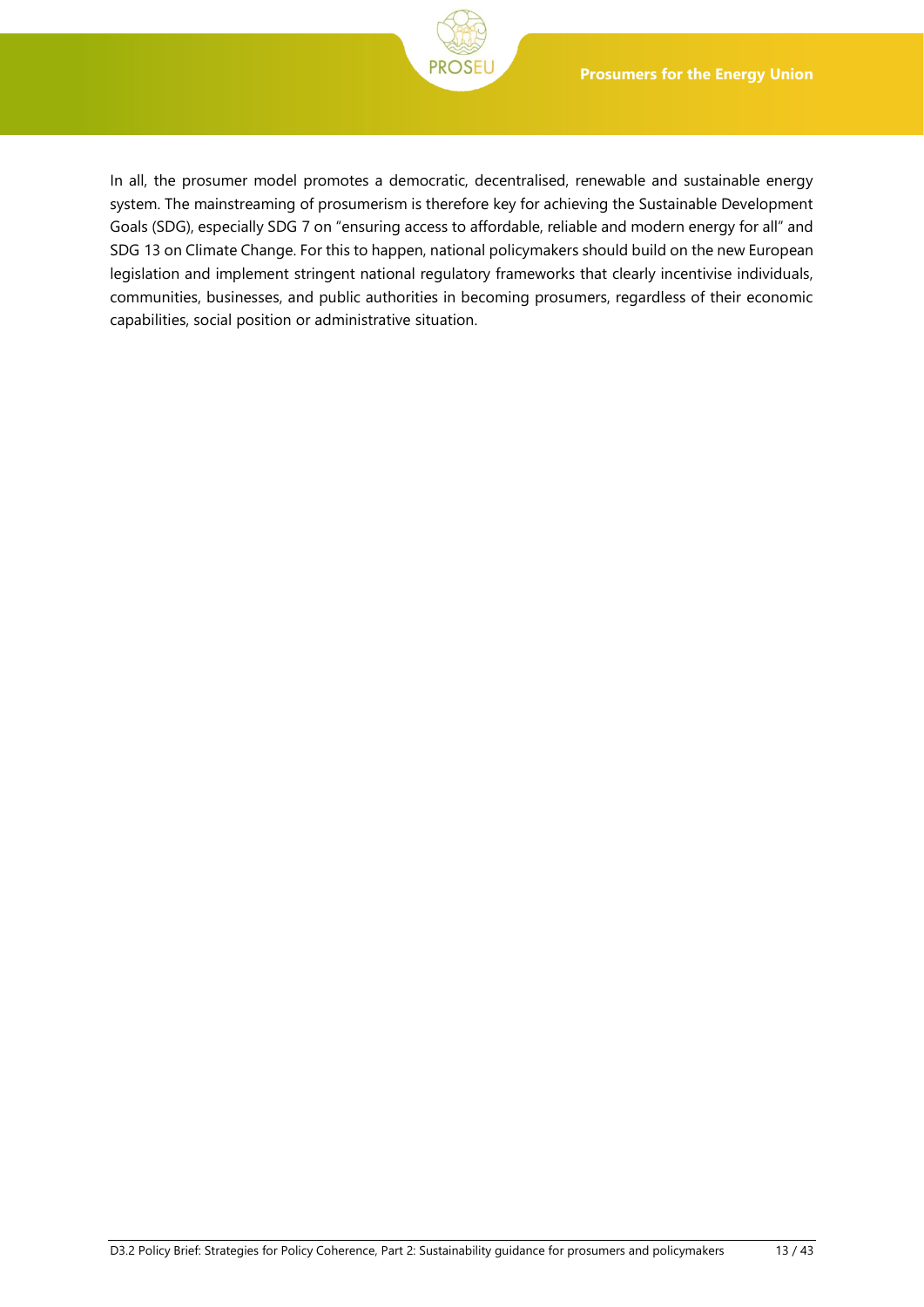# **Background information report on**

# <span id="page-13-1"></span><span id="page-13-0"></span>**Sustainability guidance for prosumers and policymakers**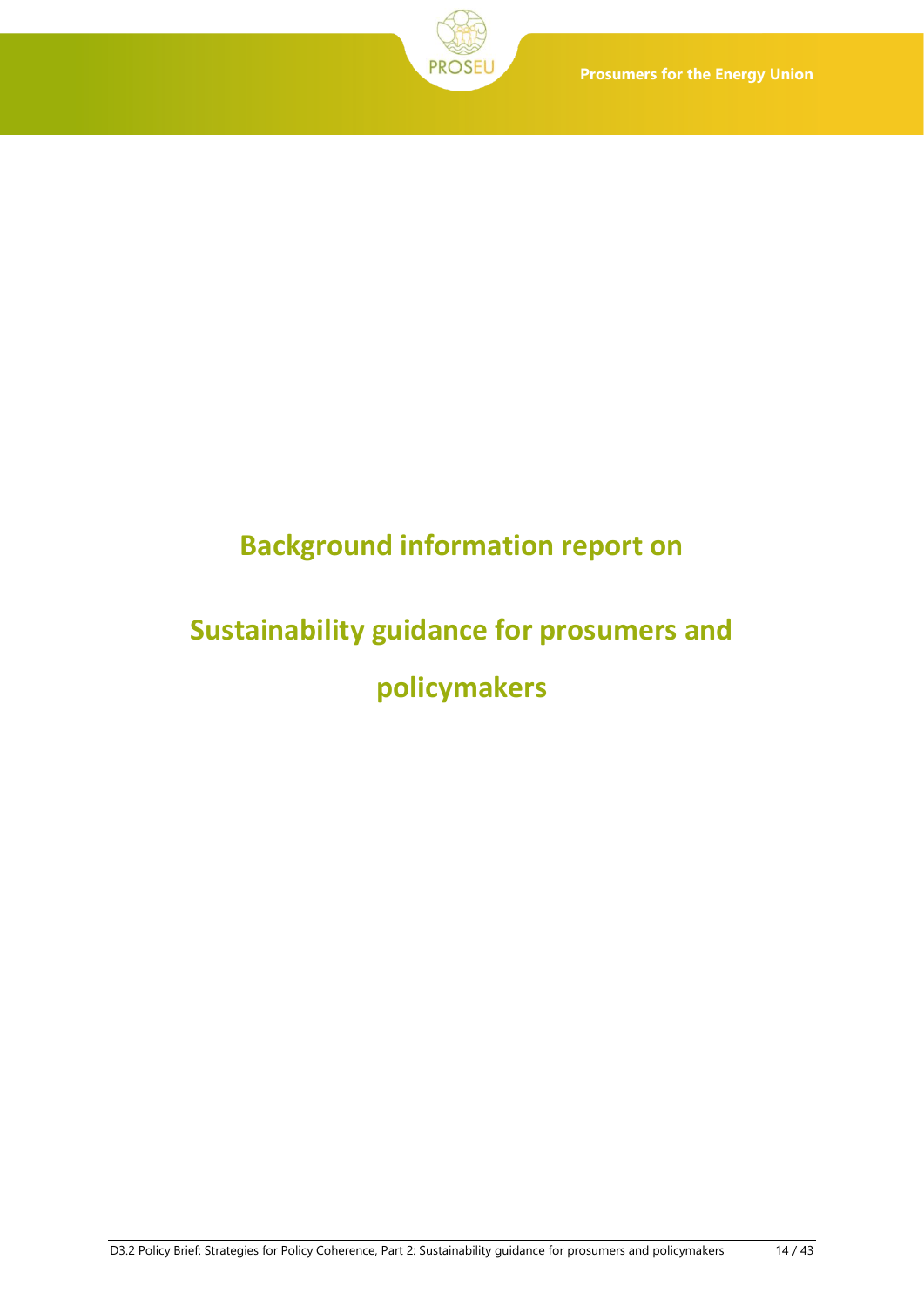# <span id="page-14-0"></span>**1. Introduction**

## <span id="page-14-1"></span>**1.1 Objectives**

With the adoption of the new Renewable Energy Directive in December 2018, it is now also legally acknowledged that every European citizen has the right to produce, sell, store and self-consume energy. It can be assumed that the prosumer energy model will become more widespread. While this is – from our point of view – a positive development, prosumer energy projects may run the risk (as with many other "trends") to deviate from a sustainable pathway unless certain precautions are taken. This would not only be disadvantageous from the sustainability point of view, but it would also undermine the credibility of prosumer projects.

This document aims to provide guidance in terms of how to make prosumer projects truly sustainable across all three sustainability dimensions, i.e. considering the environmental, social and economic perspectives. Especially when new prosumer business models are being designed, or any new technological innovations are being developed, this guidance may help to avoid getting trapped into seemingly good solutions for the short and medium term that in fact may have detrimental shortcomings in the long term.

While prosumerism has overall a positive connotation and is actively pursued by the European Union through its recently approved legislation, it is not without critique. Another objective, therefore, is to provide answers to the most prominent concerns that are being raised against the phenomenon of prosumerism. It does so by using the following approach:

- identifying and discussing the main sustainability issues facing prosumers within the three sustainability dimensions;
- providing concrete guidelines for a) prosumer initiatives (including both individual and collective prosumers) and b) policymakers.

If these guidelines are followed, it can be assumed that overall prosumer projects will be largely sustainable in all three sustainability dimensions and potentially preferable to non-prosumer projects.

It should be noted that, in general, **all renewable technologies can be deployed under a prosumer governance model**. However, given the high modularity and easy-to-install features of solar PV, this paper refers more often to examples of solar PV than to other technologies.

## <span id="page-14-2"></span>**1.2 Vision of the energy future**

There is growing scientific, societal and political consensus that EU energy systems need to be based on 100% renewable energy by 2050 at the latest (Deng, Cornelissen, Klaus, et al. 2011). This is necessary in order to be able to achieve a climate neutral Europe by 2050, to comply with the Paris Agreement and to keep global warming as close as possible to a 1.5 ºC temperature increase. The latest IPCC report on the 1.5ºC target has shown that the deployment of renewables needs to happen at an unprecedented speed within the next decade (IPCC, 2018).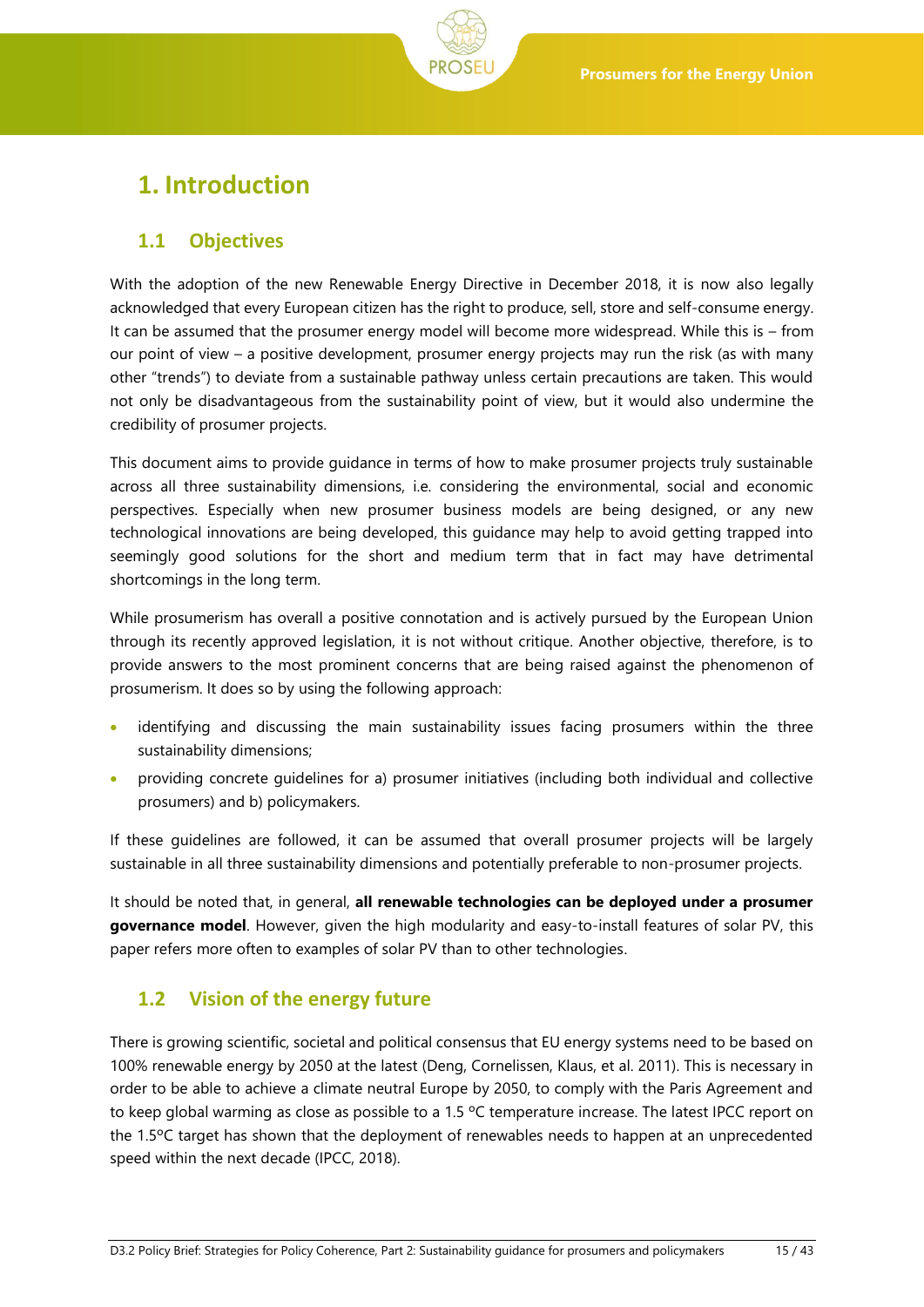

This means that both large and small scale renewable energy projects need to be developed in parallel in order to able to reach these ambitious climate goals. For small scale projects, it is essential that they can benefit from low-cost, easily accessible renewable energy (e.g. through PV or solar thermal panel installations and renewable heating systems) in any suitable location. While for small scale installations the prosumer model will most likely prevail, for large scale projects it will have to be assessed in more detail to determine if the underlying business model shall be prosumer or non-prosumer based.

## <span id="page-15-0"></span>**1.3 Sustainability pillars – key questions for prosumers**

The main sustainability issues that have been brought forward with regards to prosumers are included below. They are sorted according to the sustainability pillars.

#### • **Ensuring social sustainability:**

- o Solidarity with the other energy consumers: How to ensure that prosumers not only focus on their own benefits but are also considerate of the needs of other consumers and of societal benefits as a whole?
- o Social Inclusiveness: How to ensure (ideally) that anybody can become a prosumer, without economic or cultural limitations?
- $\circ$  Data security: How to ensure that prosumers do not lose their privacy and that they can maintain control over their personal data?

#### • **Ensuring environmental sustainability:**

- o Material efficiency and reducing environmental impacts: What needs to be done to ensure that prosumer installations work efficiently and use as few materials as possible?
- $\circ$  Waste reduction and recycling schemes: Any product has an effect on the environment how is it possible to ensure that the entire life-cycle of prosumer plants is truly sustainable?

#### • **Ensuring economic sustainability:**

- o Economic resources: How to make best use of limited economic resources and how to ensure project viability?
- o Economic viability of the energy system: Prosumers take market share from incumbent players in the energy market – is their demise unavoidable ("utility death spiral") or are certain utility functions needed?
- $\circ$  Access to finance: How do we ensure that prosumer projects can be supported by traditional financial mechanisms (loans, grants) along with new emerging and collaborative schemes?

At the end (section [5\)](#page-33-0) a high-level comparison between prosumer vs. non-prosumer business models is carried out for a number of sustainability criteria. This analysis aims to identify the strengths and weaknesses of prosumer models.

This paper does not intend to provide detailed solutions for all sustainability-related or technical issues that can arise from prosumerism. In most cases, technical solutions are possible, and it therefore becomes rather a matter of balancing costs and benefits. Therefore, this document focuses more on the strategic aspects to be considered when introducing prosumerism on a large scale.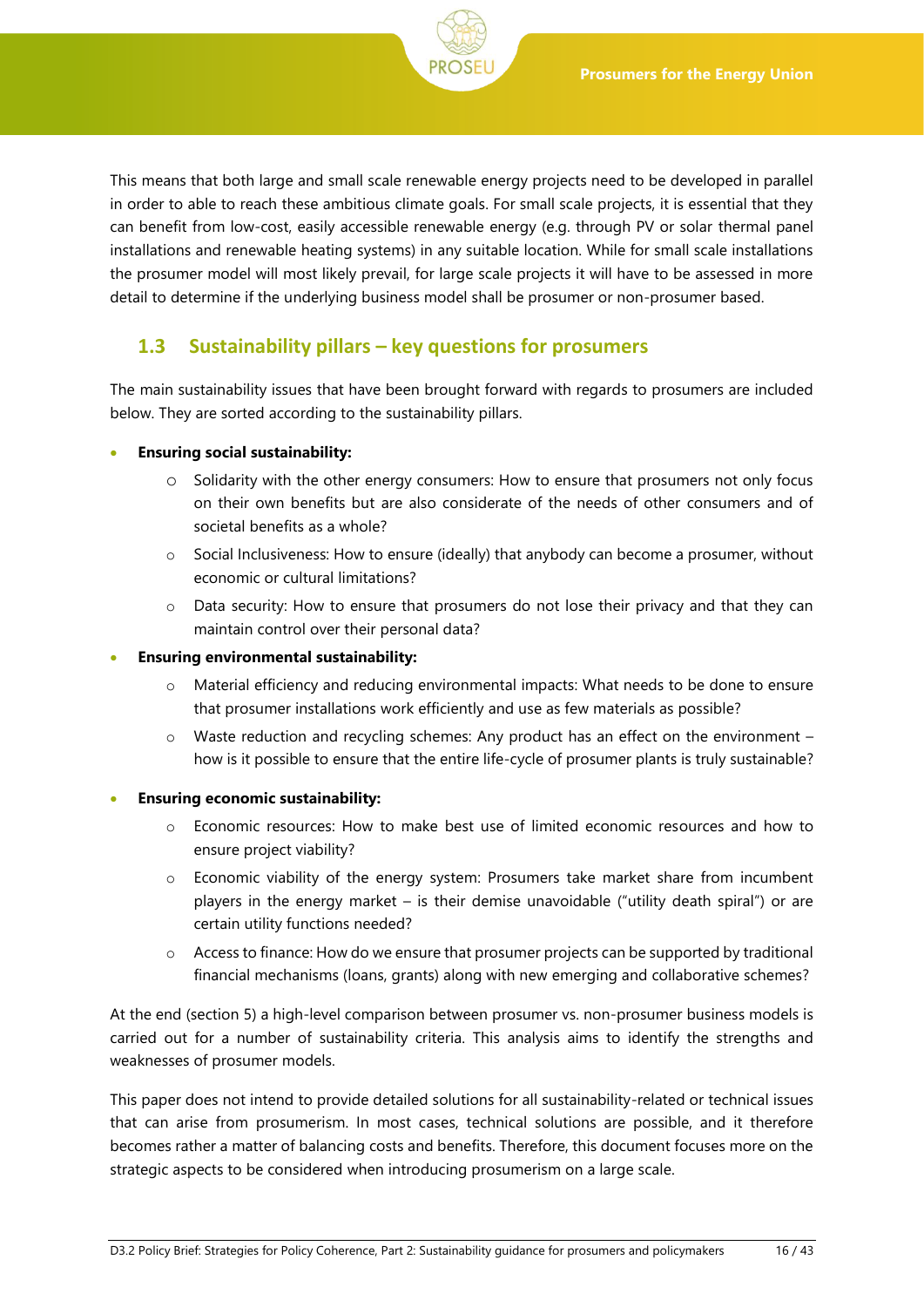[Table 3](#page-16-0) provides an overview of the key guidelines which are described in detail in the following sections, separated between the ones for prosumer initiatives and the ones for policy makers.

| <b>Issues</b>                                                       | <b>Guidelines for prosumer initiatives</b>                                                                                                                                                                                                                                                                                                                | <b>Guidelines for policymakers</b>                                                                                                                                                                                                                                                 |  |  |  |
|---------------------------------------------------------------------|-----------------------------------------------------------------------------------------------------------------------------------------------------------------------------------------------------------------------------------------------------------------------------------------------------------------------------------------------------------|------------------------------------------------------------------------------------------------------------------------------------------------------------------------------------------------------------------------------------------------------------------------------------|--|--|--|
| <b>Ensuring social sustainability</b>                               |                                                                                                                                                                                                                                                                                                                                                           |                                                                                                                                                                                                                                                                                    |  |  |  |
| Solidarity with the<br>other energy<br>consumers                    | • Promote grid-connected projects<br>to support the grid infrastructure<br>and sector coupling<br>• Advocate for sustainable and<br>inclusive tariff structures                                                                                                                                                                                           | • Calculate the entire "value of solar"<br>• Ensure that electricity costs and<br>charges are transparently calculated<br>and justified<br>• Reform financing of the energy<br>system to distribute costs fairly<br>• Develop short and long term<br>scenarios for prosumer uptake |  |  |  |
| Social<br>Inclusiveness                                             | • Promote inclusive business models<br>that allow the participation of<br>poorer households<br>· Integrate Corporate Social<br>Responsibility (CSR) criteria in<br>procurement decisions<br>• Aim for gender parity in initiative's<br>management and membership                                                                                          | • Support business models inclusive<br>of energy-poor and marginalized<br>households<br>· Incentivise RES/EE investments in<br>poor households<br>• Raise social awareness through<br>targeted communication campaigns                                                             |  |  |  |
| Data security and<br>privacy                                        | • Reduce the amount of personal<br>data collected<br>. Implement data security and<br>privacy schemes                                                                                                                                                                                                                                                     | • Provide clear data security and<br>privacy regulations<br>• Support data secure hardware and<br>software                                                                                                                                                                         |  |  |  |
|                                                                     | <b>Ensuring environmental sustainability</b>                                                                                                                                                                                                                                                                                                              |                                                                                                                                                                                                                                                                                    |  |  |  |
| Material efficiency<br>and reduction of<br>environmental<br>impacts | • Maximise renewable capacity in the<br>built environment<br>• Design RES installations to<br>maximise energy output<br>· Integrate environmental impact<br>assessments for those projects that<br>are likely to have a significant effect<br>on the environment<br>• Use only batteries or storage<br>schemes that can provide energy<br>system services | • Provide a framework to make<br>prosumer grid-support attractive<br>• Promote the use of existing public<br>built spaces                                                                                                                                                          |  |  |  |
| Waste reduction,<br>eco-design and<br>recycling schemes             | · Prioritise suppliers offering reuse,<br>repair and recycling schemes<br>• Plan reuse, recycling and<br>decommissioning during the<br>design and construction phase                                                                                                                                                                                      | • Implement eco-design and enforce<br>obligatory collection, reuse and<br>recycling schemes<br>• Foster R&D in eco-design and<br>circular economy                                                                                                                                  |  |  |  |
| <b>Ensuring economic sustainability</b>                             |                                                                                                                                                                                                                                                                                                                                                           |                                                                                                                                                                                                                                                                                    |  |  |  |
| Efficient use of<br>economic<br>resources                           | • Partner with professional suppliers<br>and contractors<br>• Prioritise local installers and<br>contractors<br>• Contribute to local taxes and levies                                                                                                                                                                                                    | • Streamline processes for prosumer<br>projects<br>• Support on-line markets and<br>solution platforms                                                                                                                                                                             |  |  |  |

<span id="page-16-0"></span>

| Table 3: Overview of Sustainability Guidelines for prosumer initiatives and policy makers |  |  |
|-------------------------------------------------------------------------------------------|--|--|
|                                                                                           |  |  |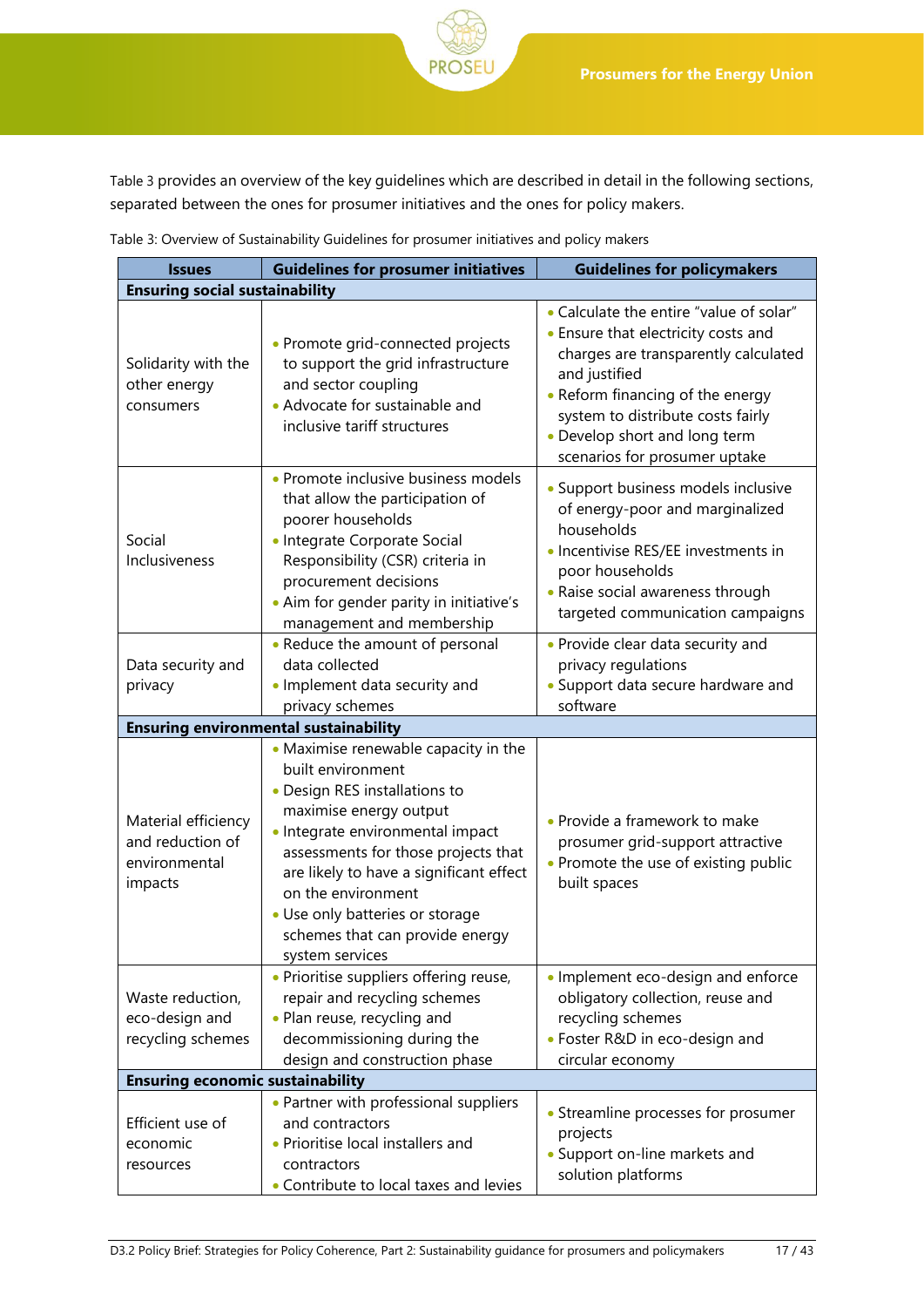

| <b>Issues</b>                                 | <b>Guidelines for prosumer initiatives</b>                                                                       | <b>Guidelines for policymakers</b>                                                                                                       |
|-----------------------------------------------|------------------------------------------------------------------------------------------------------------------|------------------------------------------------------------------------------------------------------------------------------------------|
| Economic viability<br>of the energy<br>system | • Contribute to grid infrastructure<br>costs<br>• Provide grid services                                          | • Regularly review grid operator<br>services, costs and regulation<br>• Refrain from subsidising utilities<br>using non-renewable energy |
| Access to finance                             | • Prioritise low-risk projects with<br>reasonable size<br>• Professionalise project<br>development and financing | • Provide stable economic schemes<br>for prosumer projects<br>• Educate, train and empower citizens<br>and prosumers                     |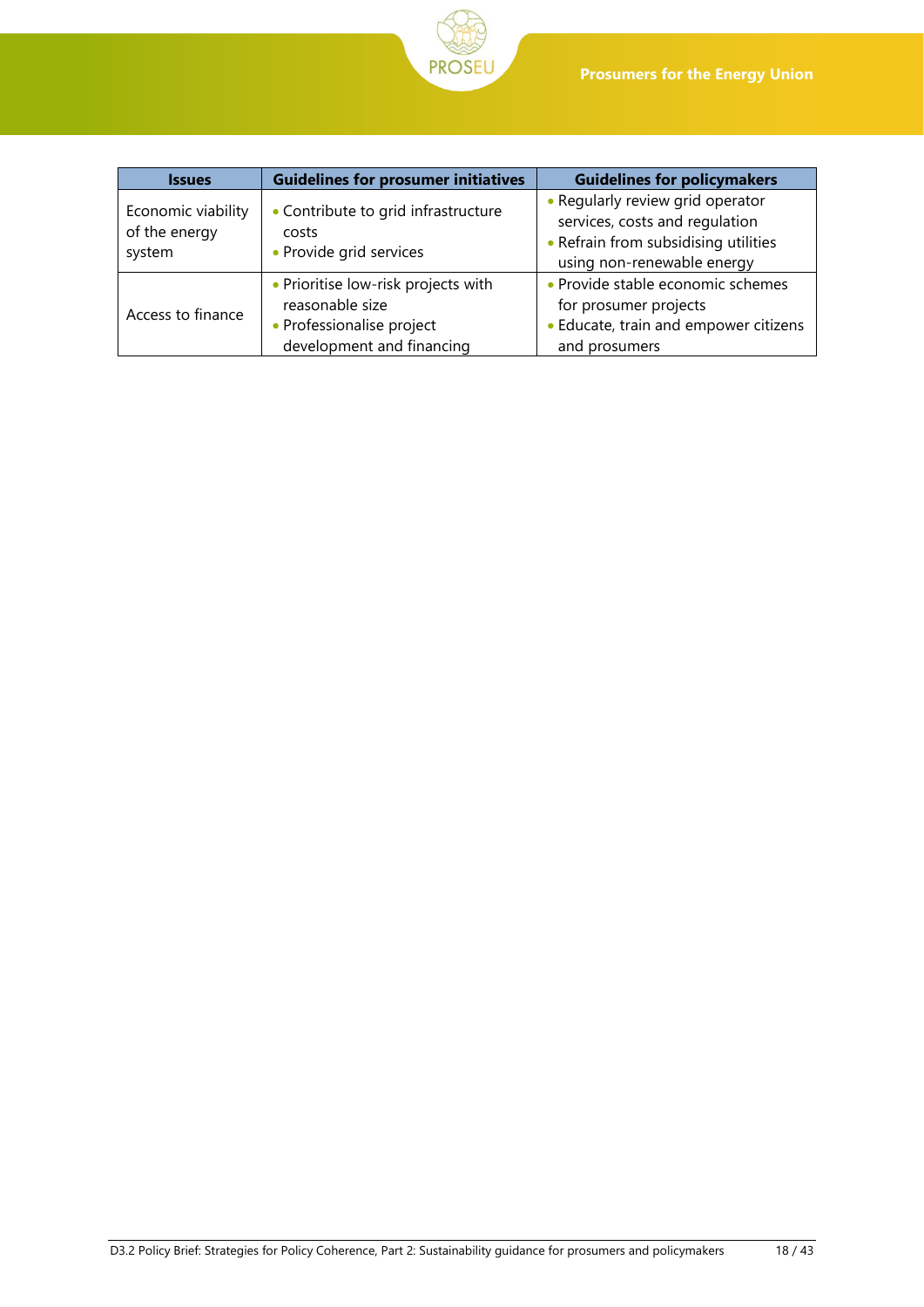

# <span id="page-18-0"></span>**2. Ensuring social sustainability**

## <span id="page-18-1"></span>**2.1 Solidarity with the other energy consumers**

## <span id="page-18-2"></span>**2.1.1 Description of the issue**

A common argument against prosumerism is that if certain people set up their own energy generating installations, they not only reduce their energy consumption from the grid, but they also decrease the share that they pay in energy system fees and charges, thus increasing the burden on non-prosuming consumers. This argument has led to prosumers being accused of lacking solidarity, putting the financing of the electricity infrastructure at risk, and circumventing taxes (such as VAT or excise tax) and renewable energy levies.

This problem is more pronounced in countries where fees and charges are primarily linked to energy consumed, i.e. where only very low or no fixed capacity charges apply like in Germany. Therefore, for every kWh less that is consumed, money is then "missing" to recover system costs or to contribute to other charges like electricity taxes or levies.

However, **self-consumption is not any different than applying energy efficiency measures or saving energy** *in terms of energy not bought from the grid* which means that in both cases the amount of kilowatt hours which need to be delivered to the customer through the grid are reduced. $3$ This means that the effect on kWh-based revenues of suppliers, grid operators and tax authorities remains the same. While no one would denounce energy savers for not consuming enough energy, prosumers face this allegation in many countries.

Prosumer installations *are* different to energy efficiency measures when it comes to the *injection of surplus energy*. In that case technical measures need to be applied to e.g. control ramp rates and ensure system stability; some of these mitigation measures are already paid by the prosumers because they are integrated in the inverters or through the use of batteries, others need to be taken up by the network operators. But as stated in the vision above and further explained below, renewable surplus energy from prosumers is crucial to achieve the climate targets.

Another claim states that if prosumers have used incentives to finance and/or run their installations (even though they may be affluent because they own houses with rooftops and may have enough funds available to pay for an RES installation), it would be unfair towards the tax and rate payers from whose money the incentives stem from.

However, this claim disregards the reason why **incentives** are actually required, namely that they **are meant to be a necessary instrument to reach a level playing field with incumbent (fossil or nuclear) technologies**, and to introduce a new, sustainable technology into the market. Despite this, it is true that during certain periods in certain countries incentive systems have not been adequate in the sense that they have led to quite favourable return rates (e.g. in Spain and Germany in the early 2010s). These periods, however, were usually limited because newly introduced legislation terminated these

D3.2 Policy Brief: Strategies for Policy Coherence, Part 2: Sustainability guidance for prosumers and policymakers 19 / 43

<sup>&</sup>lt;sup>3</sup> Potential technical effects of prosumer installations like steep ramp rates for grid-injected surplus energy are not related to the amount of kWh self-consumed or saved.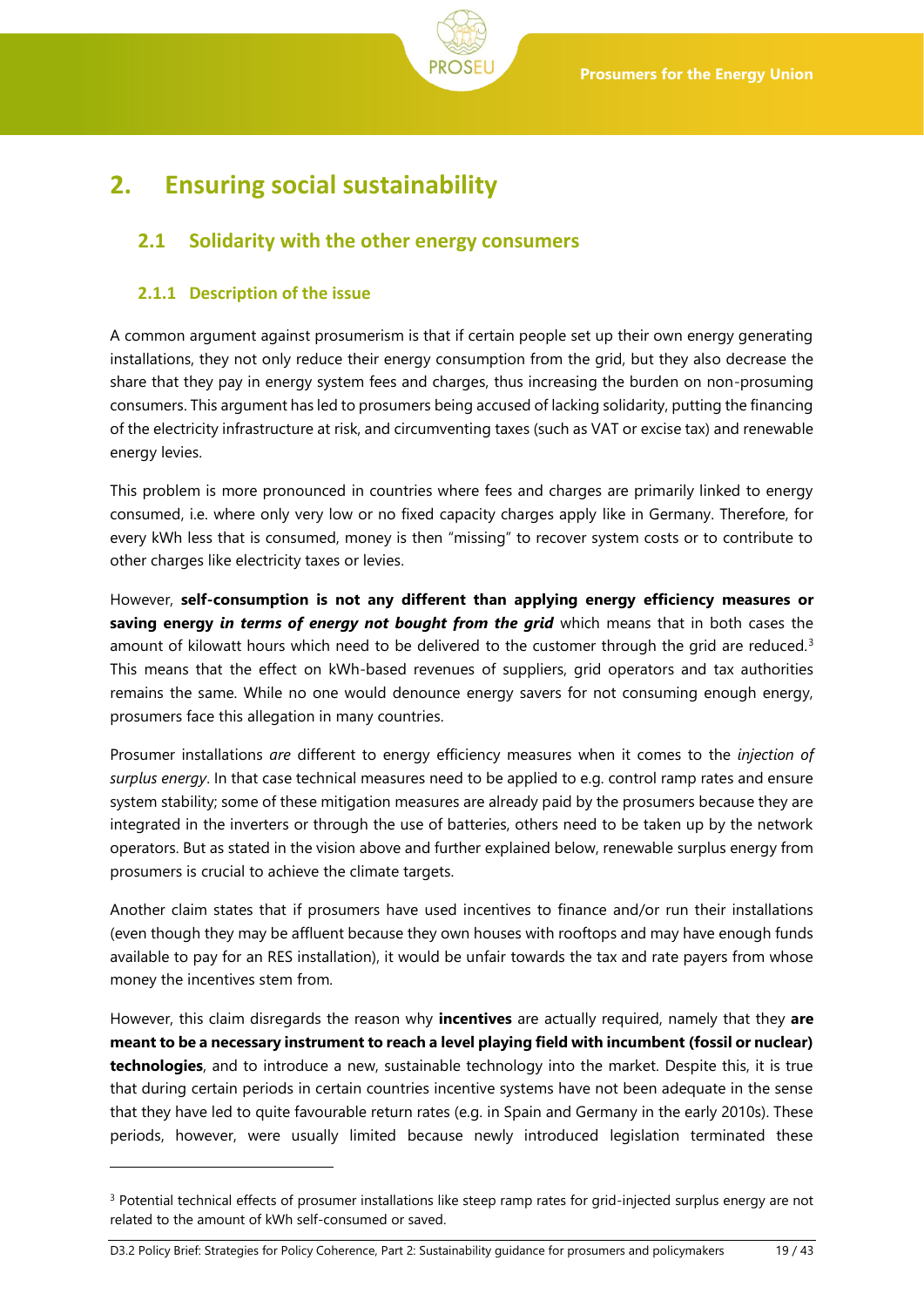developments quite quickly, frequently in such an abrupt manner that the measures led to a stalling of installation numbers in almost all European countries. The European PV sector still has not fully recovered from these drastic policy adjustments.

While the instantaneous self-consumption of energy, which is self-produced in the immediate proximity, is comparable to applying energy saving measures (which should be allowed at any time and independently from the grid status), the situation is different in the case of **net metering** where consumers can subtract excess energy from their energy bills. In jurisdictions that allow net metering to not be limited in time or with long balancing time periods (e.g. energy produced can offset own consumption after a year or more) it is obvious that the grid is used for storage; therefore a certain contribution can be expected as long as the business case for the prosumer is not jeopardised.

#### <span id="page-19-0"></span>**2.1.2 Guidelines for prosumer initiatives**

**Promote staying grid-connected to support the grid infrastructure:** Only prosumers that stay connected to the grid can also potentially support the energy system by providing electricity, storage or demand response services. Currently, not all of these services can be easily offered because technological and regulatory barriers still exist (for instance, feeding electricity in at the right moments, storing electricity when it is most beneficial at times with high RES supply, or operating virtual power plants). However, in the future, this situation is likely to change so that prosumers can do more than just reduce their energy bills.

Grid defection by individual homes, neighbourhoods or small municipalities would mean that these entities become completely autonomous. They would not need the grid anymore at the expense of installing batteries – which also need to be larger than if they had just stayed connected (which entails potentially environmental questions, see below) because they need to cover longer periods of time. Especially in cases where grid connections already exist, it would be counterproductive to disconnect from the grid for the purpose of (potentially minor) individual or – in the case of community projects – collective economic benefits. Prosumer business models should thus keep their grid connection and try to also increase the benefits for other energy customers by offering support services and surplus energy. However, this flexibility will lead also to an increased complexity of the system, requiring higher sophistication for its management. As stated by Brown et al. (2019), this means that the prevalent narrative of prosumers, which promotes autonomy and independency, may be countered through the necessity to become more interconnected. Nevertheless, having the possibility to self-consume and produce does offer additional choices for prosumers.

Exceptions are houses or villages in remote locations in the countryside or on islands. In these cases, it may make sense to not connect to or even disconnect from the main grid if the maintenance costs of a power connection are costlier for the residents, the utility and for society. Still, if there are several buildings, they are probably better connected among each other to increase resilience.

**Advocate for sustainable and inclusive tariff structures:** Prosumers act within the frameworks that they are given, and policy makers and regulators need to make the right calls. It is not the task of prosumer initiatives to establish the financial viability of the entire energy system. Nevertheless, with the increasing relevance of prosumers, their responsibility as actors in the energy markets also increases.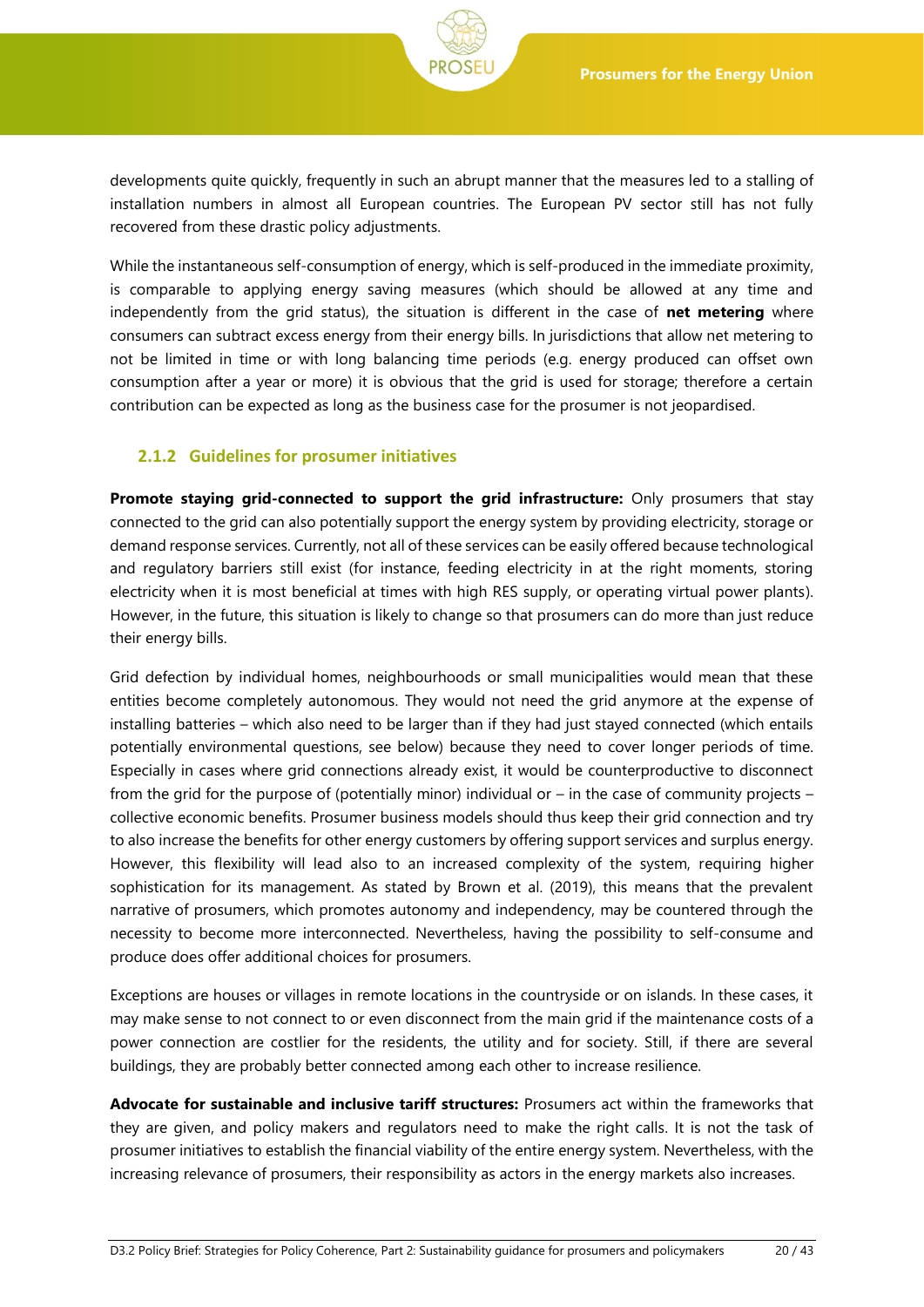

Therefore, prosumer advocates need to take up this new role, be aware of and get prepared for the discussion about tariff structures, and develop solutions in the best interest for society. They should be particularly aware of the need to contribute to actions against energy poverty, as this is more likely to affect consumers that lack the financial, cultural and technical capability to engage in prosumerism. Prosumers should also develop business models so that they are robust enough to deal with regulatory changes of the tariff structure. For instance, if the variable parts of the retail tariffs are lowered and fixed parts are increased, the savings per kWh become reduced, which in turn may mean a decreased viability of prosumer projects. This would go in the direction of a flat rate for energy, which might lead to an increase of energy consumption in general. It is therefore important to find the right balance of fixed and variable tariffs.

## <span id="page-20-0"></span>**2.1.3 Guidelines for policy makers**

**Calculate the entire "value of solar":** Policy makers should commission studies that calculate the socioeconomic benefits and costs of prosumer projects at a country-level or for the EU in general. This approach called "value of solar" has been applied in various states in the USA (Solar United Neighbours). A recent study was carried out for Spain that took into consideration typical cost/benefit categories such as avoided upgrades for transmission and distribution infrastructure, avoided fuel costs, environmental benefits, social benefits, etc. (van der Vlies, van Breevort & Winkel, 2018). This kind of study helps to inform the debate on fair tariffs and the financing of the energy system. The specific benefits of prosumer projects should be at the core of such studies (which may also consider other prosumer technologies aside from solar PV into account).

**Ensure that electricity costs and charges are transparently calculated and justified:** Confidence in the justification of electricity costs, fees and charges is important to avoid prosumers from losing interest in supporting the energy system. This means that network operators and energy generators must only be allowed to charge costs that do not provide disproportionate profits. For instance, system operators in countries like Spain have almost a risk-free business model as they enjoy a monopoly market situation where – unlike in jurisdictions where concessions are awarded – they own the electricity grid (Capellán-Pérez, Campos-Celador, Terés-Zubiaga J, 2018). This impacts the level of service they provide, resulting in poor customer service, long lead times, and high costs for consumers. Moreover, the recent EU legislation requires that "renewables self-consumers should not face discriminatory or disproportionate burdens or costs and should not be subject to unjustified charges" (EC RESD II, 2018).

**Reform financing of the energy system to distribute costs fairly**: With the development of prosumerism, the financing of the energy system may have to be revised in order to be socially and economically sustainable. Grid and other infrastructure costs could be recovered through new or different fees, charges and tax schemes. These could target all beneficiaries of the power system, including the industrial sector where many energy-intensive industries receive tax exemptions to keep them competitive. This leads to a distortion of the fair distribution of energy systems costs. In some countries, like Germany, this practice puts an additional burden on private customers.

It may therefore be investigated to  $-$  at least partially  $-$  finance the energy infrastructure through taxes as it is done for other infrastructure like roads. This could ensure that poorer households pay less than affluent ones do, as they would contribute in accordance to their financial possibilities and not just according to their energy consumption. The pros and cons need to be carefully balanced though. Taxes,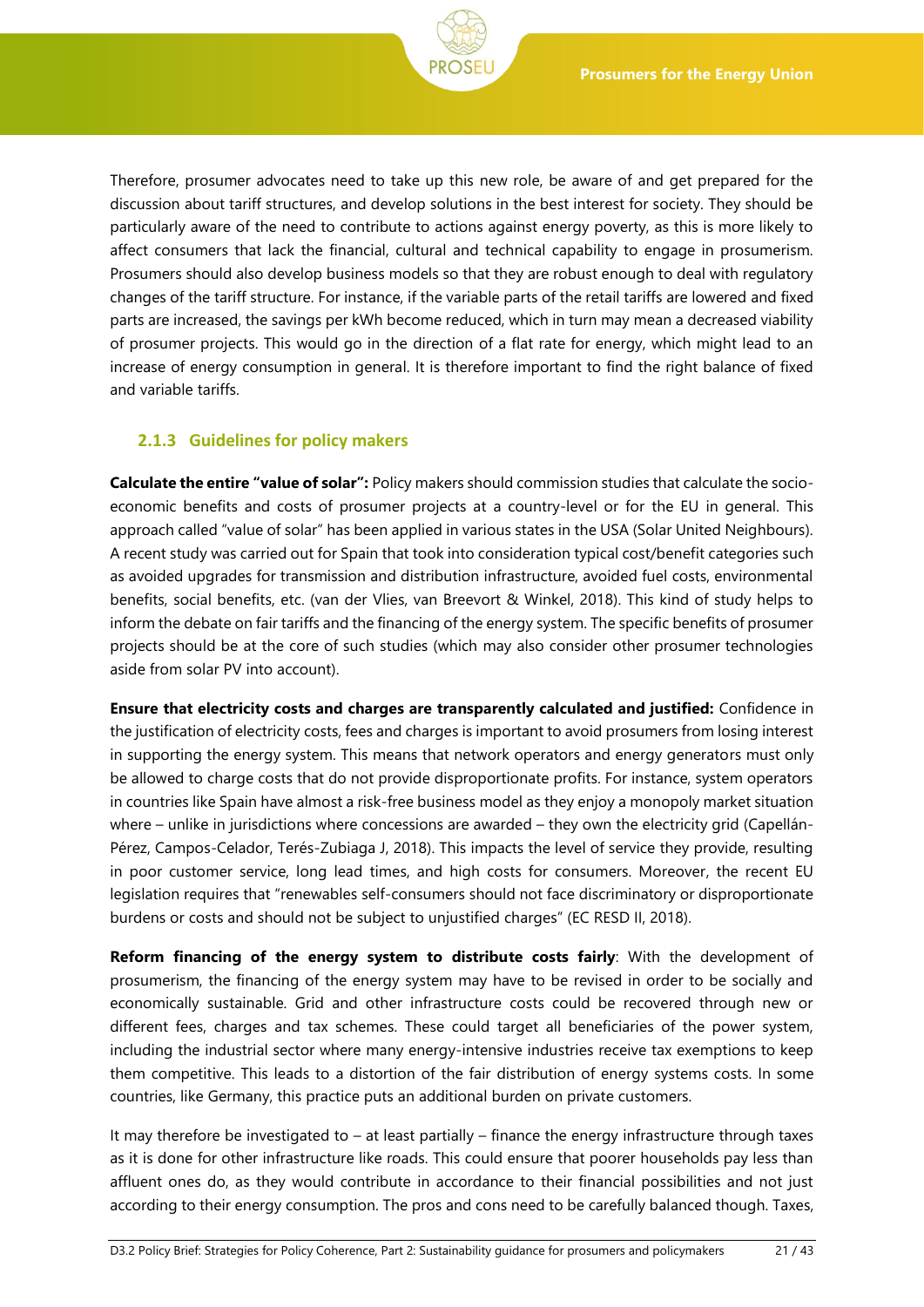which are subject to annual budget negotiations within the government, can lead to strong and unpredictable fluctuations in available funding (as has been shown in the USA with its tax-based RES support systems). Another way to support poor households could be to offer subsidized contracts where (fixed) charges are reduced. The financing of these support mechanisms may then come from tax-money (similarly, the support for energy-intensive industry may not be financed through energy rate payers).

**Develop short and long-term scenarios for prosumer uptake:** Prosumer uptake needs to be correctly planned in order to avoid potential market distortions and social externalities. It should be supported by sound policies and the energy market should be adjusted accordingly. The EU Governance Regulation demands that Member States set targets for the share of prosumer projects in their National Energy and Climate Plans (NECPs), therefore appropriate Key Performance Indicators will need to be developed as well [this will be treated in Task 3.3]. Also, the Long Term Strategies (LTS) should clearly propose targets and measures for prosumer uptake.

## <span id="page-21-0"></span>**2.2 Social Inclusiveness**

### <span id="page-21-1"></span>**2.2.1 Description of the issue**

Currently, not everybody may be able to become a prosumer. For instance, barriers may include a lack of financial resources, unawareness, or a lack of opportunity (e.g. they do not own a roof and no local prosumer initiative or support is available). Critics claim that prosumerism is only possible for the welleducated and affluent home owners. But ideally, the goal should be that all European citizens have the opportunity to become prosumers in one way or another by overcoming financial, social or any other technical or non-technical barriers. In general, households that may be considered energy poor or marginalised may not be interested or may not have the means to invest in their own prosumer equipment or to participate in joint prosumer initiatives.

Social inclusiveness can also be an issue in the project implementation phase. This is as companies (suppliers, developers, and installers) may get selected based on purely profit-driven criteria without their being given sufficient importance to societal benefits. Products and services in the RES value chain can have negative social externalities (like low salaries or poor working conditions) which may offset environmental benefits. Therefore, the uptake of prosumerism is also relevant to all traditionally marginalized groups such as women, youth and minorities.

#### <span id="page-21-2"></span>**2.2.2 Guidelines for prosumer initiatives**

**Promote inclusive business models that allow participation of poorer households:** Poor households that have neither the physical space nor the financial funds available to invest in renewables should be enabled so that they too can participate in prosumer projects. This should be done in order to decrease their energy bills and make them actively part of the energy transition. These households could be supported by setting up special schemes that allow them to benefit from shared roof-top systems or from power plants that are installed on public facilities and whose energy is then distributed to households via virtual power sharing (Greenpeace Greece & RESScoop.eu, 2018). This model has been promoted in Greece and is currently being discussed in Spain (Pizzinato, 2018). Prosumer communities can pro-actively initiate and propose such schemes to local and national policy makers.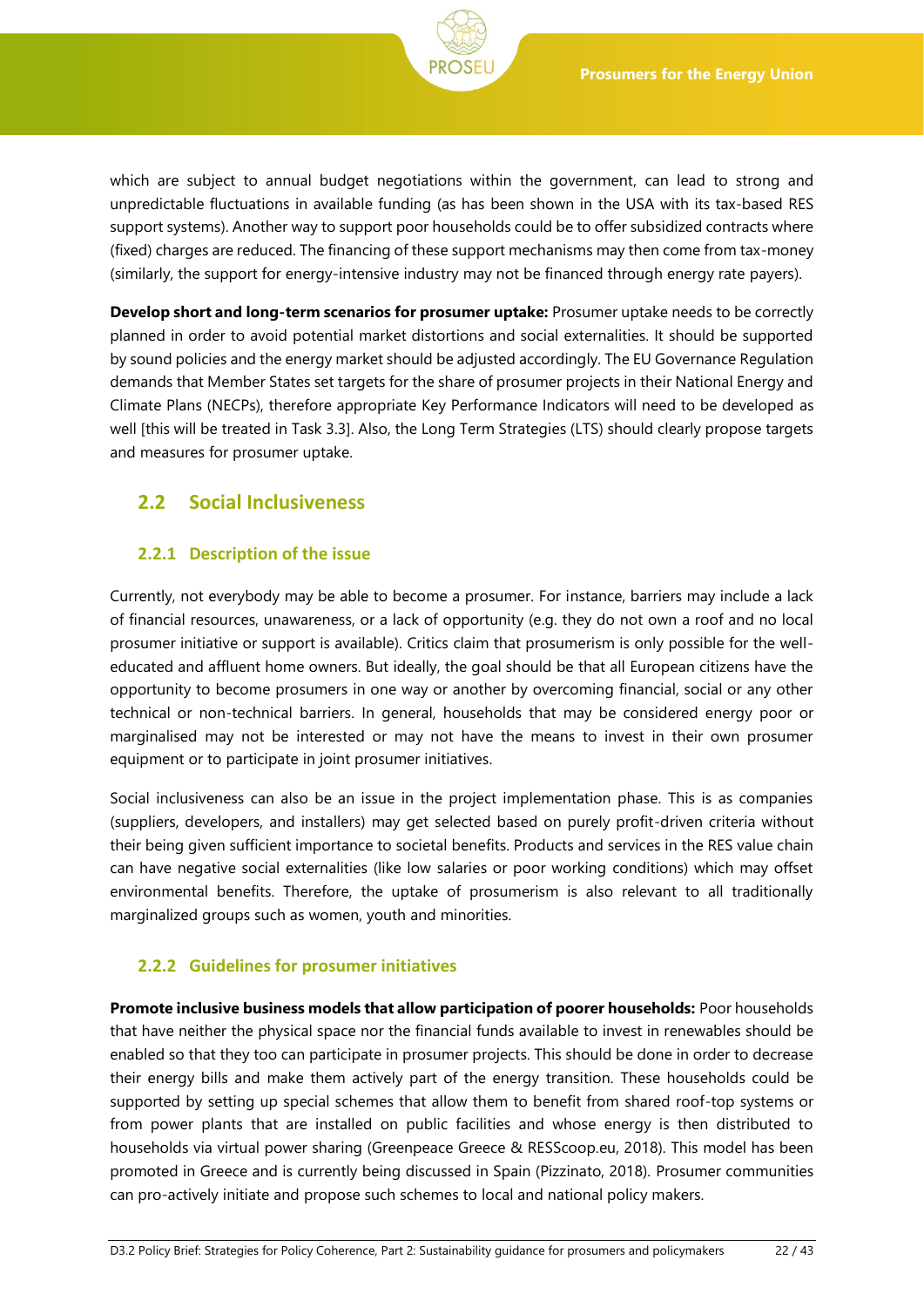**Integrate Corporate Social Responsibility (CSR) criteria in procurement decisions:** Prosumer initiatives may check if contracting parties such as engineering firms, material suppliers or installers pay special attention to non-economic benefits, such as employing marginalised people (e.g. disabled persons), providing eco-certified products and running low-carbon operations (e.g. by using electric vehicles in their fleets). However, especially for small companies, this may not be easy to do as they may struggle to keep their businesses going. Therefore, this may be rather a requirement for large scale projects that are carried out with larger companies.

**Aim for gender parity in initiative's management and membership:** Actively addressing women to become members of a prosumer initiative will ensure that initiatives have a broad, solid foundation within society. Campaigns may focus on women, either directly or indirectly, through images, wording, content focus, etc. The Board, secretariat and staff of these initiatives should be aiming for gender parity, something which can be achieved through targeted hiring policies. Apart from women, prosumer initiatives should also try to include other traditionally marginalized populations such as youth, minorities, rural populations, etc.

#### <span id="page-22-0"></span>**2.2.3 Guidelines for policy makers**

**Support business models inclusive of energy-poor and marginalized households:** Policymakers should make sure that energy-poor and marginalized households are thoroughly considered in prosumers policies and are given a special financial and technical support. The Greek model mentioned above shows that public financial support is needed, in addition to shared access to public roof space. Local governments can also play a role in facilitating neighbourhood wide community-based approaches to prosumerism. In the Netherlands, measures for renewable, low temperature (hybrid) solutions are developed with community-based cooperatives to get neighbourhoods out of gas.

**Incentivize investments in Renewable Energy and Energy Efficiency:** Public investments should support energy efficiency and related rehabilitation of energy-poor households through special support schemes or favourable financing schemes. This can then be combined with renewable like e.g. in Flanders where in order to get incentives, a certain level of energy savings must be reached which may only be possible with additional RESS measures. These could target RES installations for households that are below a certain income threshold or those that are part of marginalized populations (e.g. rural areas, minorities, etc.).

**Raise social awareness through targeted communication campaigns:** Capacity building measures on how to save energy or make use of renewables are another important tool to help energy-poor or marginalized households. For instance, the municipality of Barcelona has established several offices across the city that provide information and guidance to citizens to reduce energy their consumption and energy bills (Ajuntament de Barcelona, n.d.). They also offer in-situ energy audits. The establishment of local energy agencies is another option which can offer this kind of service to citizens.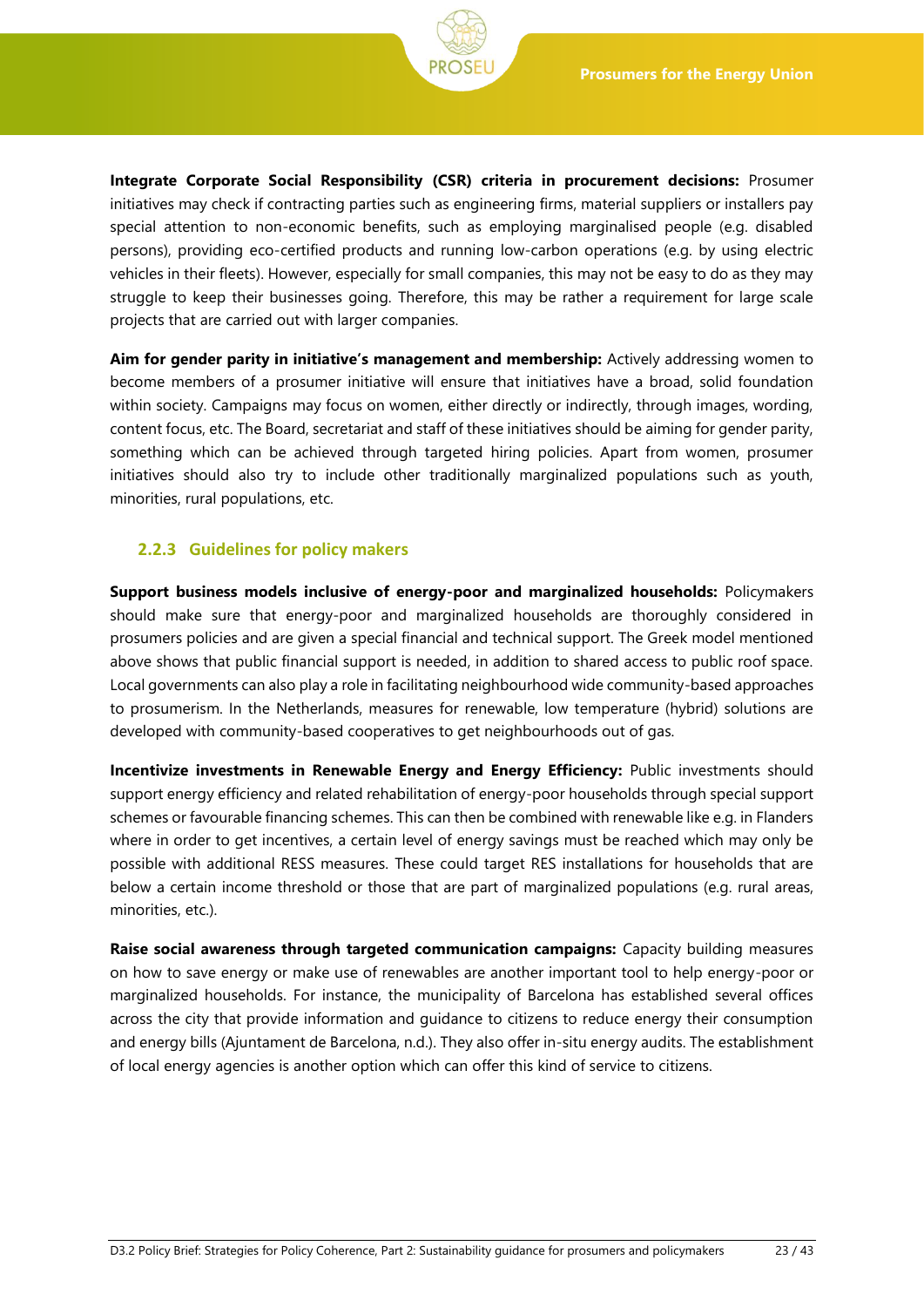

## <span id="page-23-0"></span>**2.3 Data security and privacy**

### <span id="page-23-1"></span>**2.3.1 Description of the issue**

In order to reap the full potential of prosumerism, a large amount of data will need to be shared with various organisations like grid operators, retailers, aggregators, virtual power plant operators, neighbours, etc. This poses a considerable challenge in terms of privacy because detailed profiles of customers can be made out based on their consumption patterns, their use of specific appliances and the times at which they are present at home (European Smart Grids Task Force, 2016). If this data gets into the hands of unauthorized people who are driven by unethical business-driven goals or that have bad intentions, prosumers risk that their data will be used for illegal, criminal or otherwise non-intended purposes.

For instance, data could be sold to companies for non-solicited advertisements, or burglars would know when people are not at home. Moreover, prosumers may become potential entry points via their internet-connected smart meters or PV inverters for hackers who want to crack into the energy system and grid infrastructure. This is as prosumers are more vulnerable than professional energy companies who are more likely to be better equipped with firewall and authorization systems. This could potentially put in danger the security and integrity of the whole electrical infrastructure, and by extension cause substantial economic, social and political damages to an entire region, country or even Europe. On the other hand, a distributed energy system with many local energy grids that can work potentially independently (even though interconnected) may also be more difficult to take over in their entirety compared to a few central power plants which, if successfully hacked, could affect even more people (Memoori, 2018). In the case of nuclear power plants this could be potentially disastrous. Still, digitisation of the energy system, more players like prosumers and increasing complexity will create new security threats that need to be mitigated.

## <span id="page-23-2"></span>**2.3.2 Guidelines for prosumer initiatives**

**Reduce the amount of personal data collected:** Any actor or service provider in the energy system should try to avoid collecting too much personal data from prosumers. The data that is used should also be encrypted and processed in an anonymised way whenever possible. Strong precautionary measures should be taken to avoid unauthorized access to this data. The users should also be fully aware of the kind of data shared and its planned use, in compliance with the EU directive on Data Protection. The possibility to potentially opting-out of certain data collection measures should be given.

**Implement data security and privacy schemes:** Prosumers and prosumer initiatives need to take the threat of cyber-crime seriously and they need to get informed about the ways in which they can protect themselves. This may be costly and complex but it can prevent harm and potential indemnification claims that may be made at a later stage. Use of open security software that is developed and improved by the prosumer community itself might help to reduce the risks.

## <span id="page-23-3"></span>**2.3.3 Guidelines for policy makers**

**Provide clear data security and privacy regulations:** Policy makers need to ensure that regulations are keeping up with technological developments so that prosumers (and consumers) are well protected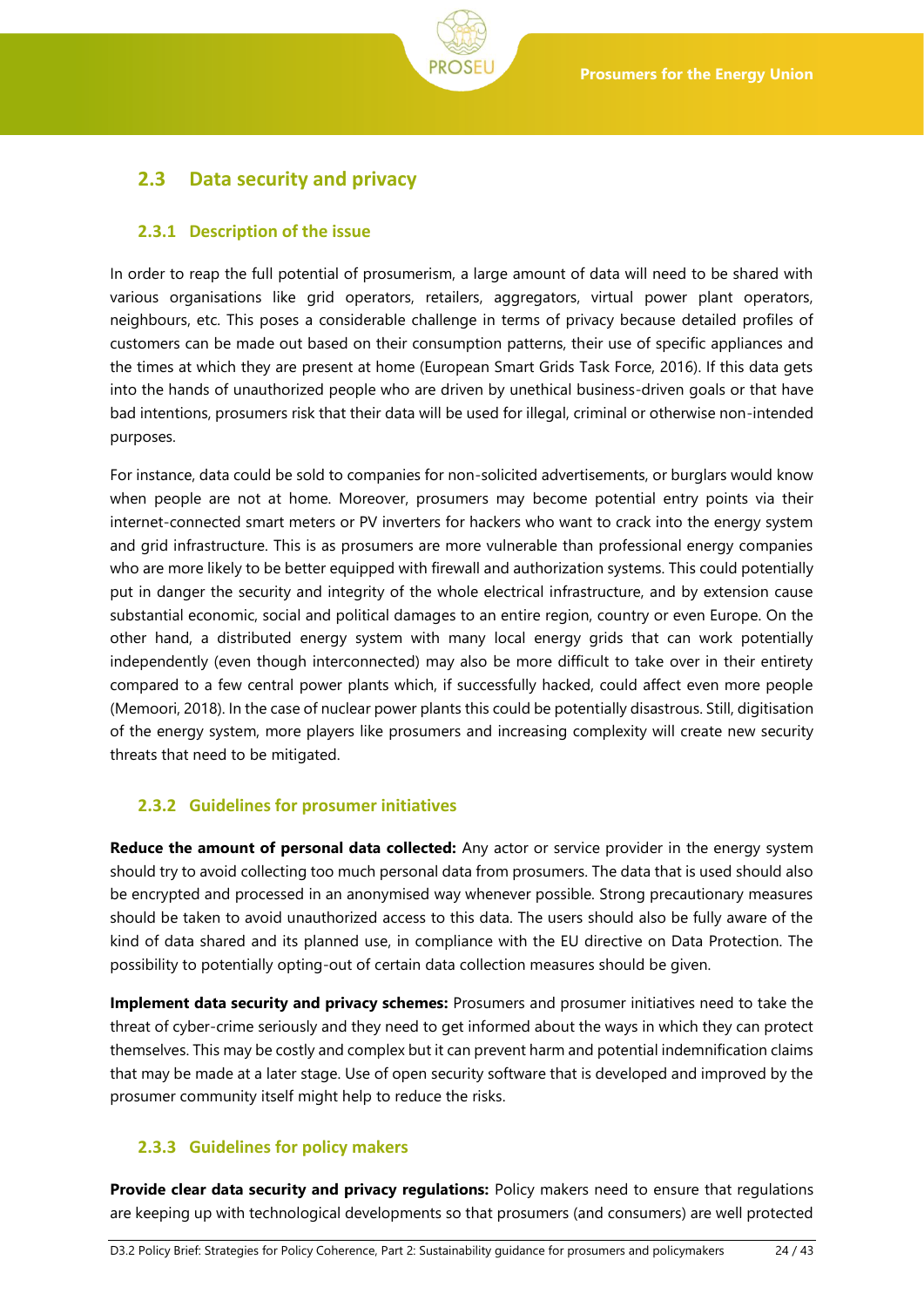against mis-use of data. At the same time, regulations need to be sufficiently flexible to allow innovative business models to be developed. Guidance should be given to SMEs and prosumer initiatives on how to deal with data security and privacy.

**Support data secure hardware and software:** The development of secure hardware like inverters, encryption methods (such as block-chain) and safe energy-related applications could be supported through targeted incentives. Standardised and certified hardware and software could then be made available to prosumer initiatives so that they can avoid investing their own time in solving data security issues.

**Support resilient energy networks in islanding mode:** Future electricity networks should be enhanced in a way that certain parts they can potentially disconnect from the main grid and go into islanding mode. Usually this is being avoided because the sudden loss of load can destabilise the entire grid. Innovative technical solutions are needed to allow islanding which can be beneficial in case of hacker attacks that aim to produce wide-spread black-outs, or extreme weather events. Policy makers can incentivise prosumer projects with back-up power possibilities which develop technical solutions that can be applied at a larger scale for increased overall resilience of the energy system.

# <span id="page-24-0"></span>**3. Ensuring environmental sustainability**

## <span id="page-24-1"></span>**3.1 Material efficiency and reducing environmental impacts**

## <span id="page-24-2"></span>**3.1.1 Description of the issue**

Energy producing equipment has – as any other equipment or goods – during its production process as well as during operation or use an impact on the environment. For renewable energy equipment to be environmentally sustainable, highest standards should be applied so that impacts on flora, fauna and climate are minimised and other aspects (like visual impacts) are thoroughly considered.

It is often argued that e.g. **installing PV panels in Northern Europe is less efficient compared to installing them in Southern Europe,** or that large, centralised systems are more efficient than smallscale, distributed systems, not only in terms of costs per kW installed but also in terms of energy output per material input, i.e. material efficiency. There is no doubt that it is important to aim for a high material efficiency and to consider the entire life cycle of RES equipment.

However, **efficiency is not the only criterion** that informs investment decisions. An energy system that is powered by renewable energy requires distributed generation by a variety of different technologies to appropriately balance the variable supply. Moreover, citizens do have the right to produce electricity through their own installations if they want to do so (see section on social sustainability).

Apart from that, the claim to use material as efficiently as possible is actually true for all goods that are used or consumed. For instance, apartments that are only occupied during the holiday season, drilling machines that are seldom used, or cars that are parked most of the time – many things that people own are not used in an efficient way. In that sense, renewable energy generating equipment has the two advantages: i) it can not only recover but by far exceed the energy input required for its fabrication; ii) it can be shared more easily as there is already a means available to easily share the "service" that such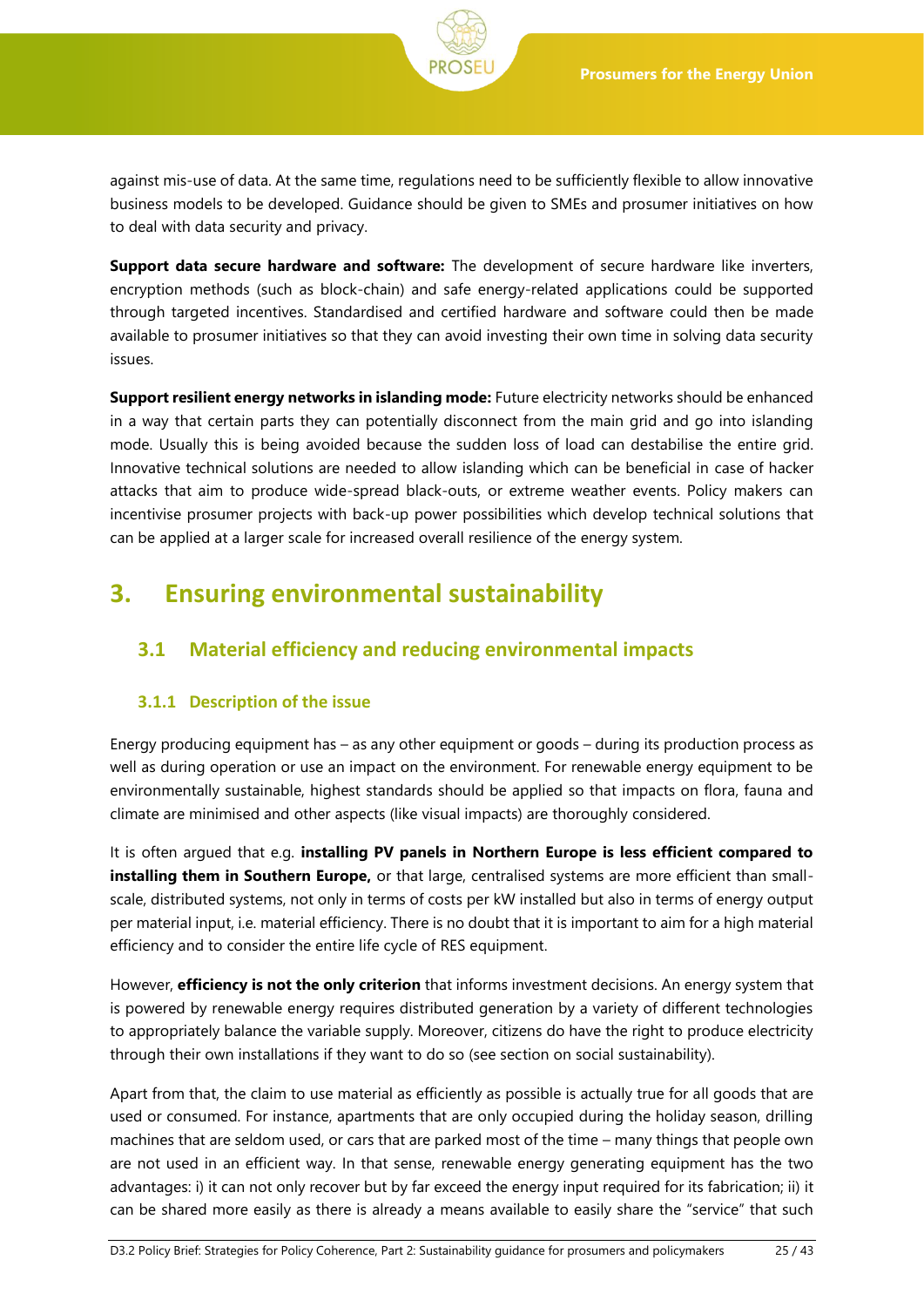

Another point to be mentioned in that context is the concept of **sufficiency**, i.e. the modest but adequate scale of living where everyone's needs are met (ECEEE, Darby & Fawcett, 2018). Prosumers may be tempted to buy more energy-consuming equipment than other consumers because they might say "I use my own renewable energy". But this would firstly consider the environmental impact which every product has, and secondly it would not help to contribute meeting other people's energy needs. Therefore, also prosumers should try to abstain from "purely luxurious" investments or purchases.

#### <span id="page-25-0"></span>**3.1.2 Guidelines for prosumer initiatives**

l

**Maximise renewable capacity in the built environment:** As available buildings and other infrastructure are already existing, they should be used to the maximum extent possible for renewable energy generation in order to avoid the un-necessary sealing of soils or RES deployment in natural or protected areas (free land should be better assigned to become habitats preserved for flora and fauna given that there already exists great pressure on natural areas). Moreover, if roof-tops or other suitable locations remain "under-used", it may not be possible to ramp up RES generation sufficiently fast enough to mitigate climate change. Therefore, the capacity of any solar (or other renewable) energy installation in the built environment should ideally be maximised to make the most use of the entire (suitable) space at a given location. This means that the self-consumption ratio should not be the leading indicator for prosumers because it can lead roof owners to design their PV plants to be smaller than they otherwise could be.<sup>4</sup> Roof owners, however, will only invest in larger installations if they receive a fair remuneration for the energy fed into the grid or if they can easily share excess generation (see also section [4](#page-28-0) on economic sustainability). Currently many governments rather tend to promote self-consumption schemes that try not to produce excess energy. This restrictive policy should be abolished.

**Design RES installations to maximise energy output:** Related to the previous point is the goal to produce as much renewable energy as possible from any installation.<sup>5</sup> Technically the maximisation of capacity (kW) and energy (kWh) can be conflicting goals (a 10 kW installation on the same roof may produce less kWh per year than a 9 kW installation depending on orientation, shading, etc.). Leading principle should be the way on how to reach a 100% renewable energy system as fast as possible, prioritising the use of the most suitable locations. The proper design, choice of equipment, and, in case of solar panels, orientation is key. In certain cases, east-west orientation may be beneficial to smoothen the midday-peak. Nevertheless, most sites (especially roof-top sites) will have some disadvantage at one point in time during the day, so an optimisation calculation will be required.

**Take environmental impact assessments seriously:** Prosumer projects that are likely to have a significant effect on the environment—especially large projects and projects near or within natural

<sup>4</sup> See also [https://www.pv-magazine.de/2018/04/30/quaschning-stoppt-den-photovoltaik-eigenverbrauch-und](https://www.pv-magazine.de/2018/04/30/quaschning-stoppt-den-photovoltaik-eigenverbrauch-und-macht-die-daecher-voll/)[macht-die-daecher-voll/](https://www.pv-magazine.de/2018/04/30/quaschning-stoppt-den-photovoltaik-eigenverbrauch-und-macht-die-daecher-voll/) (in German only).

<sup>&</sup>lt;sup>5</sup> Technically the maximisation of capacity (kW) and energy (kWh) can be conflicting goals (a 10 kW installation on the same roof may produce less kWhs per year than a 9 kW installation depending on orientation, shading, etc. ). Leading principle should be the way on how to reach a 100% renewable energy system as fast as possible.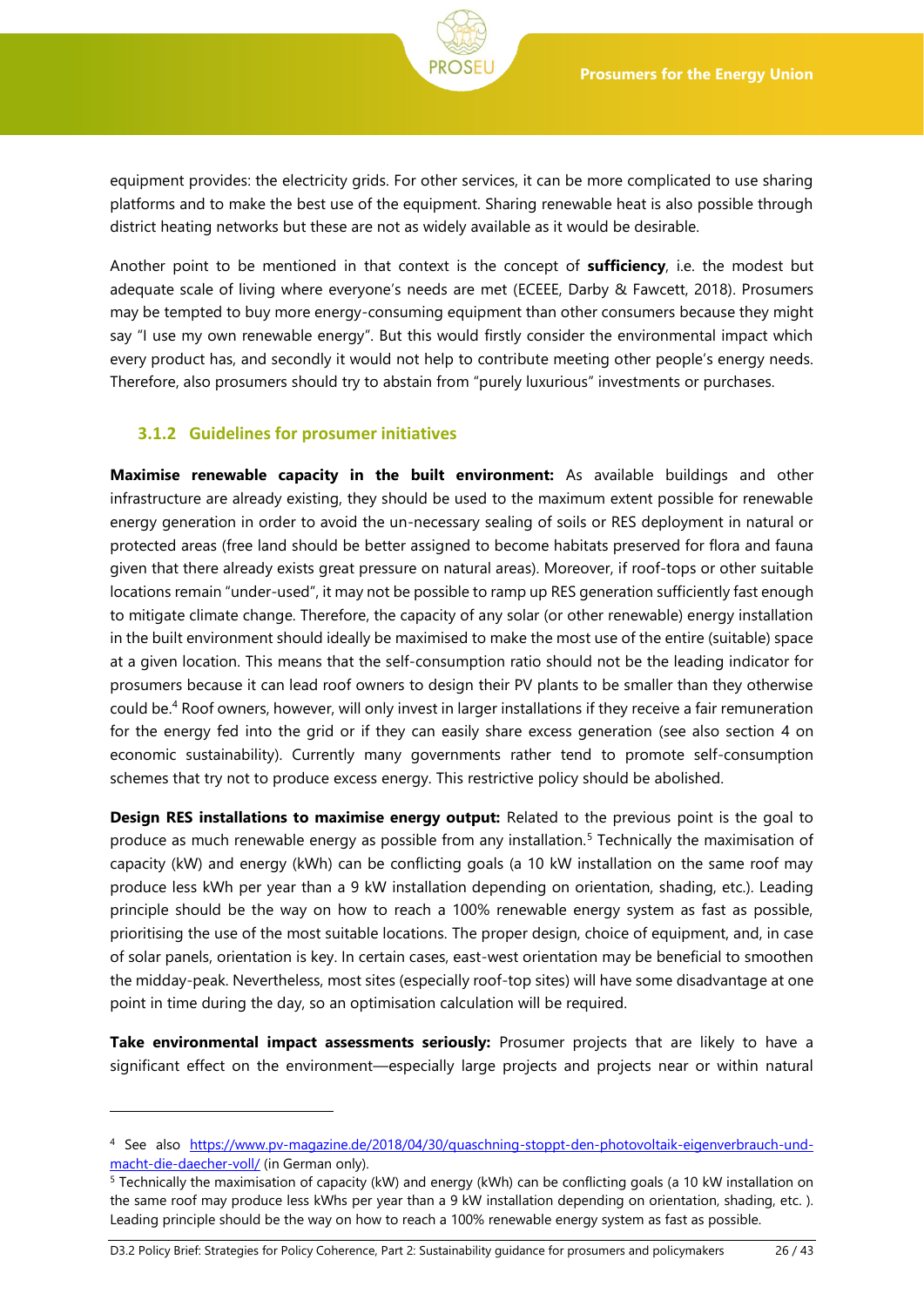

**Use only batteries that can support the grid:** The use of batteries in individual homes can improve the viability of a renewable energy installation and can provide a higher degree of self-sufficiency and independence for the prosumer. However, as discussed above regarding the grid connection, it is important that the batteries can potentially be used to provide grid services. Nowadays, not all systems may be equipped accordingly but where such solutions already exist, they should be applied (Solarwatt, n.d.; New Energy Update, 2016). This will help to make use of the batteries at a broader scale, allowing them to be combined with a range of different generation technologies in virtual power plants, to support demand response, or to supply power in emergency situations.

### <span id="page-26-0"></span>**3.1.3 Guidelines for policy makers**

**Provide a framework to make prosumer grid-support attractive:** For prosumers, the provision of grid support for the equipment they have installed should be facilitated. Policy makers, regulators and DSOs should therefore provide a regulatory framework that allows simple technical access and a fair remuneration for grid services provided by prosumers.

**Promote the use of existing public built spaces**: Firstly, policy makers should support the installation of RES in available public spaces with the best potential for energy production, so that many citizens can benefit from them. Collective prosumers initiatives who present the most sustainable proposals (in all three dimensions, i.e. environmental, economic and social) should be awarded the projects.

**Support eco-certified equipment, green products and low-carbon services:** To reduce environmental impacts public authorities should support the use of eco-certified equipment from ideally locally suppliers, green products and low-carbon services through e.g. awareness raising campaigns or tax incentives. On-line platforms and market fairs showcasing clean solutions could help educate and influence consumers and prosumers. Public procurement should lead by example.

## <span id="page-26-1"></span>**3.2 Waste reduction and recycling schemes**

#### <span id="page-26-2"></span>**3.2.1 Description of the issue**

Any manufactured product has an environmental impact. This is especially true for electronic equipment, from the extraction of raw materials, over its own use, and up to the end of its lifetime. Batteries, PV panels and other related RES equipment contain rare or partially hazardous materials and substances. The amount of decommissioned PV panels is projected to grow to over 60 million tons in 2050, even though the large majority consist of non-hazardous materials (glass, aluminium polymers) (Weckend, Wade, Heath, 2016). It is also anticipated that at its current rate of development the renewable energy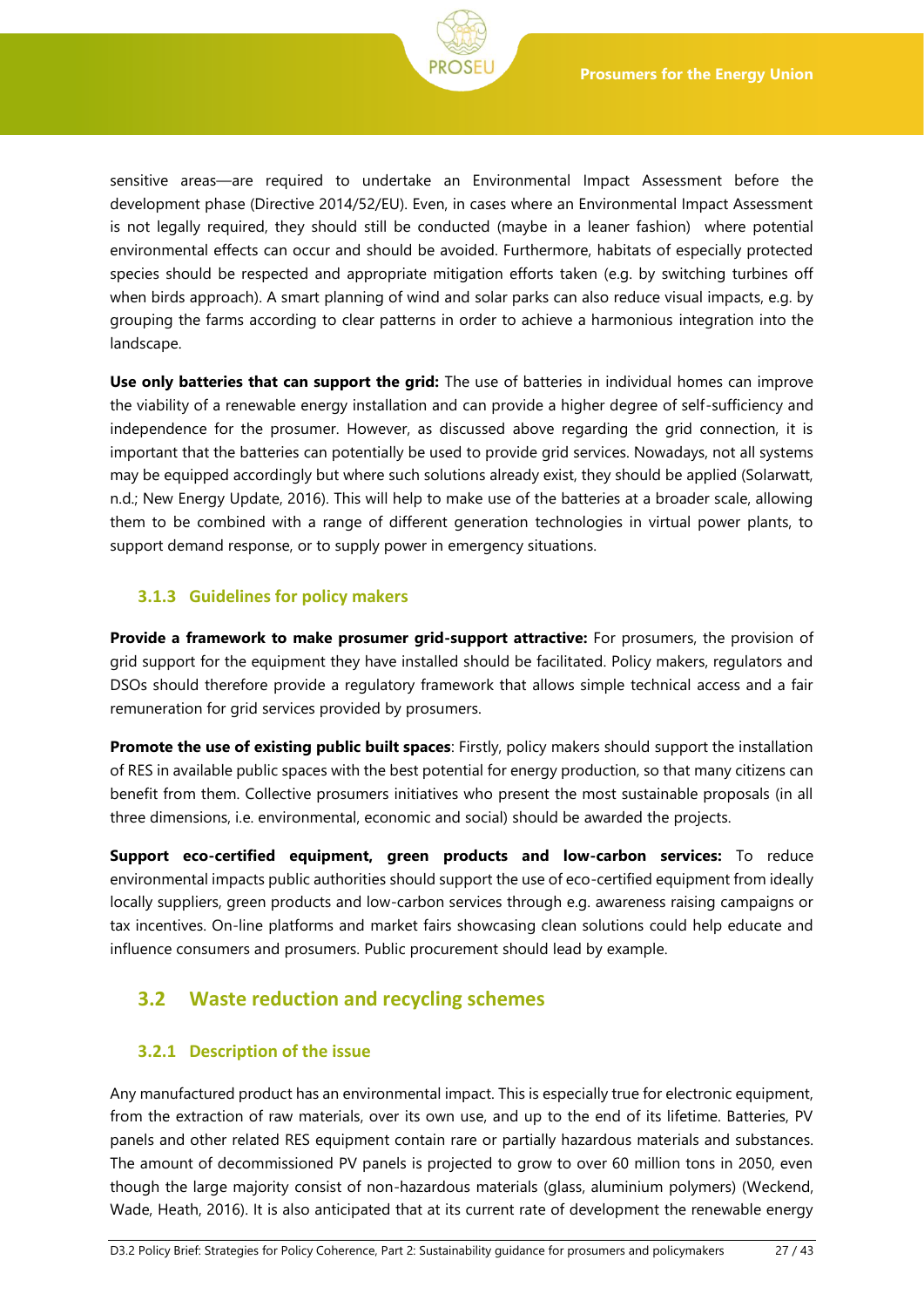

industry could be about to face shortages in the supply of rare metals that are required for PV panels and electric batteries (van Exter et al., 2018). Without proper reduction, reuse and recycling schemes in place, the resulting amount of waste would not only become a serious environmental problem but it also could potentially affect the availability and costs of raw materials for new equipment.

#### <span id="page-27-0"></span>**3.2.2 Guidelines for prosumer initiatives**

**Prioritize suppliers offering reuse, repair and recycling schemes:** At this stage, there are probably only a few suppliers of PV equipment, batteries and other RES technologies that have processes in place to take back equipment at the end of the life-time. Usually, they would leave recycling to specialized companies. Second-Life batteries or equipment, e.g. from EVs, can represent ecological (and economic) advantages over new, specific batteries produced for home applications (Schaufenster Elektromobilität, 2016).

**Plan reuse, recycling and decommissioning during design and construction phase:** Prosumer initiatives that engage project developers should put emphasis on an engineering design for installations which allows the easy decommissioning of the plant and the potential renaturation of the site. For instance, new solar fields hardly use concrete anymore for foundations which allows for the recuperation of the land. The use of eco-designed equipment which can be easily repaired or replaced will also reduce its environmental impact. The Waste Framework Directive (WFD) (Directive 2008/98/EC) and the Waste electrical and electronic equipment (WEEE) Directive (Directive 2012/19/EU) which are both part of the Circular Economy Package, require recovery/recycling rates of 75%/85% of PV modules in a way that does not harm the environment. While large electric utilities are used to complying with these EU regulations, small-prosumer initiatives should offer special attention in complying with the different EU waste and recycling policies.

#### <span id="page-27-1"></span>**3.2.3 Guidelines for policy makers**

l

**Implement eco-design and enforce obligatory collection, reuse and recycling schemes:** In order to motivate product designers to take the end of the product life into account, end-of-life policies are required that make re-use and recycling legally binding through targeted regulatory frameworks.<sup>6</sup> Emphasis should be put on using high quality products with long durability that are easily repairable and which have spare parts that are easy to access and exchange.

The EU has pioneered PV electronic waste (e-waste) regulations, which cover PV-specific collection, recovery and recycling targets through the EU Waste Electrical and Electronic Equipment (WEEE) Directive (European Commission, 2019a), which is a legislative pillar of the 2015 Circular Economy Package. The Circular Economy package aims at increasing the lifetime of products through greater reuse and recycling. Producers of PV equipment are required to finance the collection and recycling of PV panels at the end of their lifetime. The EU Battery Directive is, in general, taking a similar approach but is not strict enough when it comes to allowing disposal in landfills (European Commission, 2019b).

<sup>&</sup>lt;sup>6</sup> In fact, this goes beyond products for energy use and should become common practice for any kind of product.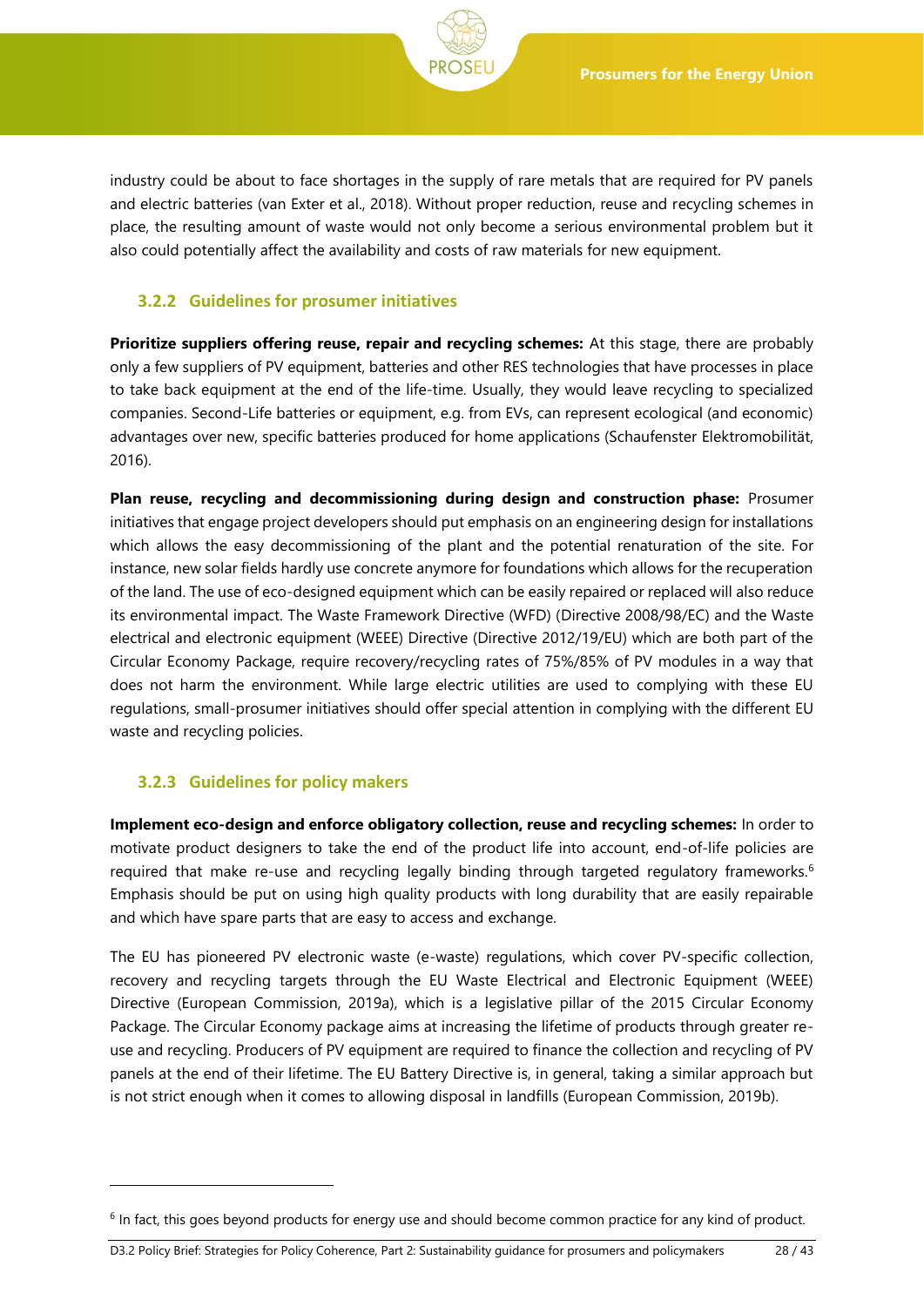The necessary recycling infrastructure needs to be set up so that: waste from RES technologies can be recycled without having to be shipped long distances, and pollution and leakage to foreign countries with less strict regulation can be avoided.

**Foster R&D in eco-design and circular economy**: The efforts to provide solutions for a circular economy in the field of renewable energy also need to be ramped up in terms of R&D. Innovative recycling processes should be defined together with the industry and green firms and processes should be supported (SEAI, n.d.).<sup>7</sup> These efforts will also create additional support amongst citizens for renewable technologies and contribute to a green economy.

# <span id="page-28-0"></span>**4. Ensuring economic sustainability**

Prosumer models need to ensure economic sustainability in two dimensions:

- at macro-economic level where society as a whole should benefit from prosumers projects;
- at micro-economic level where an individual project needs to be economically viable and where prosumer investors can expect a reasonable return at an acceptable risk.

This section will address both dimensions, depending on the issue focusing either on one or both of the levels. In general terms, the macro-economic dimension requires more attention than the microeconomic one because an individual project may be harmful to society and the environment over the long-term despite its short-term economic viability. Nevertheless, if individual projects cannot secure long-term economic viability, they will not be initiated and thus they won't be able to create their potential benefits.

## <span id="page-28-1"></span>**4.1 Efficient use of economic resources**

## <span id="page-28-2"></span>**4.1.1 Description of the issue**

l

Economic resources are usually limited $8$  and should thus be allocated to maximize societal benefits. It is being argued that instead of investing in small-scale systems, it would be more beneficial to put most available funding into large scale systems that provide more kilowatt hours per Euro invested. (Small) roof-top installations can be potentially less efficient (with regards to material input and manpower), and are more expensive per kW installed (due to lower economies of scale). Additional incentives or subsidies may therefore be needed to make such installations competitive and attractive. Hence, smallscale prosumer installations may make less economic sense than large-scale installations in resourcerich areas (similar to the efficiency discussion in the previous section).

D3.2 Policy Brief: Strategies for Policy Coherence, Part 2: Sustainability guidance for prosumers and policymakers 29 / 43

<sup>7</sup> See the following examples, USA[: https://www.seia.org/initiatives/pv-recycling;](https://www.seia.org/initiatives/pv-recycling) EU[: https://www.pv](https://www.pv-magazine.com/2018/08/23/eu-funds-pilot-plant-for-pv-module-recycling/)[magazine.com/2018/08/23/eu-funds-pilot-plant-for-pv-module-recycling/;](https://www.pv-magazine.com/2018/08/23/eu-funds-pilot-plant-for-pv-module-recycling/) [https://www.reuters.com/article/us](https://www.reuters.com/article/us-solar-recycling/europes-first-solar-panel-recycling-plant-opens-in-france-idUSKBN1JL28Z)[solar-recycling/europes-first-solar-panel-recycling-plant-opens-in-france-idUSKBN1JL28Z](https://www.reuters.com/article/us-solar-recycling/europes-first-solar-panel-recycling-plant-opens-in-france-idUSKBN1JL28Z) ; <http://www.pvcycle.org/organisation/about/>

<sup>&</sup>lt;sup>8</sup> We will not further analyse the unequal distribution of wealth and economic resources on a global scale in this paper.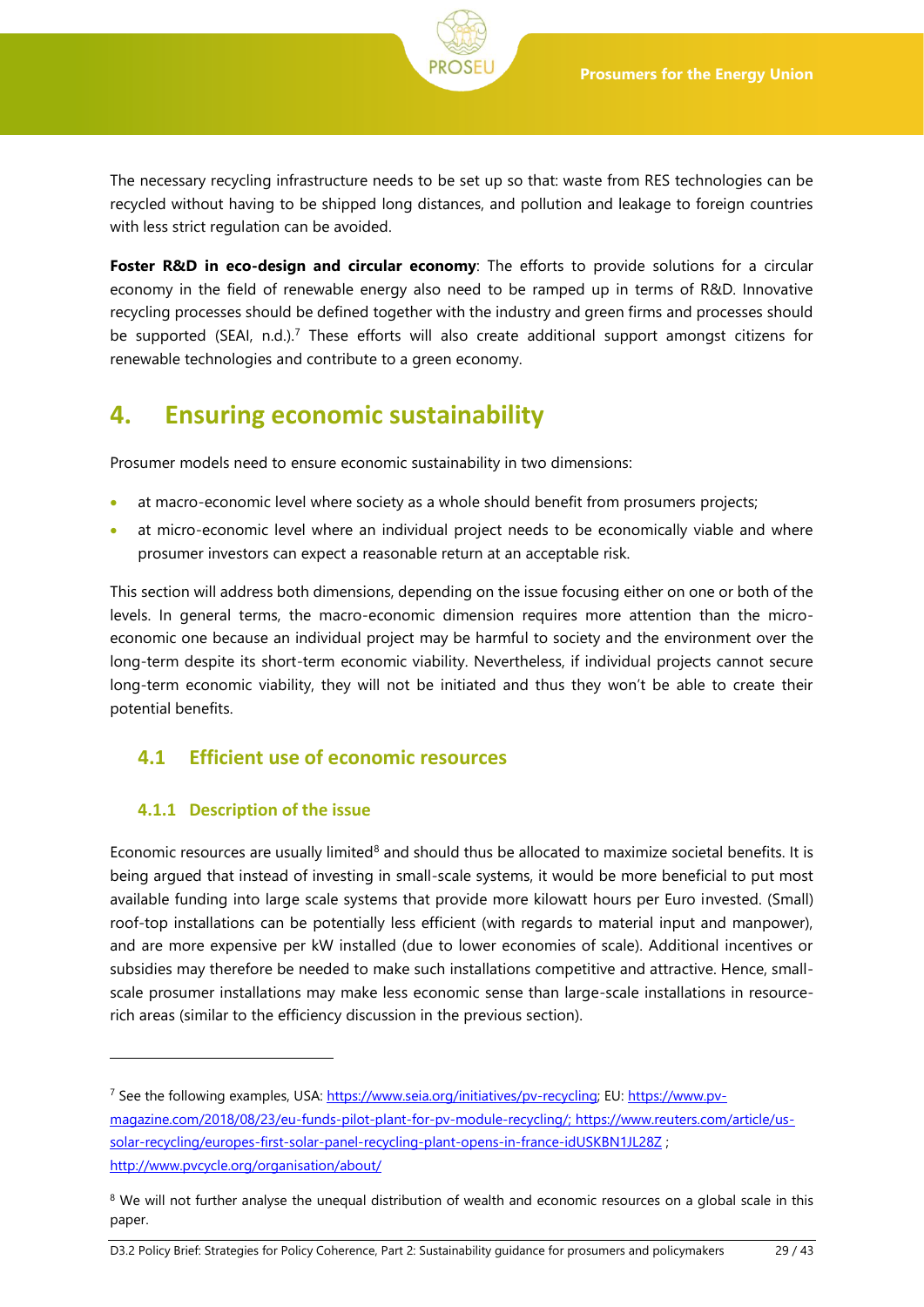However, this kind of argument often does not sufficiently consider the other sustainability criteria and socio-economic benefits of small-scale installations such as the creation of local jobs, behavioural changes resulting in more efficient energy use, avoided land use, avoided transmission costs, speed of deployment and local ownership (Farrell, 2016). With RES equipment costs coming down in general and generation costs competing against retail prices, the issue of needing incentives is becoming less relevant as the economic business case is improving for small installations.

Another issue could be that in cases where prosumer initiatives do invest in large-scale projects, these may not be as professionally managed as the ones developed by large utilities or specialised project development firms. This may lead to a less efficient use of financial resources, i.e. members of the prosumer initiative may get less value for their investments than they could potentially get when investing in RES utility projects. But this would again mainly look at one criterion and disregard other sustainability criteria.

### <span id="page-29-0"></span>**4.1.2 Guidelines for prosumer initiatives**

**Partner with professional suppliers and contractors:** Prosumer projects require professional project management, installation and execution skills, particularly in the case of large-scale plants akin to projects that are carried out by specialized utilities. Therefore, prosumer initiatives should conduct a rigorous selection process to determine the best technical and commercial offer. Not all the criteria that need to be met are of financial nature, i.e. not only the price should make the difference but also other added value benefits like the employment of local installers and O&M staff or the provision of additional community services. Also, for small-scale prosumer projects, it is important to be able to choose between several providers to maintain a level of fair competition and decrease costs.

**Prioritise local installers and contractors:** Prosumer projects should aim to have projects commissioned by local installers in order to create additional benefits for the local community. This may not be possible in all cases as local experience or expertise may be missing, or certain local companies may not be able to offer the expected services at competitive prices. Small, local companies may sometimes simply be more expensive. However, the potentially higher prices can be seen as a contribution to the local economy and to increase the public acceptance of the project. If operations and maintenance is conducted by service providers close by, less transport is needed and communication might be easier. Hence, the pros and cons of local sourcing need to be carefully assessed for each project.

**Contribute to local taxes and levies:** Depending on the country, investors may or may not have to pay local taxes and levies, as often these are paid in the jurisdiction of their company headquarters. Where possible, prosumers should pay taxes to the municipality of where the plants are based so that all community members can indirectly benefit from the installations even if they may not be participating financially.

#### <span id="page-29-1"></span>**4.1.3 Guidelines for policy makers**

**Streamline processes for prosumer projects:** Especially for smaller installations, the administrative procedures should be simplified in a way that allows prosumers to carry out their projects as efficiently as possible. Potential prosumers will refrain from carrying out projects if there are many administrative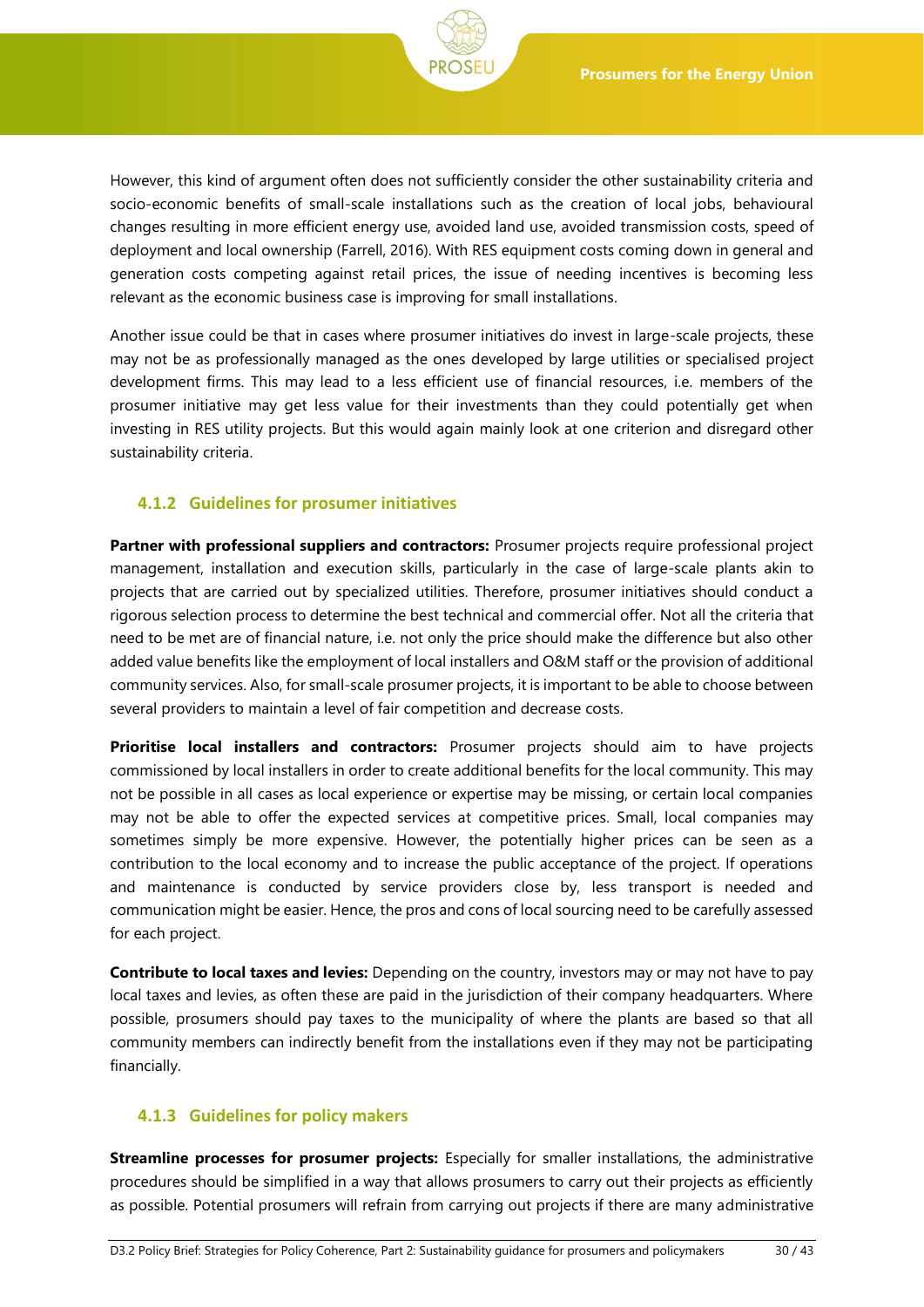hurdles, even if the business case as such is beneficial. This means that there should be: a single or clear entry point for administrative procedures (one-stop-shop); no fiscal burden for small-scale prosumer applications, i.e. no treatment as "producer" for plants below a certain threshold (e.g. 100 or 500 kW); an adequate fiscal regime for small-medium sized installations; and clear responsibilities of installers and distribution companies including monitoring of lead times.

**Support on-line markets and solution platforms:** Comparing prices and products among various installers or project developers helps customers to select the best offer. While governments don't have to develop these portals by themselves, they could financially support those that deliver high-quality information and objective results. In particular, they can do this through the expertise of national associations of consumers and/or partnerships with business associations. Several platforms are already facilitating such information for other markets (car industry, electronic appliances, etc.) and could be used as a model.

## <span id="page-30-0"></span>**4.2 Economic viability of the energy system**

## <span id="page-30-1"></span>**4.2.1 Description of the issue**

Utilities, i.e. companies that earn their revenues from generating and selling power, and/or through the transport and/or distribution of electricity, see their business model as being in jeopardy if prosumers become more wide-spread. Power generating utilities fear that they will lose market share and will face decreasing revenues. Utilities active as Transmission System Operators (TSOs) or Distribution System Operators (DSOs) are concerned that self-consumption will lead to less power demand through the grid infrastructure and therefore – depending on how the financing scheme is set up – reduced possibilities for them to earn back investments into the grids. If these companies then increase their prices, even more customers would turn into prosumers, thus exacerbating the trend of decreasing TSO/DSO revenues, leading to an effect which is called **the "utility death spiral".**

When utilities run into financial problems, jobs may get lost and uncertainties get introduced into the energy system – developments which go against the social and economic sustainability goals. However, the macro-scale needs to be looked at in order to be able to gauge the overall value that utilities bring to society. With regards to system operating utilities, a well-maintained grid infrastructure is important for all actors, including for prosumers, therefore it cannot be in the interest of prosumers that system operators have financial issues which can lead to a lack of investment in these critical infrastructures.

By contrast, the utilities that are active in power generation are subject to competition and they would not deserve special protection. This is even more relevant as many large-scale utilities around the world still maintain fossil fuel and nuclear-powered power plants both of which need to be pushed out of the market for reasons of climate and environmental protection. This means that prosumer initiatives should contribute to a functioning grid – where possible by providing also system balancing services – but they do not need to help maintaining the businesses of power generation utilities. A reduction of consumed energy cannot be regarded as negative but rather as positive at the macro-economic scale (and especially in view of the environmental sustainability goals). The issue of reduced revenue also occurs for energy efficiency and savings measures – which are also claimed by utilities to be a major problem even if the reduced energy demand by customers is a direct consequence of utilities charging higher prices (Creamer, 2018).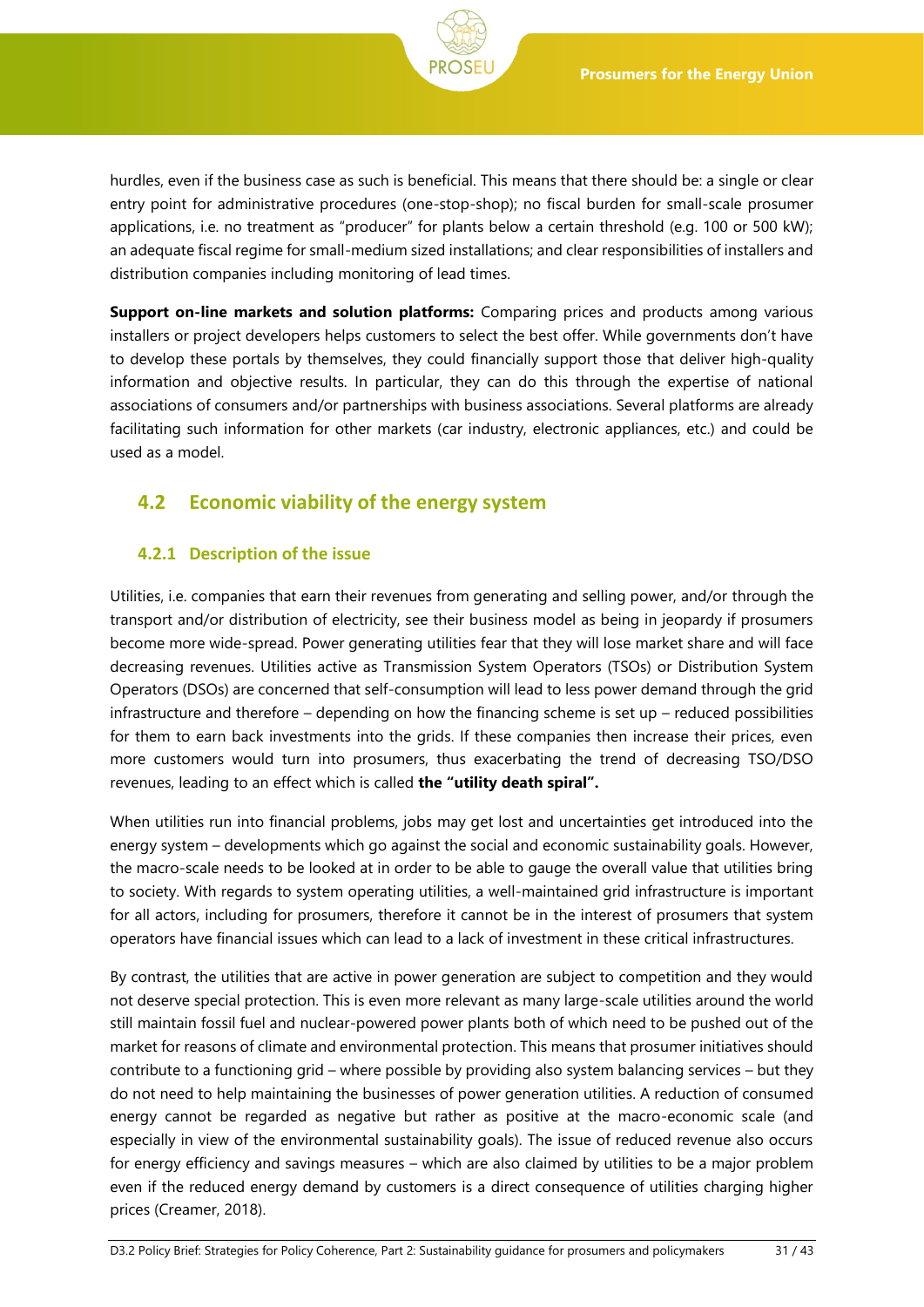In that context, it is also claimed that utilities and tax payers must bear the additional costs to stabilize the grid. These concerns seem to be rather exaggerated though, at least for small- scale PV systems (Muaafa et al., 2017) and in the urban context. Notwithstanding, the energy transition does require additional investments but this is the price that societies have to pay to achieve sustainable energy systems and is per se not an issue of prosumerism.

### <span id="page-31-0"></span>**4.2.2 Guidelines for prosumer initiatives**

**Contribute to grid infrastructure costs:** As already discussed above (see social responsibility), prosumers should pay a fair share of the grid infrastructure. In certain areas, it can become problematic for the stable operation of the electricity grid if too many prosumer projects get connected to the same distribution line (i.e. the same feeder cable). The feeders may become overloaded and the electricity supply interrupted. The infrastructure costs should be transparent (see guidelines for policy makers below) and it must be ensured that the services provided by TSOs and DSOs are excellent despite the monopolistic set-up that exists. Unfortunately, in many countries grid operators are often not supportive of prosumer projects as they tend to take a conservative stance when it comes to introducing changes to their operations (which can indeed affect system security if not well planned). A functioning energy infrastructure is important for a modern society as even if certain prosumers may become completely self-sufficient with their homes, they also benefit from the energy infrastructure indirectly because other members of society need it.

**Provide grid services:** Prosumer projects can also provide additional grid services that maintain the stability and improve the quality of the energy system. This would not help power generating utilities as this would tap into another one of their businesses, but it can help to defer or avoid investment in grids under certain circumstances, thus avoiding additional costs for system operators and rate payers. The necessary technical standards can and should be made mandatory for any project. For instance, solar PV inverters must be capable of reducing their output during over frequency situations or to turn themselves off smoothly in order to avoid sudden changes, thus securing grid stability (Delta Energy Systems, 2012). Similarly, wind turbines must have a so-called ride-through capability which avoids sudden disconnection in case of power outages of conventional generators, avoiding wide-spread blackouts (Hu et al., 2017).

## <span id="page-31-1"></span>**4.2.3 Guidelines for policy makers**

**Regularly review grid operator services and regulation:** As discussed above, policy makers may need to regularly assess the way grid operators run their businesses in order to ensure adequate investment in grid infrastructure and adequate cost and service levels. Grid operators should be enabled, and if necessary forced, to support prosumer projects. The financing of grid infrastructure may need to be adjusted to the new phenomenon of prosumers. Sanctions must be in place in cases where system operators do not meet defined quality and performance standards. For distribution grids in Germany concessions are given for a maximum of 20 years which allows a certain competition when they are tendered, while e.g. in Spain distribution grids are in the hands of private companies, making sanctions more difficult as the distribution companies do not run the risk to lose their business (unless they would be expropriated).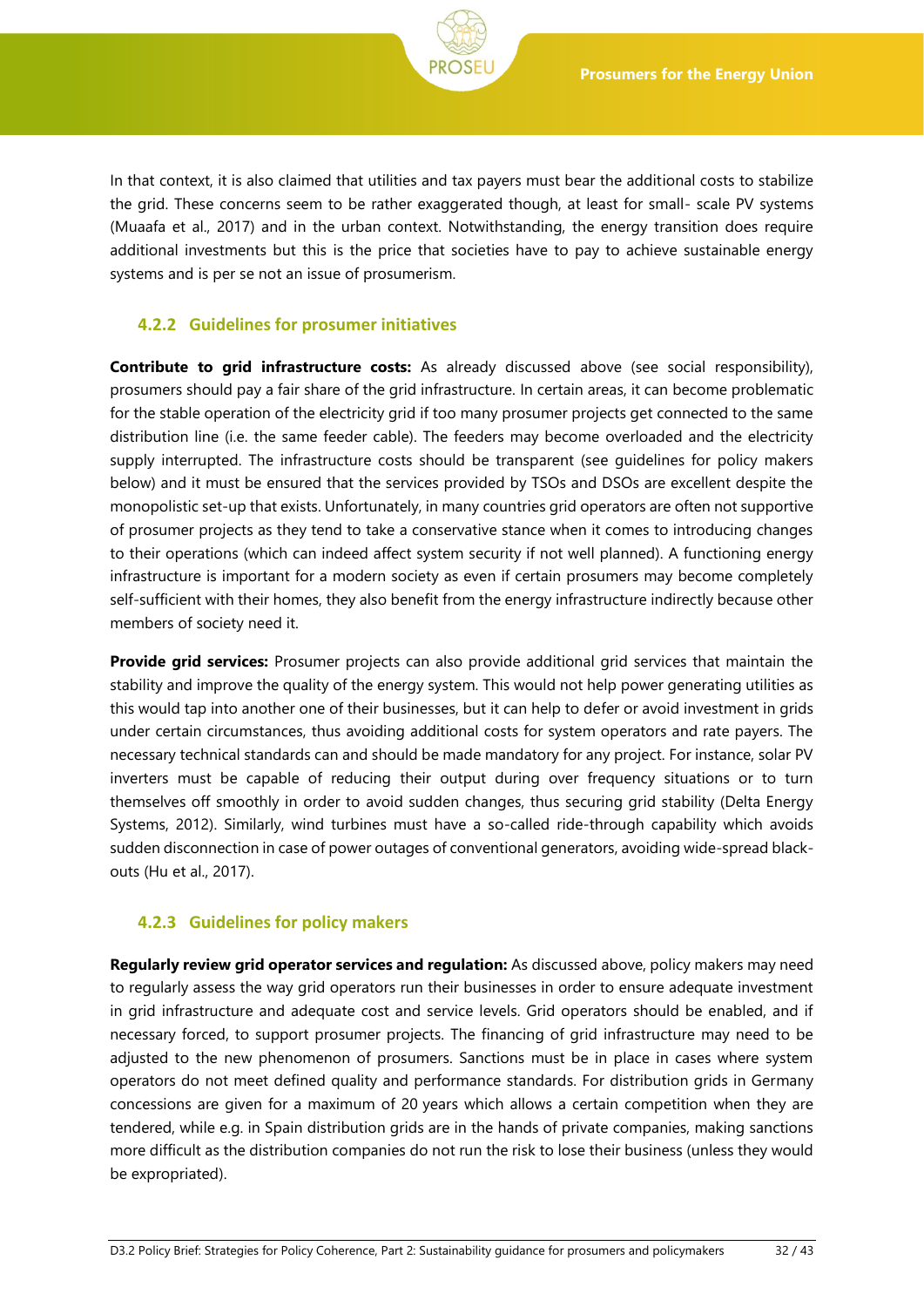**Refrain from subsidising utilities using fossil or nuclear energy:** Large power generating utilities continue to enjoy subsidies, leading to market distortions and an unlevelled playing field for prosumers. A recent analysis shows that capacity mechanisms alone amount to some €58bn in Europe for mainly fossil fuel-powered capacity (Greenpeace EU, 2018). Instead of trying to maintain the business models of the incumbents, policy makers should focus their support on renewable solutions. In addition, (former) employees of these utilities that need to find new jobs (e.g. in the renewable sector) should be supported. Due to the distributed model of prosumer projects, local jobs can potentially be created more easily.

## <span id="page-32-0"></span>**4.3 Access to finance**

### <span id="page-32-1"></span>**4.3.1 Description of the issue**

Prosumers and prosumer initiatives may not be able to raise sufficient funding for their projects. To build wind or solar parks, for example, several millions of Euros are needed. Banks may be hesitant to provide financing if there are no stable support schemes in place, or if they doubt that the project will be managed professionally. Prosumer initiatives may have less experience with project development and financing than large utilities or professional project developers do. This means that third party financing may be costlier, i.e. finance institutes may ask for higher interest rates from prosumer initiatives than from utilities.

Raising equity through many participants is also more complex and time-consuming than having access to a large investment budget. Crowdfunding may be a relatively new way of collecting large amounts of money in a fairly efficient way. The advantage of prosumer projects is that usually, the return rate expected by the investors is lower than for utility-financed projects (IEA-RESTD (2016).

## <span id="page-32-2"></span>**4.3.2 Guidelines for prosumer initiatives**

**Prioritize low-risk projects with reasonable size:** Prosumer initiatives should avoid developing projects that are either too large (several dozen MW) or that are too complex and risky to be managed by a group of people that are not necessarily energy professionals. Instead, it may be more adequate to run a number of smaller projects where the risks are smaller so that a potential issue with an individual project does not lead to a financial collapse of the entire initiative.

**Professionalize project development and financing:** The team that develops the project and organizes the financing should consist of experienced and knowledgeable professionals that can ensure that the projects are executed according to state-of-the-art standards. Even though prosumer initiatives often want to achieve more than just financial returns (e.g. by providing social benefits for the local community or fighting against climate change), they should be sure that they really are capable of managing projects that are financed with the personal savings of their members to not potentially put at risk their economic sustainability.

## <span id="page-32-3"></span>**4.3.3 Guidelines for policy makers**

**Provide stable economic schemes for prosumer projects:** Governments can help prosumer projects by providing a stable framework that allows renewable energy projects and prosumer projects to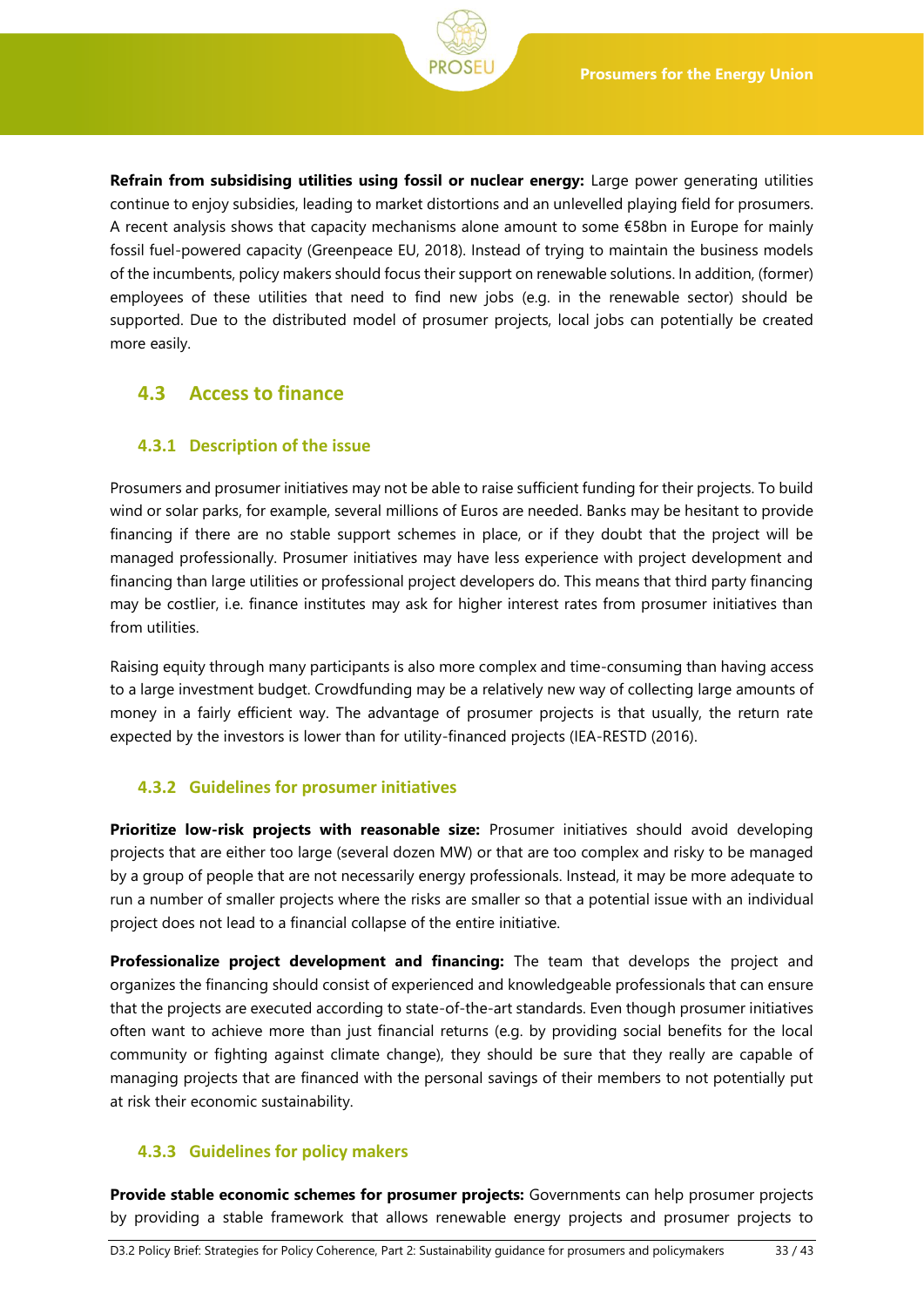generate a predictable revenue stream. This can be done through Feed-in-Tariffs or PPAs (combined with tenders), potentially combined with other schemes like tax exemptions or direct investment support (grants or low-interest loans).

**Educate, train and empower citizens and prosumers**: Policymakers, authorities and regulators should ensure that potential or existing prosumers have enough of an understanding about the risks and opportunities of such projects. In particular, they could be trained and guided to design, launch and manage economically and technically viable RES installations on their premises. These new skills should be part of the curriculum of formal and informal educational schemes.

# <span id="page-33-0"></span>**5. Comparison of prosumer vs. non-prosumer projects**

## <span id="page-33-1"></span>**5.1 Introduction**

Independent from the question on how to make prosumer projects more sustainable, the question may be asked how prosumer projects compare to non-prosumer projects, i.e. if maybe other type of models may be potentially more sustainable with regards to certain aspects than prosumer projects. To this end, the following section explores the differences between prosumer and non-prosumer renewable energy projects along a number of the sustainability-related criteria that have been discussed above.

The following definitions are being used:

- **Prosumer projects:**
	- o **Small scale individual prosumer:** Projects that are owned by individuals who contract engineering firms or installers. Usually roof-top PV installation between a few kW to a maximum of some 100 kW. For the larger roof-tops of small and medium-sized enterprises these could also fall under the IPP developer model.
	- o **Collective prosumers:** These can be large roof-top or ground-based PV projects but may also include other technologies like wind parks, biomass or hydro. Collectives may have their own engineering and project development capability but would usually buy these services from specialised firms.
- **Non-prosumer projects:**
	- o **Independent Power Producer (IPP) developers**: The project developer business model consists of typically smaller sized organisations. They often sell projects to IPPs prior to entering into construction and are (in comparison to the utility model) limited by their financial capabilities*.*
	- o **Utilities:** They typically have been active in large scale power generation (mainly fossil or nuclear based but in recent years also renewable), distribution and transmission. They mainly use balance sheet financing which allows them – due to their size – to carry out and operate large projects with potentially higher risks. Utilities are clearly profit-driven and thus adopt higher risk approaches, with more contracts and more aggressive scheduling.

For each of the criteria, a short assessment is given and the business model which is most advantageous is marked **(X)** and highlighted in green.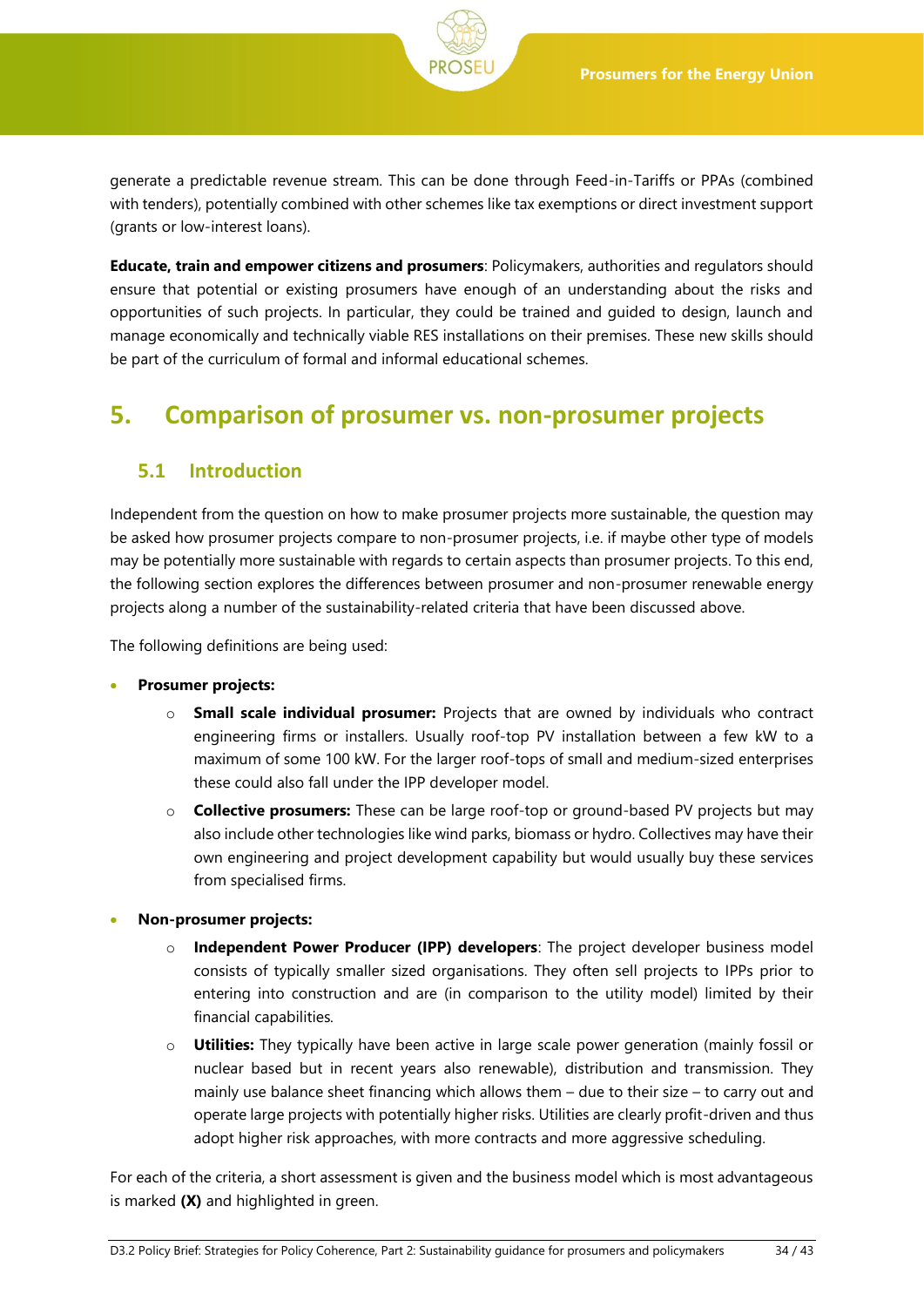

## <span id="page-34-0"></span>**5.2 Findings of the comparison**

The analysis of 16 sustainability criteria chosen in the table below shows that in most cases, the collective prosumer model is more sustainable than non-prosumer projects.

This is the case for all criteria within **social dimension**, i.e. Inclusiveness, citizen participation/involvement in energy sector, solidarity (with energy-poor households, other consumers), fairness of redistribution of benefits and gender aspects.

In the **environmental dimension** individual and collective prosumers have advantages regarding investments in low-carbon energy resources, overall energy savings and carbon emission reductions as well as biodiversity and ecosystem protection. For recycling and avoiding rebound effects a clear winner is difficult to name. IPP and utility projects may be preferential when it comes to avoiding inefficient use of raw materials.

In the **economic dimension** the viability of business cases (without additional – public - support) and cost-efficiency tends to be higher for utility projects due to economies of scale. For (local) job and value creation and avoided grid investments the individual prosumer model may be most advantageous. The impact on tax revenues (like local taxes, VAT on energy or VAT on equipment) depend on the circumstances and the scale of the projects.

| <b>Criteria</b>                        | <b>Individual</b><br>prosumer | <b>Collective</b><br>prosumers                  | <b>IPP</b><br>developer | <b>Utility</b> |  |
|----------------------------------------|-------------------------------|-------------------------------------------------|-------------------------|----------------|--|
| Socio-economic/social sustainability   |                               |                                                 |                         |                |  |
| Inclusiveness                          |                               | $\mathsf{x}$                                    |                         |                |  |
| Citizen participation/in energy sector | X                             | $\mathsf{x}$                                    |                         |                |  |
| Solidarity (with other consumers)      |                               | $\mathsf{x}$                                    |                         |                |  |
| Fairness of redistribution of benefits |                               | $\mathsf{x}$                                    |                         |                |  |
| Gender aspects                         |                               | $\mathsf{x}$                                    |                         |                |  |
| <b>Environmental sustainability</b>    |                               |                                                 |                         |                |  |
| Investments in low-carbon resources    | X                             | X                                               | x                       |                |  |
| Energy savings & GHG reductions        |                               | X                                               |                         |                |  |
| Avoiding rebound effects               |                               | This issue needs to be investigated more deeply |                         |                |  |
| Efficient use of raw materials         |                               |                                                 | x                       | x              |  |
| Recycling                              |                               | X                                               | X                       | X              |  |
| Biodiversity and ecosystem protection  | $\mathsf{x}$                  |                                                 |                         |                |  |
| <b>Economic sustainability</b>         |                               |                                                 |                         |                |  |
| Viability of business cases            |                               |                                                 |                         | X              |  |
| (Local) job and value creation         | $\mathsf{x}$                  |                                                 |                         |                |  |
| Cost-efficiency                        |                               |                                                 |                         | x              |  |
| Avoided grid investments               | $\boldsymbol{\mathsf{x}}$     |                                                 |                         |                |  |
| Impact on tax revenues                 |                               | X                                               | x                       |                |  |

<span id="page-34-1"></span>Table 4: Mapping of prosumer vs. pon-prosumer business against sustainability criteria

Overall it can be stated that prosumer projects should be the preferred option of private or public investors that focus in on long-term sustainability and societal benefits.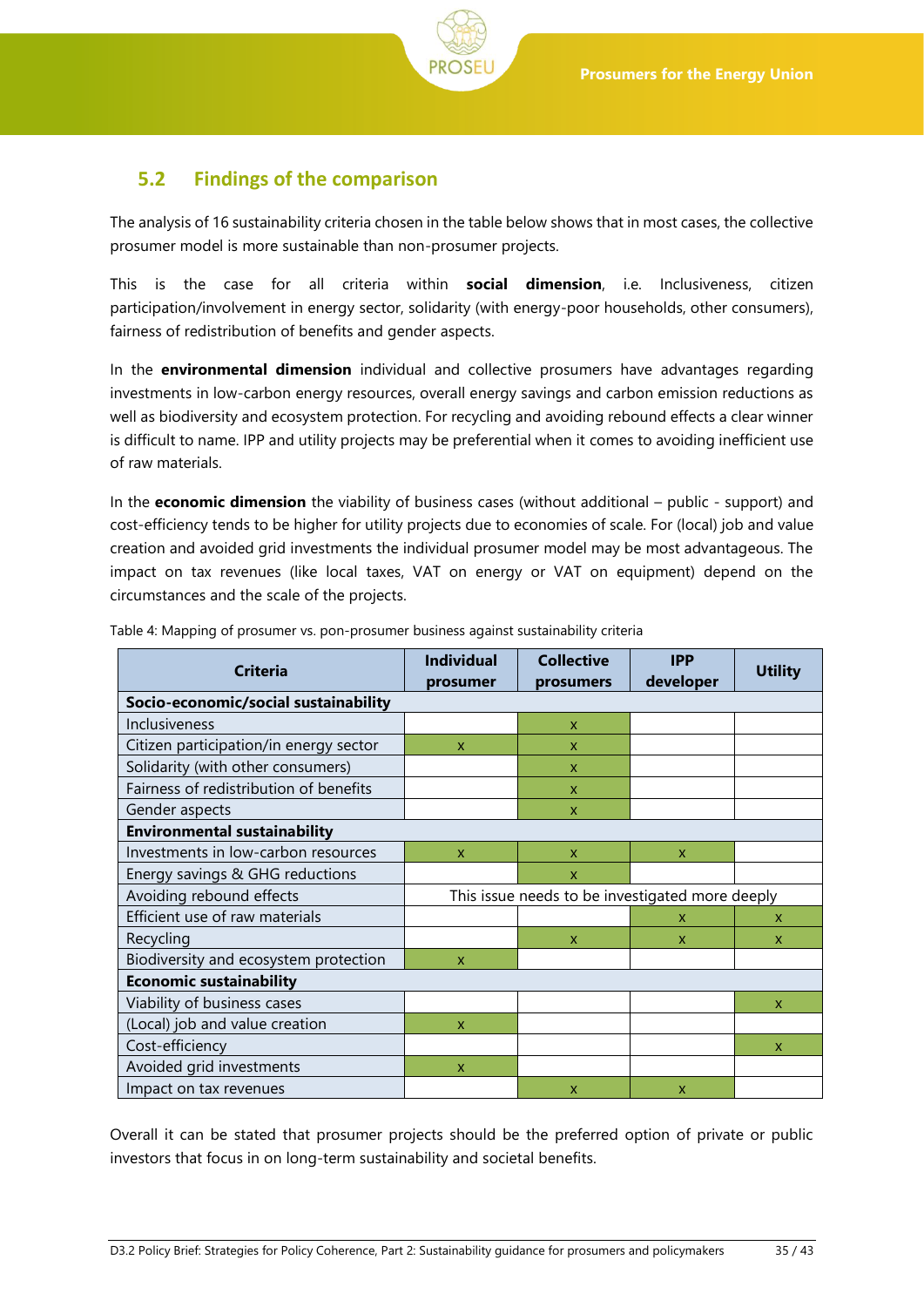

## **5.1 Comparison across sustainability criteria**

Table 5: Comparison of sustainability criteria across different business models

<span id="page-35-1"></span><span id="page-35-0"></span>

| <b>Criteria</b>                                                    | Small scale individual prosumer                                                                                                                                                                                                                                                                                                                                                                                                                                                                                                                                                                        | <b>Collective prosumers</b>                                                                                                                                                                                                                                                                       | <b>IPP</b> developer                                                                                                      | <b>Utility</b>                                                                                                                                                                                                                                                                    |  |
|--------------------------------------------------------------------|--------------------------------------------------------------------------------------------------------------------------------------------------------------------------------------------------------------------------------------------------------------------------------------------------------------------------------------------------------------------------------------------------------------------------------------------------------------------------------------------------------------------------------------------------------------------------------------------------------|---------------------------------------------------------------------------------------------------------------------------------------------------------------------------------------------------------------------------------------------------------------------------------------------------|---------------------------------------------------------------------------------------------------------------------------|-----------------------------------------------------------------------------------------------------------------------------------------------------------------------------------------------------------------------------------------------------------------------------------|--|
|                                                                    | Socio-economic/social sustainability                                                                                                                                                                                                                                                                                                                                                                                                                                                                                                                                                                   |                                                                                                                                                                                                                                                                                                   |                                                                                                                           |                                                                                                                                                                                                                                                                                   |  |
| Inclusiveness                                                      | In principle any citizen has the right<br>to become a prosumer. But any<br>individual prosumer needs to have at<br>least some access to a renewable<br>source, for instance in case of solar<br>energy some unshaded space like a<br>roof (or part of a roof) or balcony.<br>Certain individuals like farmers may<br>be able to harness wind energy,<br>biogas or hydro power.<br>In addition, an individual prosumer<br>needs certain private funds or access<br>to finance (related to liability/wealth)<br>as well as basic awareness/interest<br>(linked with educational/cultural<br>background). | Vulnerable groups or minorities can<br>become prosumers through shared<br>and/or dedicated projects or<br>initiatives. In addition, energy<br>cooperative usually apply the<br>1 member = 1 vote principle,<br>independently of the amount of<br>capital invested / shares<br>participation.<br>X | Usually no special focus on<br>inclusiveness beyond normal<br>practices and legal aspects. May<br>include this under CSR. | Citizens could buy a share of a<br>(public) utility but would remain<br>marginal shareholders as they would<br>not have executive power which<br>depends on shares owned.<br>Inclusiveness may be part of CSR<br>policy on a voluntary basis.                                     |  |
| Citizen<br>participation/involv<br>ement in energy<br>sector       | Direct involvement of citizens is the<br>core of this business model<br>$\boldsymbol{x}$                                                                                                                                                                                                                                                                                                                                                                                                                                                                                                               | Direct and/or indirect involvement of<br>citizens is the core of the business<br>model<br>X                                                                                                                                                                                                       | Citizen involvement not guaranteed<br>but possible.                                                                       | Citizen involvement not guaranteed<br>but possible, even though not likely<br>unless legislation demands it (in<br>participatory processes)                                                                                                                                       |  |
| Solidarity (with<br>energy-poor<br>households, other<br>consumers) | In general, small-scale prosumerism<br>is an individual approach but it helps<br>society in the sense that the 100%<br>RES goal is reached quicker. The<br>rooftop is made available for<br>society's benefit in a sense.                                                                                                                                                                                                                                                                                                                                                                              | Can create business models where<br>energy-poor households benefit or<br>get support from the collective.<br>X                                                                                                                                                                                    | If there is no self-consumption<br>planned in the projects, solidarity is<br>usually not mentioned as an issue.           | Projects are usually considered pure<br>generation projects, therefore no<br>impact on the energy system's cost<br>structure nor re-distribution is under<br>debate. Main issue is seen if levies to<br>finance RES incentives (like FiT) lead<br>to increased electricity costs. |  |
| Fairness of<br>redistribution of<br>benefits                       | Benefits are not redistributed, as all<br>the benefits go to the prosumer.                                                                                                                                                                                                                                                                                                                                                                                                                                                                                                                             | Benefits are shared among the<br>members of the collective.<br>X                                                                                                                                                                                                                                  | Benefits go to the project developer<br>and the IPP                                                                       | Benefits go to shareholders                                                                                                                                                                                                                                                       |  |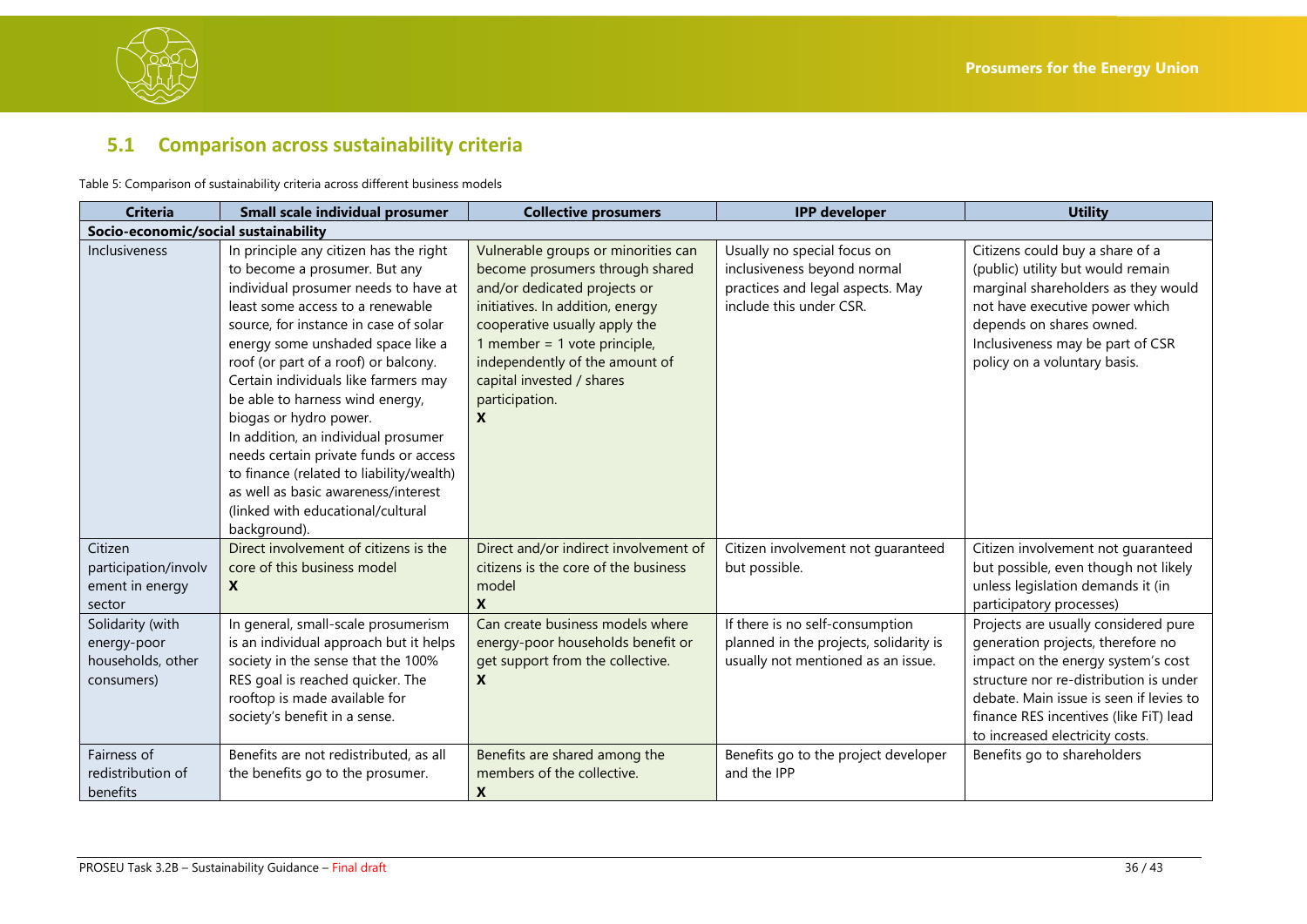



| <b>Criteria</b>                     | <b>Small scale individual prosumer</b>  | <b>Collective prosumers</b>             | <b>IPP</b> developer                   | <b>Utility</b>                          |
|-------------------------------------|-----------------------------------------|-----------------------------------------|----------------------------------------|-----------------------------------------|
| Gender aspects                      | Typically gender doesn't play a role,   | Could / should be part of the           | Typically, not in focus.               | Larger companies may have more          |
|                                     | anybody could become a prosumer.        | statutes that balanced gender           |                                        | possibilities to apply gender           |
|                                     |                                         | participation is intended (e.g.         |                                        | balancing policies than small           |
|                                     |                                         | through special workshops for           |                                        | companies.                              |
|                                     |                                         | women).                                 |                                        |                                         |
|                                     |                                         | X                                       |                                        |                                         |
| <b>Environmental sustainability</b> |                                         |                                         |                                        |                                         |
| Investments in low-                 | RES prosumers by definition invest in   | RES prosumers by definition invest in   | If the focus is clearly on renewables, | Utilities may still have gas or coal in |
| carbon energy                       | low carbon energy resources.            | low carbon energy resources. As they    | no difference to prosumer models.      | their portfolio. Large-scale,           |
| resources                           | $\mathbf{x}$                            | have more reach, they may impact        | X                                      | centralized projects fit naturally      |
|                                     |                                         | more than individual projects           |                                        | better into their business model,       |
|                                     |                                         | X                                       |                                        | therefore they tend to keep on          |
|                                     |                                         |                                         |                                        | investing in fossil fuels or            |
|                                     |                                         |                                         |                                        | maintaining that business.              |
| Overall energy                      | Prosumers have a higher energy          | Research shows that prosumers           | No positive impact on energy           | Energy saving services may be           |
| savings and carbon                  | awareness and thus tend to save         | become more energy aware and            | savings.                               | offered to clients but in general       |
| emission reductions                 | energy. In addition, losses in the      | reduce their energy consumption         |                                        | utilities tend to try sell more kWh.    |
|                                     | energy systems are avoided (direct      | (see RESScoop presentation in           |                                        |                                         |
|                                     | consumption on site).                   | Barcelona 2017). RESScoops also         |                                        |                                         |
|                                     |                                         | don't really try to sell more energy to |                                        |                                         |
|                                     |                                         | their clients but rather try to rather  |                                        |                                         |
|                                     |                                         | increase their client base.             |                                        |                                         |
|                                     |                                         | X                                       |                                        |                                         |
| Avoiding rebound                    | Rebound effects can happen if a         | Rebound effects potentially possible    | No effect: People will not use energy  | No effect: People will not use energy   |
| effects                             | prosumer has a large installation and   | if prosumers think that they can        | that is produced by an IPP developer   | that is produced by a utility           |
| [Note that this issue]              | puts more appliances than "needed"      | consume more because "the energy        | differently.                           | differently.                            |
| would need to be                    | because "energy is so cheap".           | is green anyways". Within a             |                                        |                                         |
| investigated more                   | On the other hand it may also be the    | community people may not want to        |                                        |                                         |
| deeply, a clear                     | case that the self-produced electricity | use more energy than their peers        |                                        |                                         |
| winner is difficult to              | or heat is considered to be more        | due to "peer pressure" (which means     |                                        |                                         |
| name]                               | precious. IÖW has started a project     | though that they have to know the       |                                        |                                         |
|                                     | on that in Germany.                     | energy consumption of the others).      |                                        |                                         |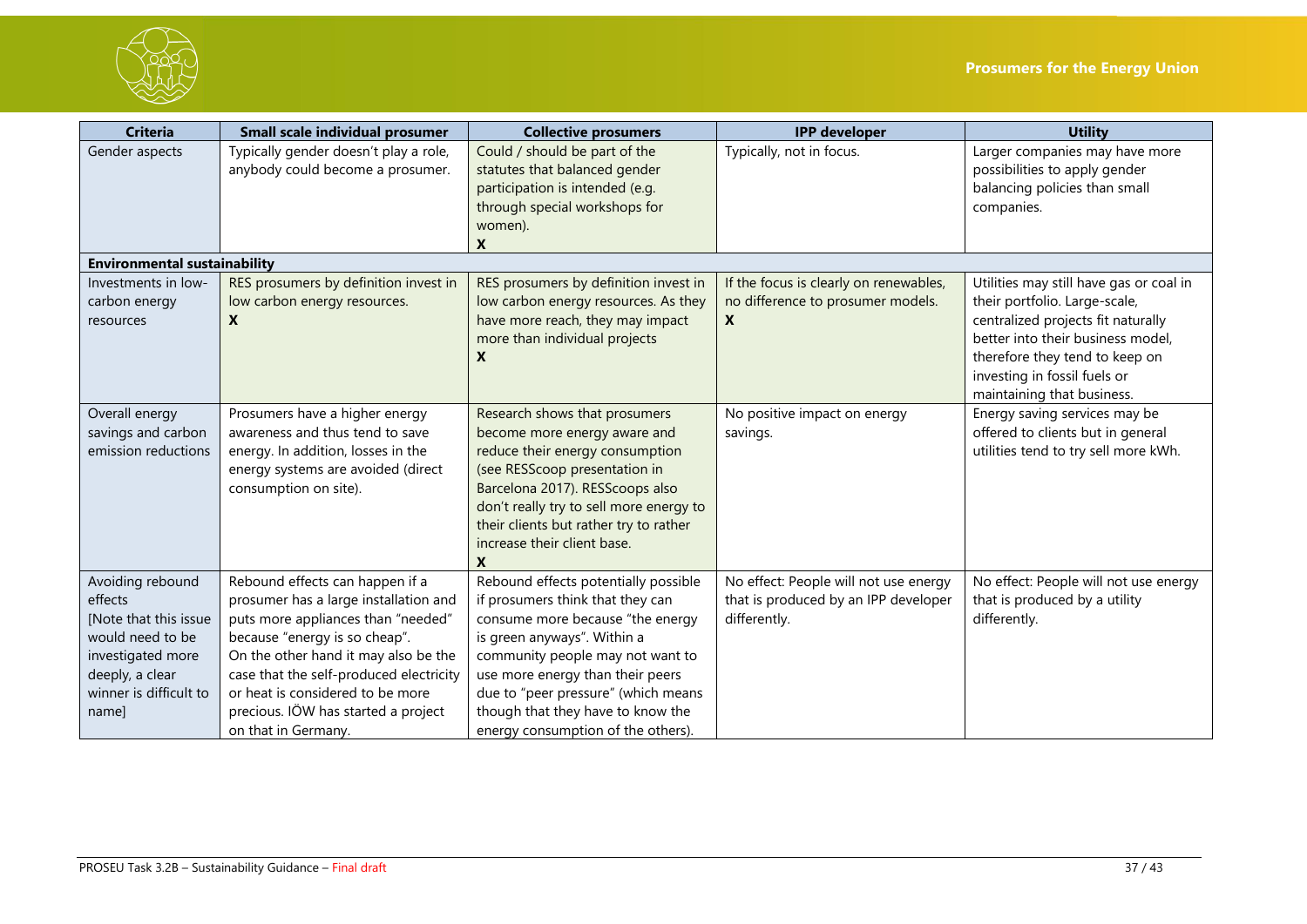

| <b>Criteria</b>                                                                                                | <b>Small scale individual prosumer</b>                                                                                                                                                                                                                                                                                                                                                                                                                                                                                                                                                                                                                                                                                                                                                                                               | <b>Collective prosumers</b>                                                                                                                                                                                                                                                                       | <b>IPP</b> developer                                                                                                                                                                                                                                                                        | <b>Utility</b>                                                                                  |
|----------------------------------------------------------------------------------------------------------------|--------------------------------------------------------------------------------------------------------------------------------------------------------------------------------------------------------------------------------------------------------------------------------------------------------------------------------------------------------------------------------------------------------------------------------------------------------------------------------------------------------------------------------------------------------------------------------------------------------------------------------------------------------------------------------------------------------------------------------------------------------------------------------------------------------------------------------------|---------------------------------------------------------------------------------------------------------------------------------------------------------------------------------------------------------------------------------------------------------------------------------------------------|---------------------------------------------------------------------------------------------------------------------------------------------------------------------------------------------------------------------------------------------------------------------------------------------|-------------------------------------------------------------------------------------------------|
| Avoiding inefficient<br>use of raw materials<br>(e.g. for batteries in<br>cases where they<br>can be avoided). | Small installations may not always be<br>put in the ideal locations, so output<br>per kW installed can be<br>comparatively lower than for larger<br>installations.<br>The individual use of batteries<br>increases the self-consumption ratio<br>but also the need for raw materials. If<br>the batteries are connected to a<br>Virtual Power Plant the positive<br>effects for the energy system may be<br>higher though.<br>However, this requires a good<br>business case but a good business<br>case is not necessarily connected to<br>an efficient use. Staying in the<br>battery example: In Germany, the<br>best business case is self-<br>consumption or balancing energy,<br>but the most efficient use would be<br>combining several use cases for the<br>battery. But because of the<br>regulatory framework there is no | Projects probably use good locations<br>but as the financial return is not<br>highest priority, they may not be as<br>ideal as the ones executed from<br>project developers (e.g. a certain<br>community wants a wind project in<br>the municipality, even if wind<br>resources may be moderate). | Larger projects tend to use less<br>material per kWh produced.<br>Locations are chosen with good<br>resources (e.g. no shading).<br>Batteries would only be included if<br>there is a strong business case,<br>therefore inefficient use of raw<br>materials is not likely.<br>$\mathbf{x}$ | Same as for project developer model:<br>Inefficient use of raw materials not so<br>likely.<br>X |
| Recycling                                                                                                      | business case for that.<br>Maybe people give panels to<br>collection points but recycling is hard<br>to control.                                                                                                                                                                                                                                                                                                                                                                                                                                                                                                                                                                                                                                                                                                                     | Proper recycling of plants can be<br>ensured through contracts.<br>Collectives may be more aware of<br>this issue but they may also not have<br>the experience on how to organize it,<br>or the scale may not be high enough.<br>X                                                                | Proper recycling of plants can be<br>ensured through contracts.<br>$\mathbf{x}$                                                                                                                                                                                                             | Proper recycling of plants can be<br>ensured through contracts.<br>X                            |
| Biodiversity and<br>ecosystem<br>protection                                                                    | No direct negative effects as systems<br>are small, and in case of PV likely on<br>existing roof-tops.<br>X                                                                                                                                                                                                                                                                                                                                                                                                                                                                                                                                                                                                                                                                                                                          | Collectives may put special emphasis<br>on biodiversity protection for their<br>larger projects.                                                                                                                                                                                                  | Projects will be developed within the<br>legislative and regulatory framework.                                                                                                                                                                                                              | Projects will be developed within the<br>legislative and regulatory framework.                  |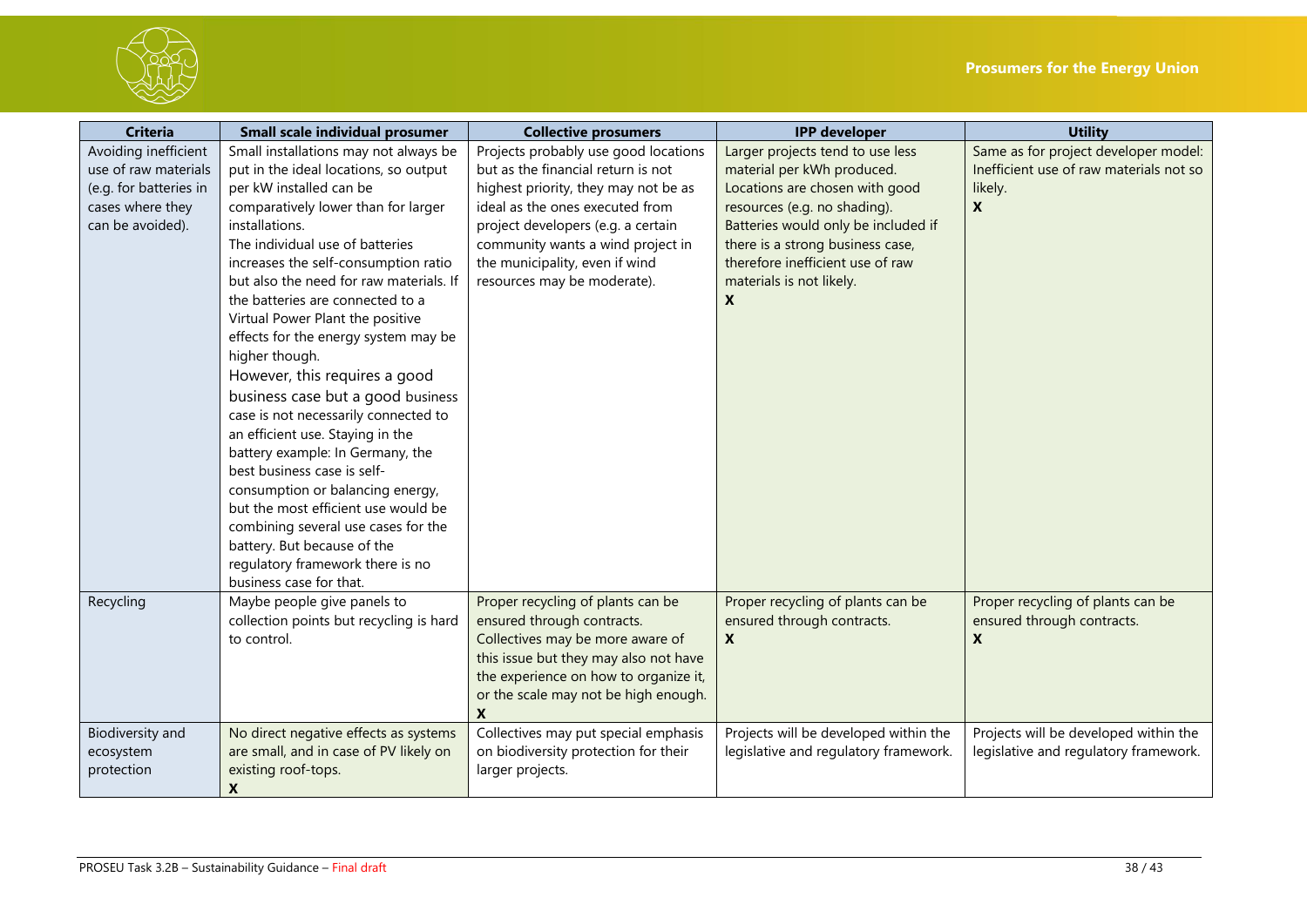

| <b>Criteria</b>                                                              | <b>Small scale individual prosumer</b>                                                                                                                                                                                                                                                                                                                    | <b>Collective prosumers</b>                                                                                                                                                                           | <b>IPP</b> developer                                                                                                   | <b>Utility</b>                                                                                                                                                                                                                                |
|------------------------------------------------------------------------------|-----------------------------------------------------------------------------------------------------------------------------------------------------------------------------------------------------------------------------------------------------------------------------------------------------------------------------------------------------------|-------------------------------------------------------------------------------------------------------------------------------------------------------------------------------------------------------|------------------------------------------------------------------------------------------------------------------------|-----------------------------------------------------------------------------------------------------------------------------------------------------------------------------------------------------------------------------------------------|
| <b>Economic sustainability</b>                                               |                                                                                                                                                                                                                                                                                                                                                           |                                                                                                                                                                                                       |                                                                                                                        |                                                                                                                                                                                                                                               |
| Viability of business<br>cases (without<br>additional - public -<br>support) | Depends highly on individual RES<br>resources and support schemes.                                                                                                                                                                                                                                                                                        | May depend on support schemes,<br>even though certain purchasing<br>power is there due to (moderate)<br>economies of scale compared to<br>individual prosumers.                                       | They can use purchasing power to<br>achieve low LCOEs and be<br>competitive.                                           | Usually large-scale projects have very<br>low prices due to economies of scale<br>and they can therefore compete with<br>low market prices, making this<br>business model potentially work<br>potentially without additional<br>support.<br>X |
| (Local) job and<br>value creation                                            | Individuals probably tend to use local<br>installers.<br>X                                                                                                                                                                                                                                                                                                | They use local installers if projects<br>are not too big. For larger ones,<br>national or regional installers may be<br>used.                                                                         | Same as for prosumer collectives but<br>potentially less focus on local value-<br>creation.                            | Framed contracts with national or<br>regional installers are likely. No<br>special interest in local installers.                                                                                                                              |
| Cost-efficiency                                                              | Individuals may not always have the<br>means to find the best price offers in<br>the vicinity. Small scale projects have<br>higher prices per kW installed.                                                                                                                                                                                               | Prosumer collectives can run cost-<br>effective projects but the level of<br>professionalism may be lower.                                                                                            | Cost efficiency is quite high to secure<br>margins for projects.                                                       | Utilities tend to work very cost<br>efficiently due to economies of scale.<br>X                                                                                                                                                               |
| Avoided grid<br>investments                                                  | Especially in cities prosumer projects<br>can lead to avoided or deferred grid<br>investments as self-consumption can<br>lead to decreased loads. (In general,<br>grid investment is only necessary in<br>rural areas. In cities, the load is<br>usually high enough, that a lot of RES<br>can be installed before it has an<br>impact on the grid.)<br>X | Even larger projects are usually set<br>up close enough to the demand so<br>that additional grid investments are<br>minimised                                                                         | Large-scale projects can be set up<br>remote from demand centres.<br>Transportation grid investments may<br>be needed. | Same as for IPP developers.                                                                                                                                                                                                                   |
| Impact on tax<br>revenues                                                    | Self-consumption reduces tax<br>revenues (energy and VAT on<br>energy), but individual projects can<br>increase VAT income.                                                                                                                                                                                                                               | If self-consumption is part of the<br>business model, tax revenues (energy<br>and VAT on energy), will decrease.<br>Tax income through projects may be<br>higher, especially at the local level.<br>X | No impact on tax revenue unless<br>including self-consumption projects.<br>X                                           | Large (international) companies and<br>projects tend to shift, avoid and<br>reduce taxes.                                                                                                                                                     |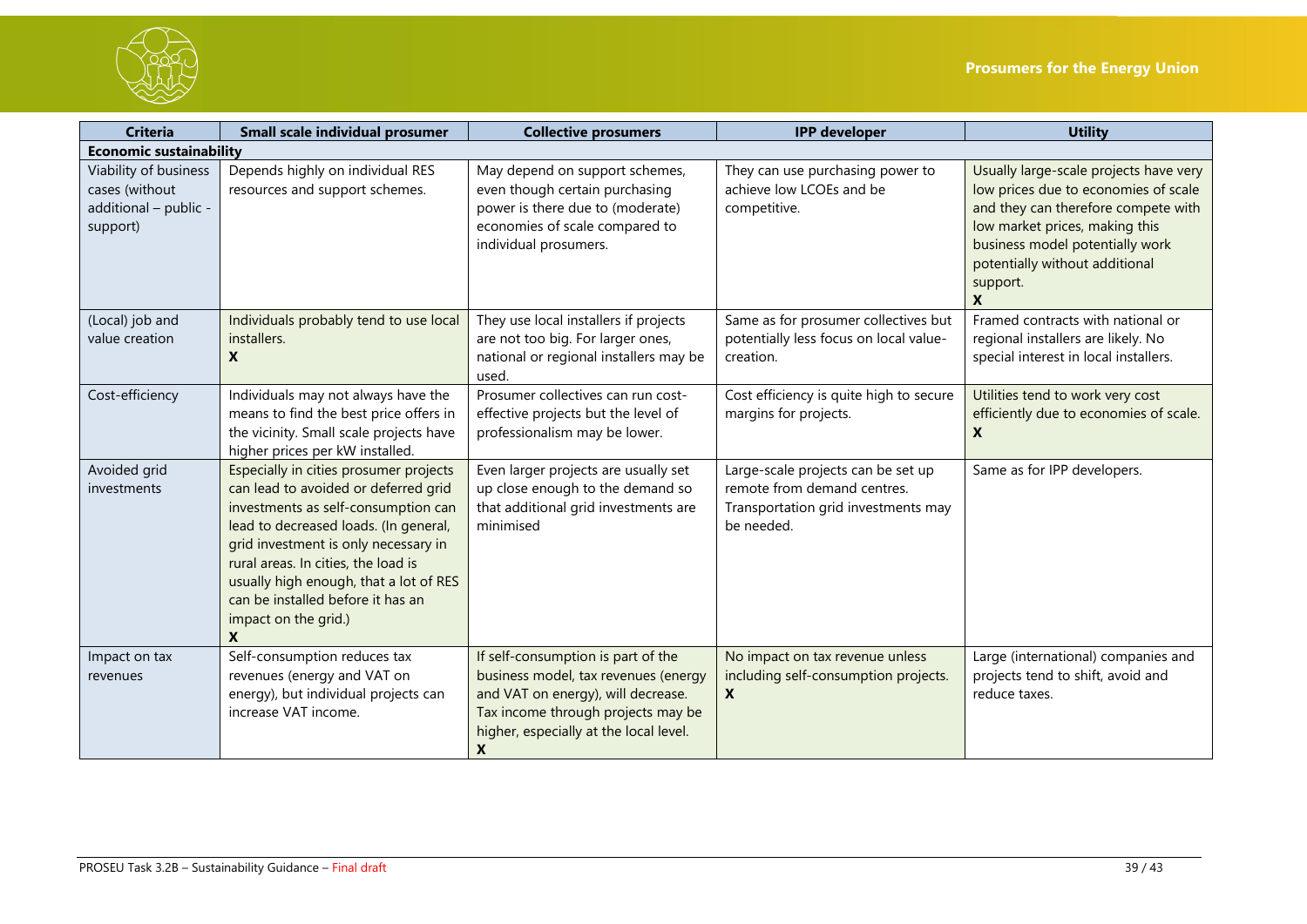

# <span id="page-39-0"></span>**6. References**

Ajuntament de Barcelona (n.d.) *Energia Barcelona*. Retrieved from: energia.barcelona/en/.

Brown, D., Spenser, M., Hall, S. (2019). Prosumers in the post subsidy era: an exploration of new prosumer business models in the UK (forthcoming)

Capellán-Pérez, I., Campos-Celador, A., Terés-Zubiaga J., (2018) Renewable Energy Cooperatives as an instrument towards the energy transition in Spain. 123 Energy Policy 215-229.

Creamer, T., (2018) Eskom still studying Nersa report warning of utility 'death spiral'. Engineering News. Retrieved from: [https://www.engineeringnews.co.za/article/eskom-still-studying-nersa-report-warning](https://www.engineeringnews.co.za/article/eskom-still-studying-nersa-report-warning-of-utility-death-spiral-2018-03-05)[of-utility-death-spiral-2018-03-05](https://www.engineeringnews.co.za/article/eskom-still-studying-nersa-report-warning-of-utility-death-spiral-2018-03-05)

Delta Energy Systems (2012) *Frequenzumstellung bei Delta Solar Wechselrichtern entsprechend SysStabV*. Retrieved from: [www.solar-](http://www.solar-inverter.com/download/Handbuch_Frequenzumstellung_bei_Delta_Solar_Wechselrichtern_SysStabV.pdf)

[inverter.com/download/Handbuch\\_Frequenzumstellung\\_bei\\_Delta\\_Solar\\_Wechselrichtern\\_SysStabV.pd](http://www.solar-inverter.com/download/Handbuch_Frequenzumstellung_bei_Delta_Solar_Wechselrichtern_SysStabV.pdf) [f](http://www.solar-inverter.com/download/Handbuch_Frequenzumstellung_bei_Delta_Solar_Wechselrichtern_SysStabV.pdf)

Deng, Y., Cornelissen, S., Klaus, S., et al. (2011) The Energy Report 100% Renewable Energy by 2050. WWF, Ecofys, OMA. Retrieved from

[https://c402277.ssl.cf1.rackcdn.com/publications/384/files/original/The\\_Energy\\_Report.pdf?134574885](https://c402277.ssl.cf1.rackcdn.com/publications/384/files/original/The_Energy_Report.pdf?1345748859) [9](https://c402277.ssl.cf1.rackcdn.com/publications/384/files/original/The_Energy_Report.pdf?1345748859)

Directive 2008/98/EC on waste (Waste Framework Directive). Retrieved fruom: [http://ec.europa.eu/environment/waste/framework/framework\\_directive.htm](http://ec.europa.eu/environment/waste/framework/framework_directive.htm)

Directive 2012/19/EU on waste electrical and electronic equipment (WEEE). Retrieved from: [https://eur](https://eur-lex.europa.eu/LexUriServ/LexUriServ.do?uri=OJ:L:2012:197:0038:0071:EN:PDF)[lex.europa.eu/LexUriServ/LexUriServ.do?uri=OJ:L:2012:197:0038:0071:EN:PDF](https://eur-lex.europa.eu/LexUriServ/LexUriServ.do?uri=OJ:L:2012:197:0038:0071:EN:PDF)

ECEEE, Sarah Darby & Tina Fawcett (2018) *Energy sufficiency: an introduction. Concept paper*. Environmental Change Institute, University of Oxford. Retrieved from: [https://www.energysufficiency.org/static/media/uploads/site-8/library/papers/sufficiency-introduction-](https://www.energysufficiency.org/static/media/uploads/site-8/library/papers/sufficiency-introduction-final-oct2018.pdf)

[final-oct2018.pdf](https://www.energysufficiency.org/static/media/uploads/site-8/library/papers/sufficiency-introduction-final-oct2018.pdf)

European Commission (2019a) *Environment: Waste Electrical & Electronic Equipment (WEEE)*. Retrieved from: ec.europa.eu/environment/waste/weee/index\_en.htm.

European Commission (2019b) *Environment: Batteries & Accumulators*. Retrieved from: ec.europa.eu/environment/waste/batteries/index.htm

European Smart Grids Task Force (2016) My Energy Data. European Commission. Retrieved from: [https://ec.europa.eu/energy/sites/ener/files/documents/report\\_final\\_eg1\\_my\\_energy\\_data\\_15\\_novemb](https://ec.europa.eu/energy/sites/ener/files/documents/report_final_eg1_my_energy_data_15_november_2016.pdf) [er\\_2016.pdf](https://ec.europa.eu/energy/sites/ener/files/documents/report_final_eg1_my_energy_data_15_november_2016.pdf)

Farrell, J. (2016) Report: *Is Bigger Best in Renewable Energy?*. Retrieved from: [https://ilsr.org/report-is](https://ilsr.org/report-is-bigger-best/)[bigger-best/](https://ilsr.org/report-is-bigger-best/)

Greenpeace EU (2018) EXPOSED: €58 billion in hidden subsidies for coal, gas and nuclear. Retrieved from: [https://storage.googleapis.com/planet4-eu-unit-stateless/2018/09/d8de00df](https://storage.googleapis.com/planet4-eu-unit-stateless/2018/09/d8de00df-capacity_mechanisms-media_briefing-greenpeace_20180913.pdf)[capacity\\_mechanisms-media\\_briefing-greenpeace\\_20180913.pdf](https://storage.googleapis.com/planet4-eu-unit-stateless/2018/09/d8de00df-capacity_mechanisms-media_briefing-greenpeace_20180913.pdf)

Greenpeace Greece & RESScoop.eu (2018) *Energy communities in Greece: new legislation*. Retrieved from:<https://www.rescoop.eu/blog/energy-communities-in-greece-new-legislation>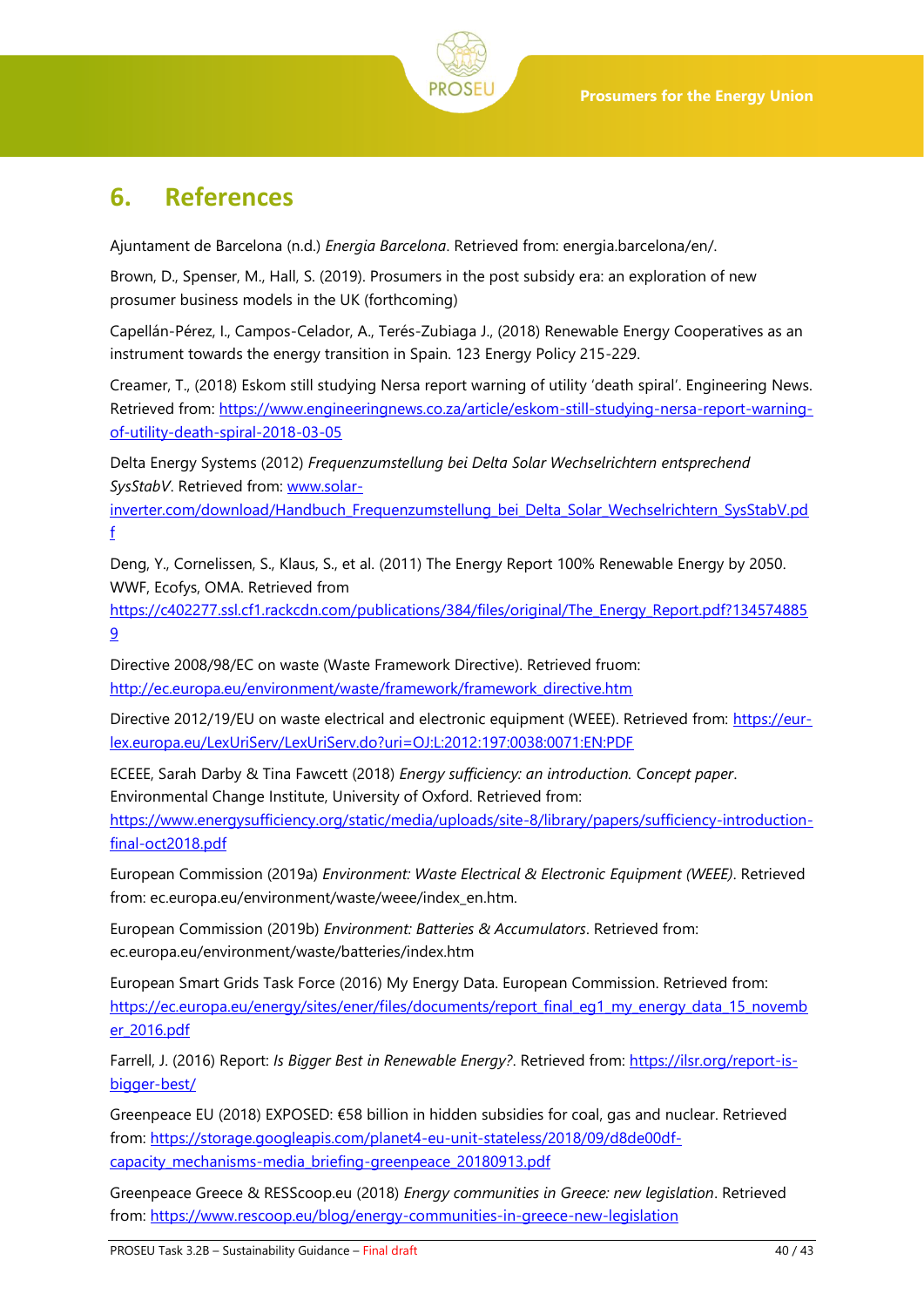

[https://www.researchgate.net/publication/312553950\\_Prosumer\\_Communities\\_Electricity\\_as\\_an\\_Interp](https://www.researchgate.net/publication/312553950_Prosumer_Communities_Electricity_as_an_Interpersonal_Construct) [ersonal\\_Construct](https://www.researchgate.net/publication/312553950_Prosumer_Communities_Electricity_as_an_Interpersonal_Construct)

Hu, Y-L., Wu, Y-K., Chen, C-K., Wang, C-H., Chen, W-T., Cho, L-I. (2017) *A Review of the Low-Voltage Ride-Through Capability of Wind Power Generators*. 141 Energy Procedia 378-382.

IEA RESTD TCP (2016), Revitalisation of local economy by development of renewable energy: good practices and case studies (RESvLOCAL), IEA Renewable Energy Technology Deployment Technology Collaboration Programme (IEA RESTD TCP), Utrecht, 2016. [http://iea](http://iea-retd.org/documents/2016/09/revlocal-summary-report.pdf)[retd.org/documents/2016/09/revlocal-summary-report.pdf](http://iea-retd.org/documents/2016/09/revlocal-summary-report.pdf)

IEA-RESTD (2016*), Commercial Prosumers – Development and Policy Options (RES-COM-PROSUMERS)*.IEA Implementing Agreement for Renewable Energy Technology Deployment (IEA-RESTD), Utrecht, 2016.

IPCC, (2018) *Global Warming of 1.5°C. An IPCC Special Report on the impacts of global warming of 1.5°C above pre-industrial levels and related global greenhouse gas emission pathways, in the context of strengthening the global response to the threat of climate change, sustainable development, and efforts to eradicate poverty*. World Meteorological Organization, Geneva, Switzerland.

Memoori (2018) *Experts Make the Cyber Security Case for Distributed Renewable Energy*. Retreived from: <https://memoori.com/experts-make-cyber-security-case-distributed-renewable-energy/>

Muaafa, M., Adjali, I., Bean, P., Fuentes, R., Kimbrough, S. O., Murphy, F. H. (2017) *Can adoption of*  rooftop solar panels trigger a utility death spiral? A tale of two U.S. cities. 34 Energy Research & Social Science 154-162.

New Energy Update (2016) *Home battery storage growth spurs race for software, new services*. Retrieved from: newenergyupdate.com/energy-storage/home-battery-storage-growth-spurs-race-software-newservices.

Pizzinato, S. (2018) Aprender de Grecia en la lucha contra la pobreza energética [Blog post]. Retrieved from: [https://es.greenpeace.org/es/noticias/aprender-de-grecia-en-la-lucha-contra-la-pobreza](https://es.greenpeace.org/es/noticias/aprender-de-grecia-en-la-lucha-contra-la-pobreza-energetica/)[energetica/](https://es.greenpeace.org/es/noticias/aprender-de-grecia-en-la-lucha-contra-la-pobreza-energetica/)

Ram M., et al. (2018), Global Energy System based on 100% Renewable Energy – Energy Transition in Europe Across Power, Heat, Transport and Desalination Sectors. Study by LUT University and Energy Watch Group, Lappeenranta, Berlin, December 2018, http://energywatchgroup.org/wpcontent/uploads/2018/12/EWG-LUT\_Full-Study\_Energy-Transition-Europe.pdf

Roberts, J. (2016). Prosumer Rights: Options for an EU legal framework post-2020.

Schaufenster elektromobilität (2016*) Studie: Second-Life-Konzepte für Lithium-Ionen-Batterien aus Elektrofahrzeugen*. Retrieved from:

<https://www.ffe.de/download/article/620/StudieSecondLifeKonzepte.pdf>

Solar United Neighbours, *Value of Solar Additional Resources.* Retrieved from: <https://www.solarunitedneighbors.org/value-solar-additional-resources/>

Solarwatt (n.d.) *Intelligent Charging Extends the Service Life of the Myreserve*. Retrieved from: <https://www.solarwatt.com/solar-batteries/myreserve/myreserve-intelligent-charging>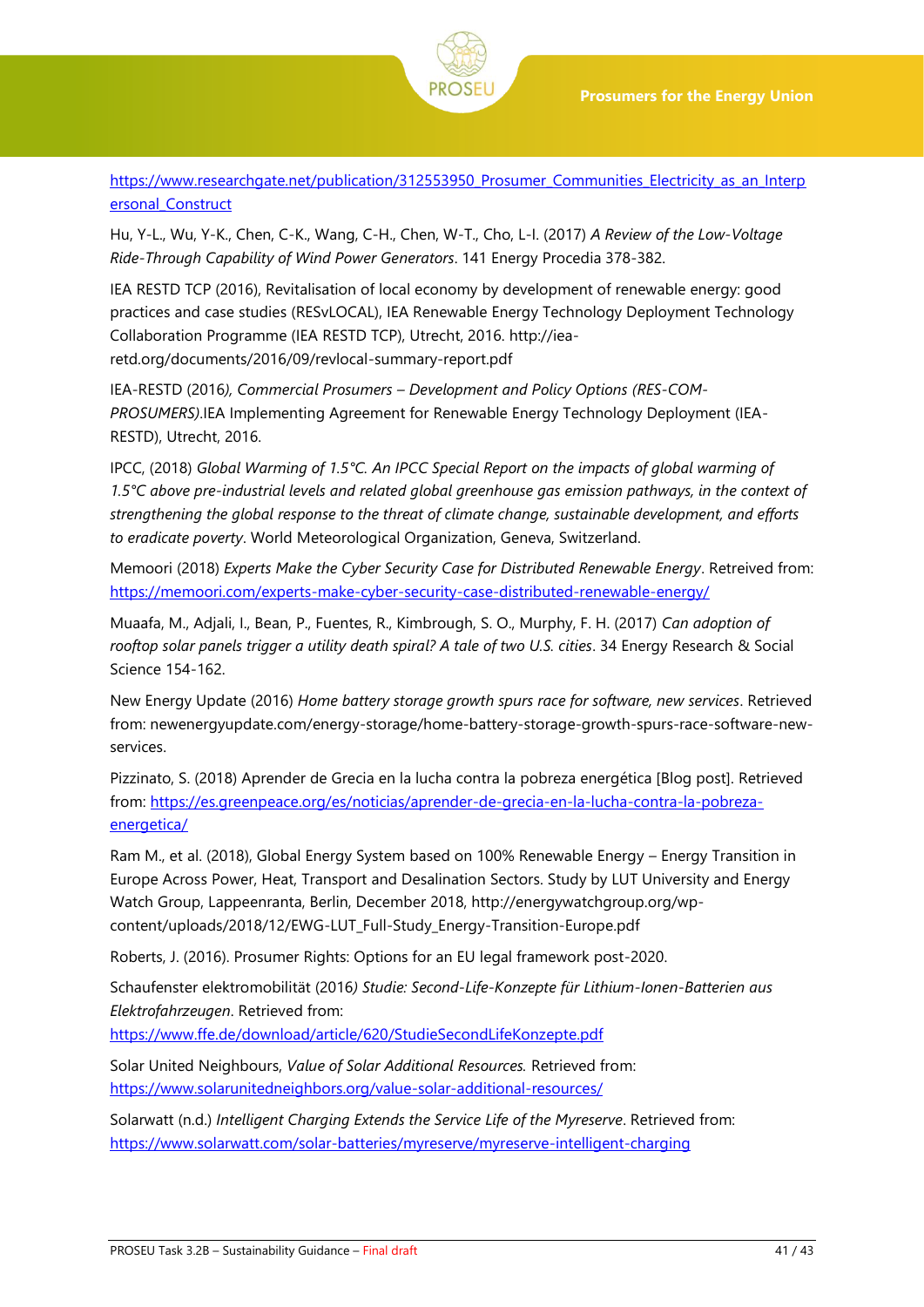



van der Vlies, D., van Breevort, P., Winkel, T., (2018) The Value of distributed Solar PV in Spain. Greenpeace Spain. Retrieved from https://storage.googleapis.com/planet4-eu-unitstateless/2018/10/76e0777c-20181004-rp-value-of-solar.pdf

van Exter, P., Bosch, S., Schipper, B., Kleijin, R. (2018) *METAL DEMAND FOR RESNEWABLE ELECTRICITY GENERATION IN THE NETHERLANDS*. Springtij. Retrieved from: [https://www.metabolic.nl/publications/metal-demand-for-renewable-electricity-generation-in-the](https://www.metabolic.nl/publications/metal-demand-for-renewable-electricity-generation-in-the-netherlands/)[netherlands/](https://www.metabolic.nl/publications/metal-demand-for-renewable-electricity-generation-in-the-netherlands/)

Van Veelen, B. (2018). Negotiating energy democracy in practice: governance processes in community energy projects. *Environmental Politics*, *27*(4), 644-665.

Weckend, S., Wade, A., Hearth, G. (2016) End-of-Life Management, Solar Photovoltaic Panels. IRESNA and IEA-PVPS. Retrieved from:

[https://www.irena.org/DocumentDownloads/Publications/IRESNA\\_IEAPVPS\\_End-of-](https://www.irena.org/DocumentDownloads/Publications/IRENA_IEAPVPS_End-of-Life_Solar_PV_Panels_2016.pdf)[Life\\_Solar\\_PV\\_Panels\\_2016.pdf](https://www.irena.org/DocumentDownloads/Publications/IRENA_IEAPVPS_End-of-Life_Solar_PV_Panels_2016.pdf)